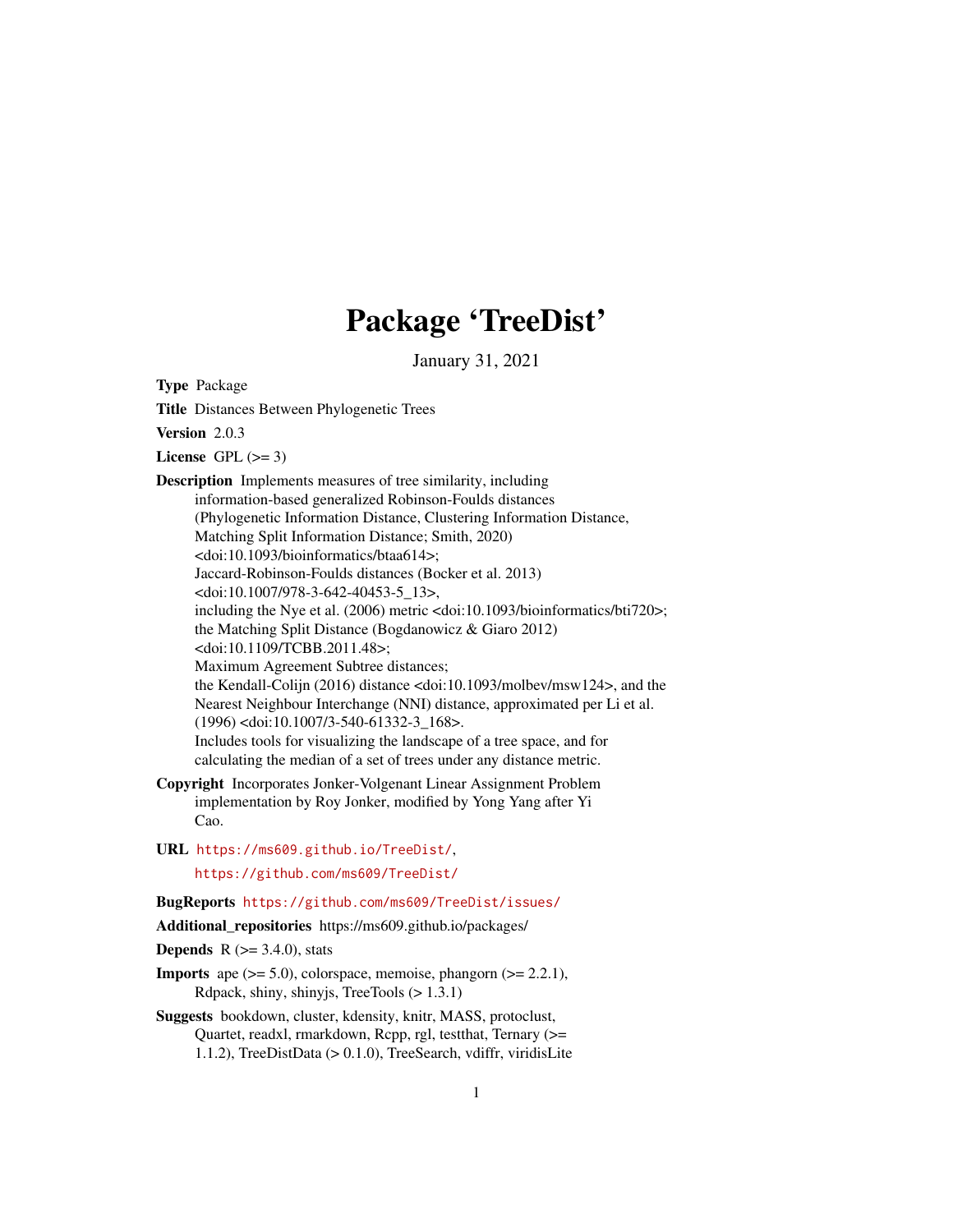LinkingTo Rcpp, TreeTools

RdMacros Rdpack

VignetteBuilder knitr

SystemRequirements C++14

LazyData true

ByteCompile true

Encoding UTF-8

Language en-GB

X-schema.org-keywords phylogenetics, tree-distance

RoxygenNote 7.1.1

NeedsCompilation yes

Author Martin R. Smith [aut, cre, cph, prg] (<https://orcid.org/0000-0001-5660-1727>), Roy Jonker [prg, cph], Yong Yang [ctb, cph], Yi Cao [ctb, cph]

Maintainer Martin R. Smith <martin.smith@durham.ac.uk>

Repository CRAN

Date/Publication 2021-01-31 05:40:08 UTC

# R topics documented:

| 3                                                                                                                         |
|---------------------------------------------------------------------------------------------------------------------------|
| $\overline{4}$                                                                                                            |
| $\overline{4}$                                                                                                            |
| 7                                                                                                                         |
| 8                                                                                                                         |
| 9                                                                                                                         |
| 10                                                                                                                        |
| 13                                                                                                                        |
| 14                                                                                                                        |
| 15                                                                                                                        |
|                                                                                                                           |
| 19                                                                                                                        |
| 20                                                                                                                        |
| 22                                                                                                                        |
| 24                                                                                                                        |
| 26                                                                                                                        |
| 28                                                                                                                        |
| $ProjectionQuality \dots \dots \dots \dots \dots \dots \dots \dots \dots \dots \dots \dots \dots \dots \dots \dots$<br>30 |
| 31                                                                                                                        |
| 34                                                                                                                        |
| 35                                                                                                                        |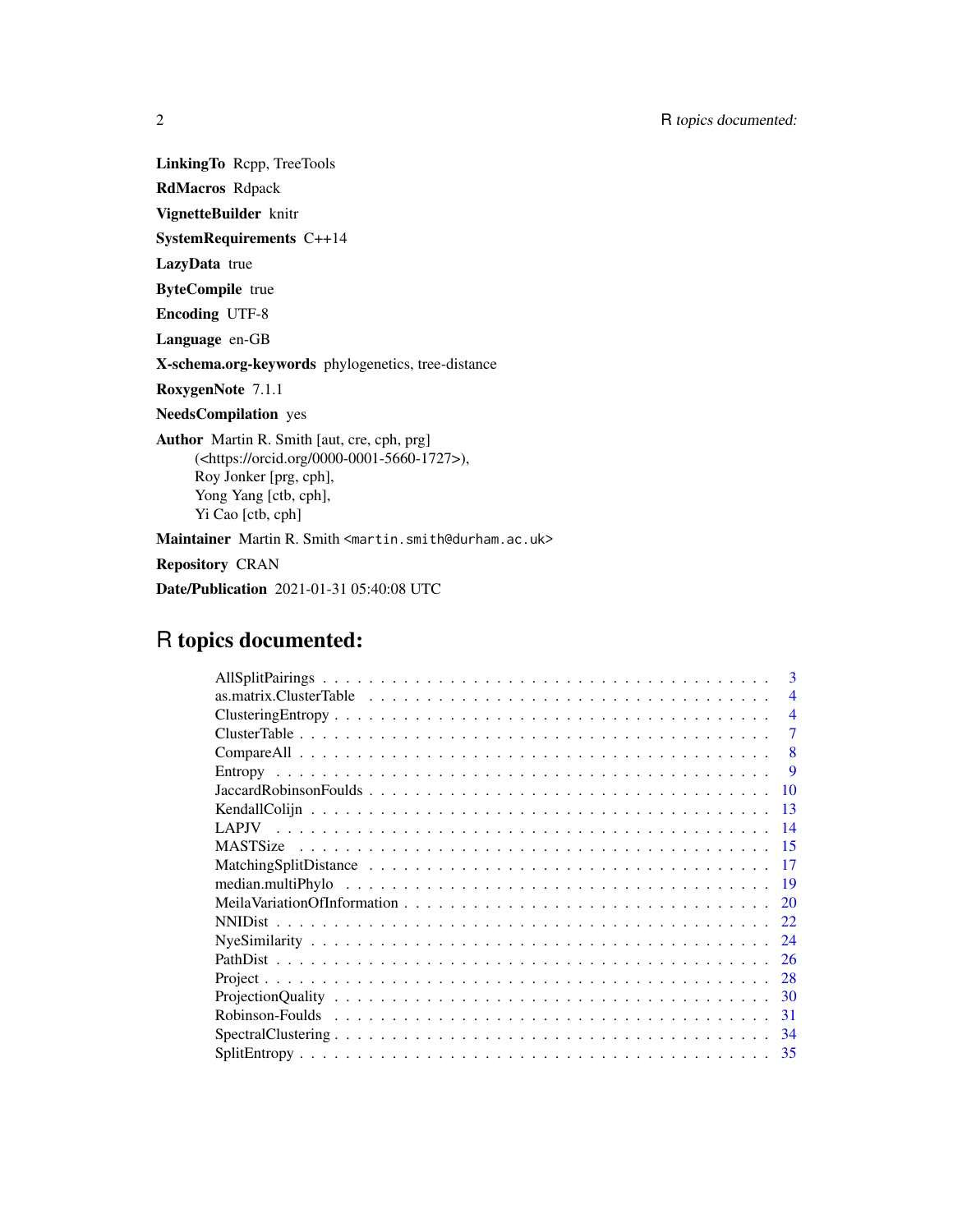# <span id="page-2-0"></span>AllSplitPairings 3

| Index |  |
|-------|--|
|       |  |
|       |  |
|       |  |
|       |  |
|       |  |
|       |  |
|       |  |

AllSplitPairings *Variation of information for all split pairings*

#### **Description**

Calculate the variation of clustering information (Meila 2007) for each possible pairing of nontrivial splits on *n* leaves, tabulating the number of pairings with each similarity.

#### Usage

AllSplitPairings(n)

#### Arguments

n Integer specifying the number of leaves in a tree.

# Value

AllSplitPairings() returns a named vector. The name of each element corresponds to a certain variation of information, in bits; the value of each element specifies the number of pairings of nontrivial splits that give rise to that variation of information. Split AB|CD is treated as distinct from CD|AB. If pairing AB|CD=CD|AB is considered equivalent to CD|AB=CD|AB (etc), then values should be divided by four.

# Author(s)

[Martin R. Smith](https://orcid.org/0000-0001-5660-1727) [\(martin.smith@durham.ac.uk\)](mailto:martin.smith@durham.ac.uk)

# References

Meila M (2007). "Comparing clusterings—an information based distance." *Journal of Multivariate Analysis*, 98(5), 873–895. doi: [10.1016/j.jmva.2006.11.013,](https://doi.org/10.1016/j.jmva.2006.11.013) [https://doi.org/10.1016/j.jmva.](https://doi.org/10.1016/j.jmva.2006.11.013) [2006.11.013](https://doi.org/10.1016/j.jmva.2006.11.013).

Smith MR (2020). "Information theoretic Generalized Robinson-Foulds metrics for comparing phylogenetic trees." *Bioinformatics*, 36(20), 5007–5013. doi: [10.1093/bioinformatics/btaa614,](https://doi.org/10.1093/bioinformatics/btaa614) <https://doi.org/10.1093/bioinformatics/btaa614>.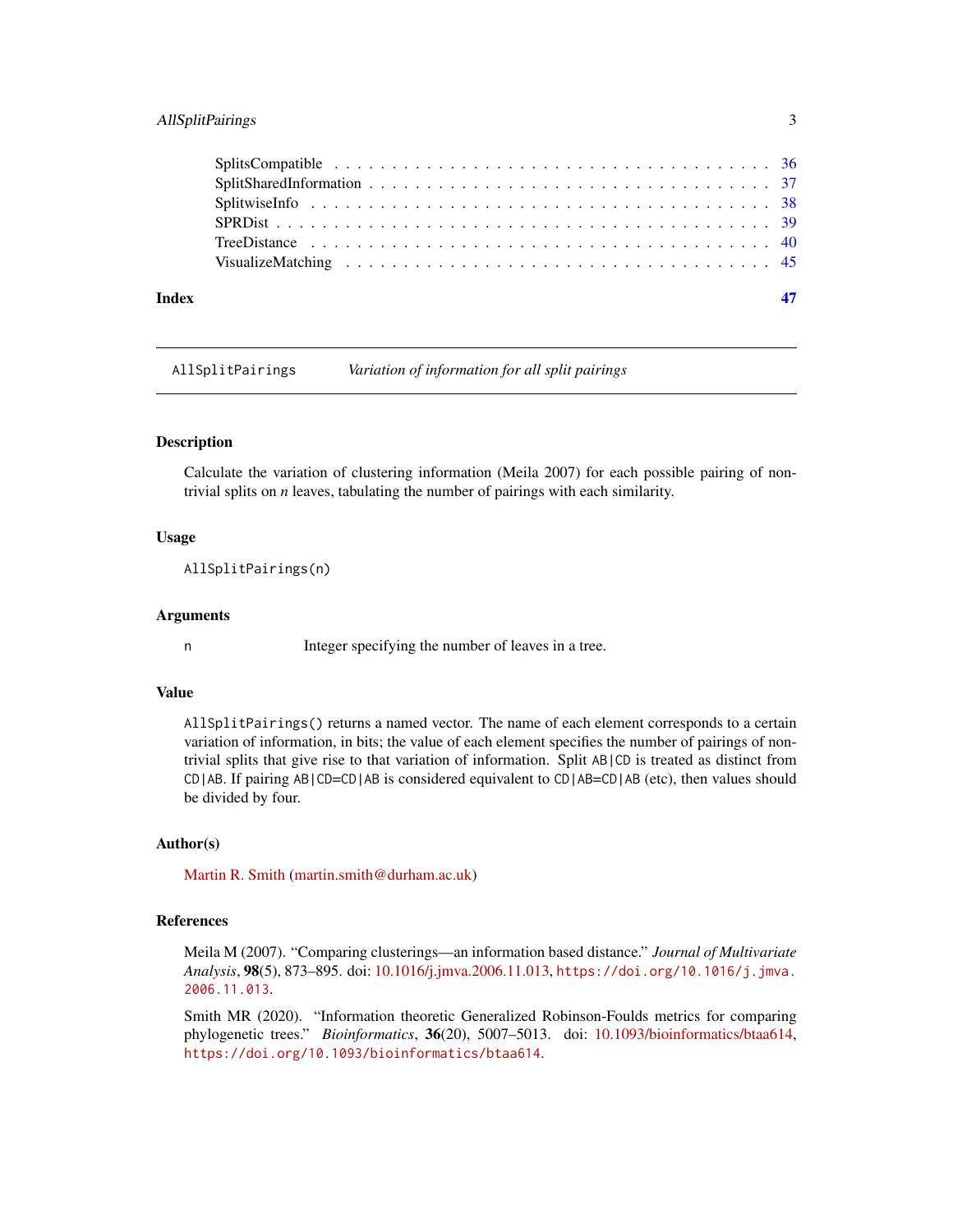### Examples

```
AllSplitPairings(6)
# Treat equivalent splits as identical by dividing by four:
AllSplitPairings(6) / 4L
```
as.matrix.ClusterTable

*S3 methods for* ClusterTable *objects*

#### <span id="page-3-1"></span>Description

S3 methods for ClusterTable objects

# Usage

```
## S3 method for class 'ClusterTable'
as.matrix(x, \ldots)## S3 method for class 'ClusterTable'
print(x, \ldots)## S3 method for class 'ClusterTable'
```
summary(object, ...)

#### Arguments

| x, object | Object of class ClusterTable.                         |
|-----------|-------------------------------------------------------|
| $\cdots$  | Additional arguments for consistency with S3 methods. |

# Author(s)

[Martin R. Smith](https://orcid.org/0000-0001-5660-1727) [\(martin.smith@durham.ac.uk\)](mailto:martin.smith@durham.ac.uk)

<span id="page-3-2"></span>ClusteringEntropy *Clustering entropy of all splits within a tree*

# Description

Sum the entropy (ClusteringEntropy()) or information content (ClusteringInfo()) across each split within a phylogenetic tree, treating each split as dividing the leaves of the tree into two clusters (*sensu* Meila 2007; Vinh *et al.* 2010).

<span id="page-3-0"></span>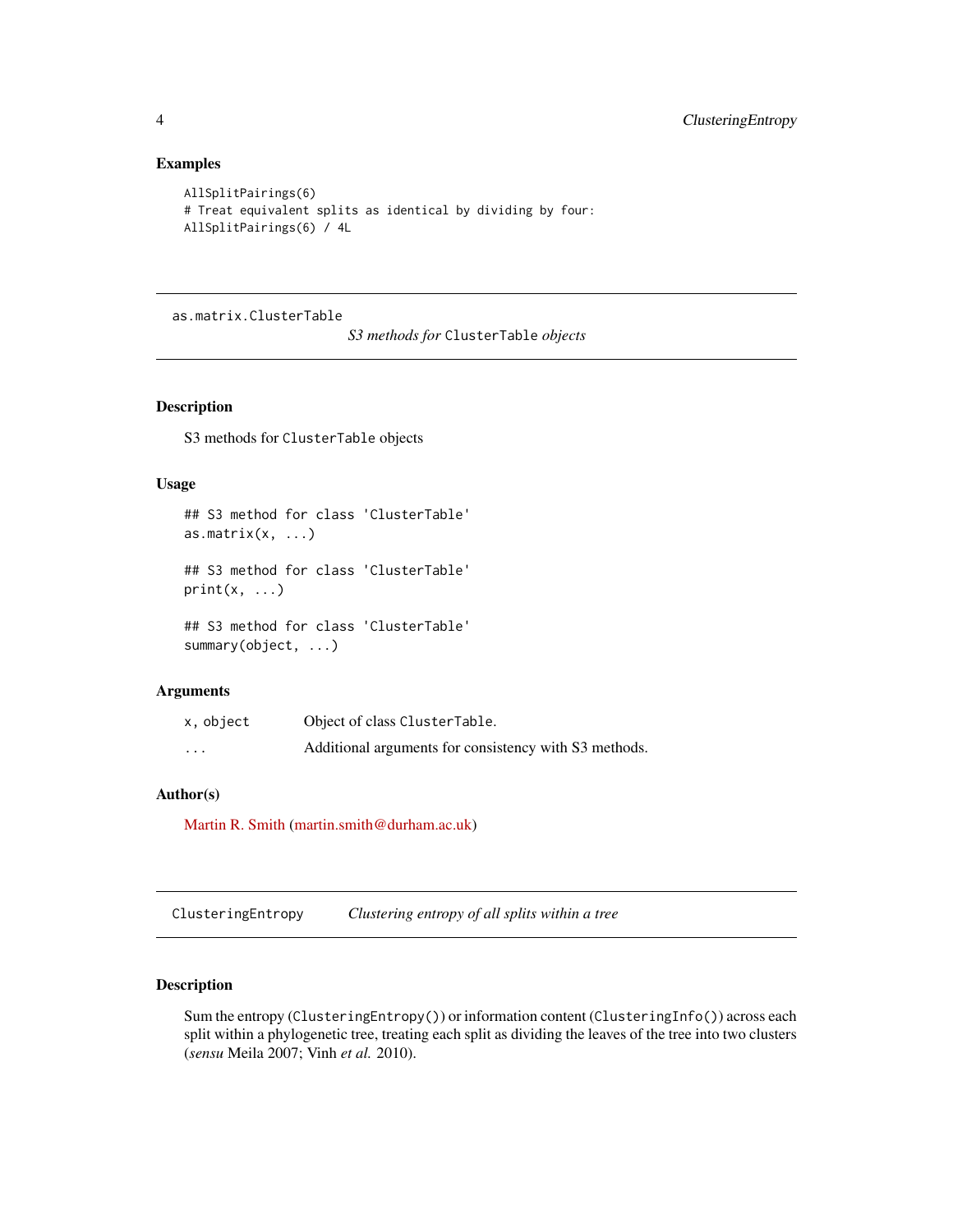# <span id="page-4-0"></span>ClusteringEntropy 5

#### Usage

ClusteringEntropy(x)

ClusteringInfo(x)

## S3 method for class 'phylo' ClusteringEntropy(x)

## S3 method for class 'list' ClusteringEntropy(x)

## S3 method for class 'multiPhylo' ClusteringEntropy(x)

## S3 method for class 'Splits' ClusteringEntropy(x)

## S3 method for class 'phylo' ClusteringInfo(x)

## S3 method for class 'list' ClusteringInfo(x)

## S3 method for class 'multiPhylo' ClusteringInfo(x)

## S3 method for class 'Splits' ClusteringInfo(x)

### Arguments

x A tree of class phylo, a list of trees, or a multiPhylo object.

#### Details

Clustering entropy addresses the question "how much information is contained in the splits within a tree". Its approach is complementary to the phylogenetic information content, used in [SplitwiseInfo\(\)](#page-37-1). In essence, it asks, given a split that subdivides the leaves of a tree into two partitions, how easy it is to predict which partition a randomly drawn leaf belongs to.

Formally, the entropy of a split *S* that divides *n* leaves into two partitions of sizes *a* and *b* is given by  $H(S) = -a/n \log a/n - b/n \log b/n$ .

Base 2 logarithms are conventionally used, such that entropy is measured in bits. Entropy denotes the number of bits that are necessary to encode the outcome of a random variable: here, the random variable is "what partition does a randomly selected leaf belong to".

An even split has an entropy of 1 bit: there is no better way of encoding an outcome than using one bit to specify which of the two partitions the randomly selected leaf belongs to.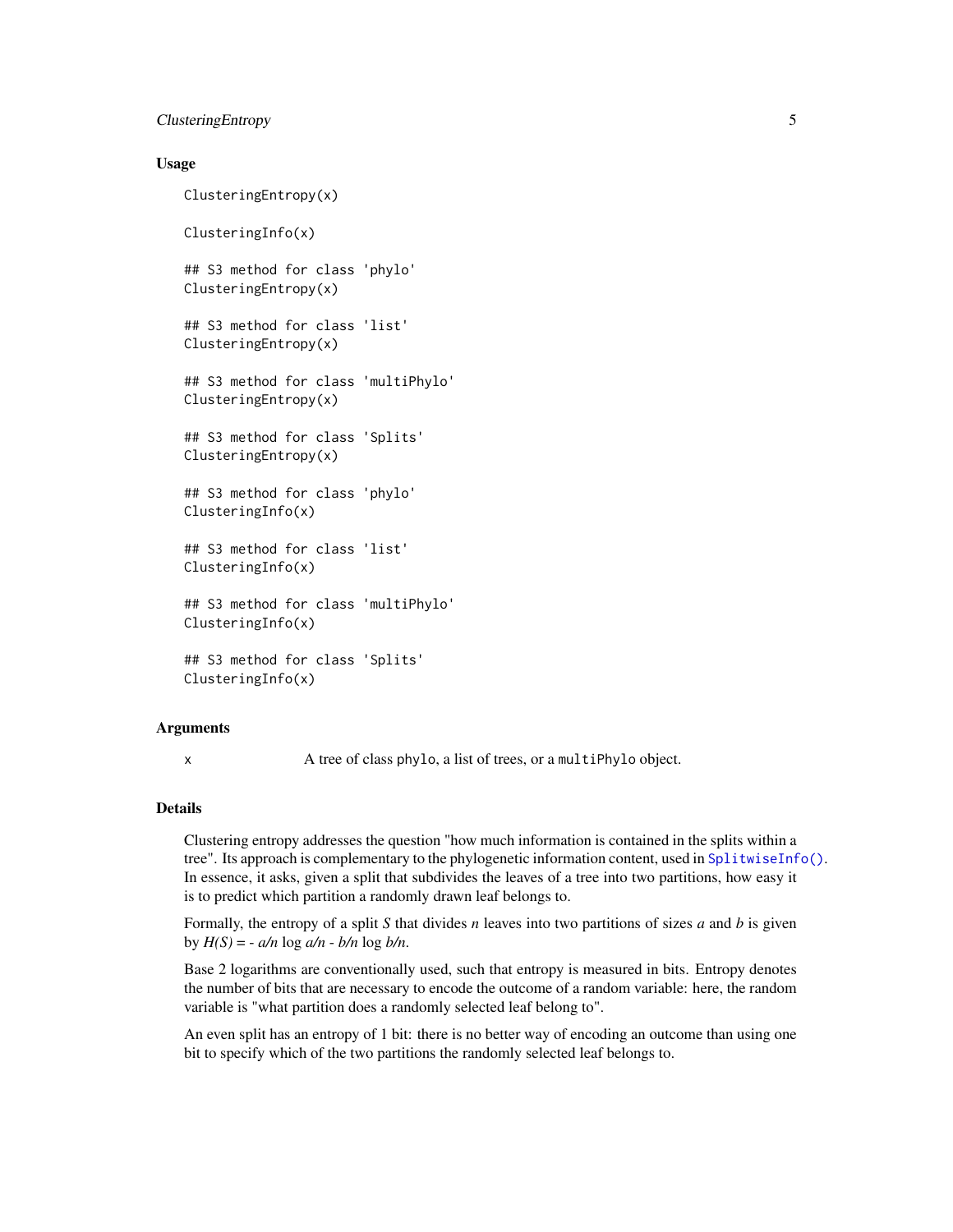<span id="page-5-0"></span>An uneven split has a lower entropy: membership of the larger partition is common, and thus less surprising; it can be signified using fewer bits in an optimal compression system.

If this sounds confusing, let's consider creating a code to transmit the cluster label of two randomly selected leaves. One straightforward option would be to use

- 00 = 'Both leaves belong to partition A'
- 11 = 'Both leaves belong to partition B'
- $01 = 'First leaf in A, second in B'$
- 10 = 'First leaf in B, second in  $A'$

This code uses two bits to transmit the partition labels of two leaves. If partitions A and B are equiprobable, this is the optimal code; our entropy – the average information content required per leaf – is 1 bit.

Alternatively, we could use the (suboptimal) code

- $\theta =$  'Both leaves belong to partition A'
- 111 = 'Both leaves belong to partition B'
- 101 = 'First leaf in A, second in B'
- 110 = 'First leaf in B, second in  $A'$

If A is much larger than B, then most pairs of leaves will require just a single bit (code  $\emptyset$ ). The additional bits when 1+ leaf belongs to B may be required sufficiently rarely that the average message requires fewer than two bits for two leaves, so the entropy is less than 1 bit. (The optimal coding strategy will depend on the exact sizes of A and B.)

As entropy measures the bits required to transmit the cluster label of each leaf (Vinh *et al.* 2010: p. 2840), the information content of a split is its entropy multiplied by the number of leaves.

#### Value

Returns the sum of the entropies or (clustering) information content, in bits, of each split in x.

#### Author(s)

[Martin R. Smith](https://orcid.org/0000-0001-5660-1727) [\(martin.smith@durham.ac.uk\)](mailto:martin.smith@durham.ac.uk)

#### References

- Meila M (2007). "Comparing clusterings—an information based distance." *Journal of Multivariate Analysis*, 98(5), 873–895. doi: [10.1016/j.jmva.2006.11.013,](https://doi.org/10.1016/j.jmva.2006.11.013) [https://doi.org/10.](https://doi.org/10.1016/j.jmva.2006.11.013) [1016/j.jmva.2006.11.013](https://doi.org/10.1016/j.jmva.2006.11.013).
- Vinh NX, Epps J, Bailey J (2010). "Information theoretic measures for clusterings comparison: variants, properties, normalization and correction for chance." *Journal of Machine Learning Research*, 11, 2837–2854. doi: [10.1145/1553374.1553511,](https://doi.org/10.1145/1553374.1553511) [https://doi.org/10.](https://doi.org/10.1145/1553374.1553511) [1145/1553374.1553511](https://doi.org/10.1145/1553374.1553511).

#### See Also

Other information functions: [SplitEntropy\(](#page-34-1)), [SplitSharedInformation\(](#page-36-1)), [SplitwiseInfo\(](#page-37-1))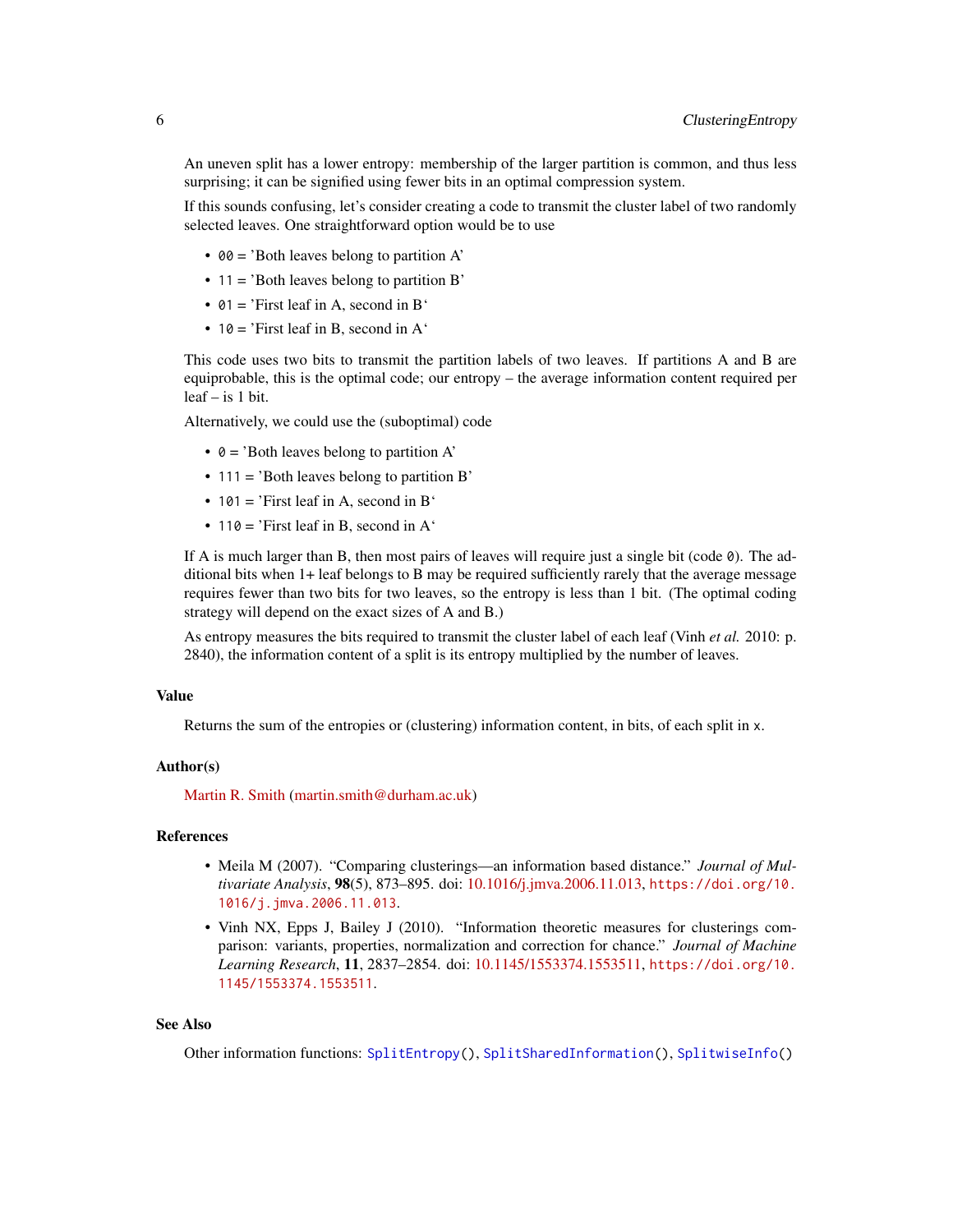#### <span id="page-6-0"></span>ClusterTable 2012 2013 2014 2022 2023 2024 2022 2023 2024 2022 2023 2024 2022 2023 2024 2022 2023 2024 2022 20

### Examples

```
# Clustering entropy of an even split = 1 bit
ClusteringEntropy(TreeTools::as.Splits(c(rep(TRUE, 4), rep(FALSE, 4))))
# Clustering entropy of an uneven split < 1 bit
ClusteringEntropy(TreeTools::as.Splits(c(rep(TRUE, 2), rep(FALSE, 6))))
tree1 <- TreeTools::BalancedTree(8)
tree2 <- TreeTools::PectinateTree(8)
ClusteringInfo(tree1)
ClusteringEntropy(tree1)
ClusteringInfo(list(one = tree1, two = tree2))
ClusteringInfo(tree1) + ClusteringInfo(tree2)
ClusteringEntropy(tree1) + ClusteringEntropy(tree2)
ClusteringInfoDistance(tree1, tree2)
MutualClusteringInfo(tree1, tree2)
```
ClusterTable *Convert phylogenetic tree to* ClusterTable

#### Description

as.ClusterTable() converts a phylogenetic tree to a ClusterTable object, which is an internal representation of its splits suitable for rapid tree distance calculation (per Day, 1985).

#### Usage

```
as. ClusterTable(x, tiplabels = NULL, ...)## S3 method for class 'phylo'
as. ClusterTable(x, tipLabels = NULL, ...)## S3 method for class 'list'
as. ClusterTable(x, tipLabels = NULL, ...)## S3 method for class 'multiPhylo'
as. ClusterTable(x, tipLabels = NULL, ...)
```
#### Arguments

| X         | Object to convert into ClusterTable: perhaps a tree of class phylo. |
|-----------|---------------------------------------------------------------------|
| tipLabels | Character vector specifying sequence in which to order tip labels.  |
| .         | Presently unused.                                                   |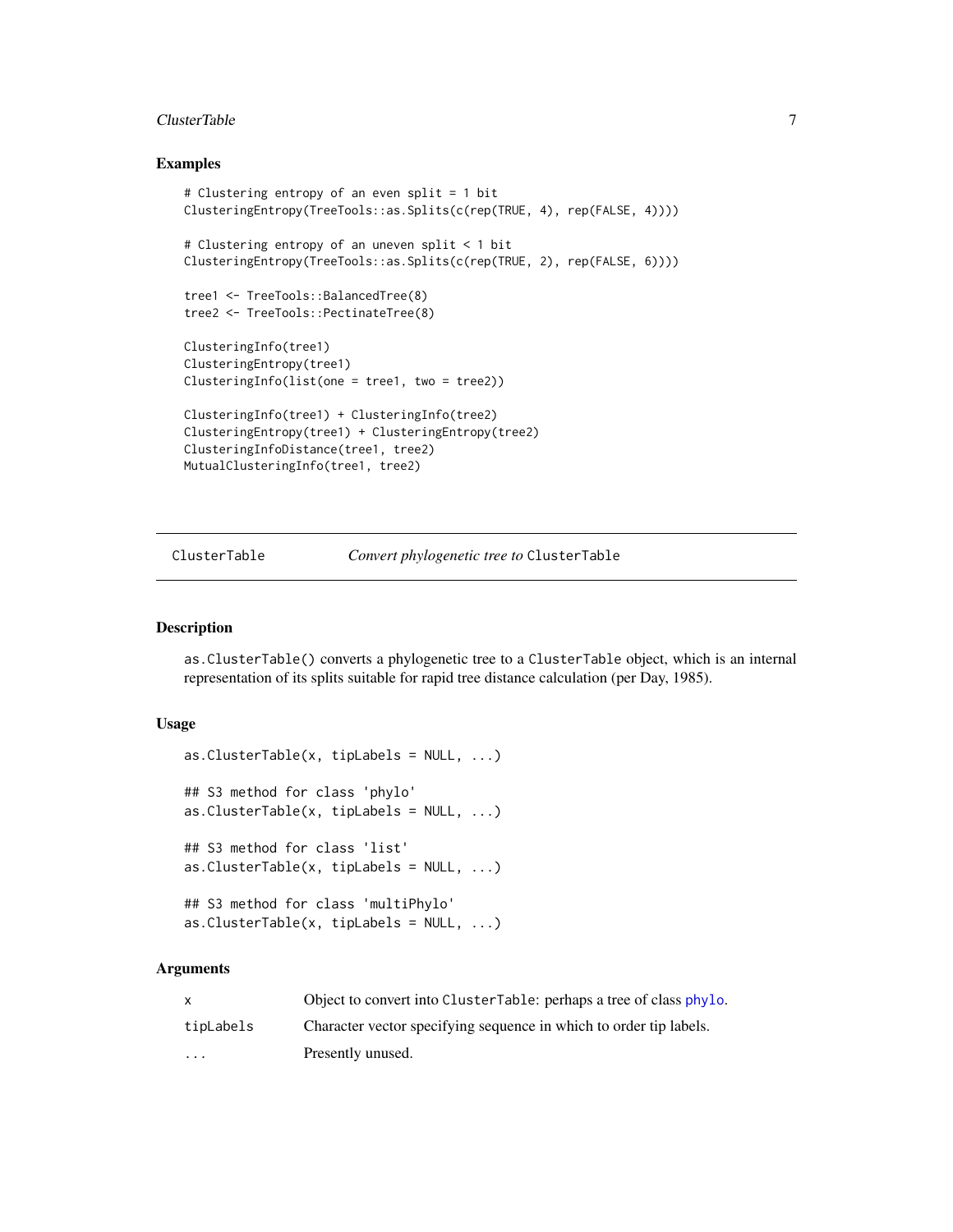# <span id="page-7-0"></span>Details

Each row of a cluster table relates to a clade on a tree rooted on tip 1. Tips are numbered according to the order in which they are visited in preorder: i.e., if plotted using  $plot(x)$ , from the top of the page downwards. A clade containing the tips 2 .. 5 would be denoted by the entry 2, 5, in either row 2 or row 5 of the cluster table.

# Value

as.ClusterTable() returns an object of class ClusterTable.

# Author(s)

[Martin R. Smith](https://orcid.org/0000-0001-5660-1727) [\(martin.smith@durham.ac.uk\)](mailto:martin.smith@durham.ac.uk)

#### References

Day WHE (1985). "Optimal algorithms for comparing trees with labeled leaves." *Journal of Classification*, 2(1), 7–28. doi: [10.1007/BF01908061,](https://doi.org/10.1007/BF01908061) <https://doi.org/10.1007/BF01908061>.

#### See Also

[S3 methods](#page-3-1) for ClusterTable objects.

#### Examples

```
tree1 <- ape::read.tree(text = "(A, (B, (C, (D, E))));");
tree2 <- ape::read.tree(text = "(A, (B, (D, (C, E))));");
ct1 <- as.ClusterTable(tree1)
summary(ct1)
as.matrix(ct1)
# Tip label order must match ct1 to allow comparison
ct2 <- as.ClusterTable(tree2, tipLabels = LETTERS[1:5])
```
CompareAll *Distances between each pair of trees*

#### Description

Calculate the distance between each tree in a list, and each other tree in the same list.

#### Usage

```
CompareAll(x, Func, FUN.VALUE = Func(x[[1]], x[[1]], ...), ...)
```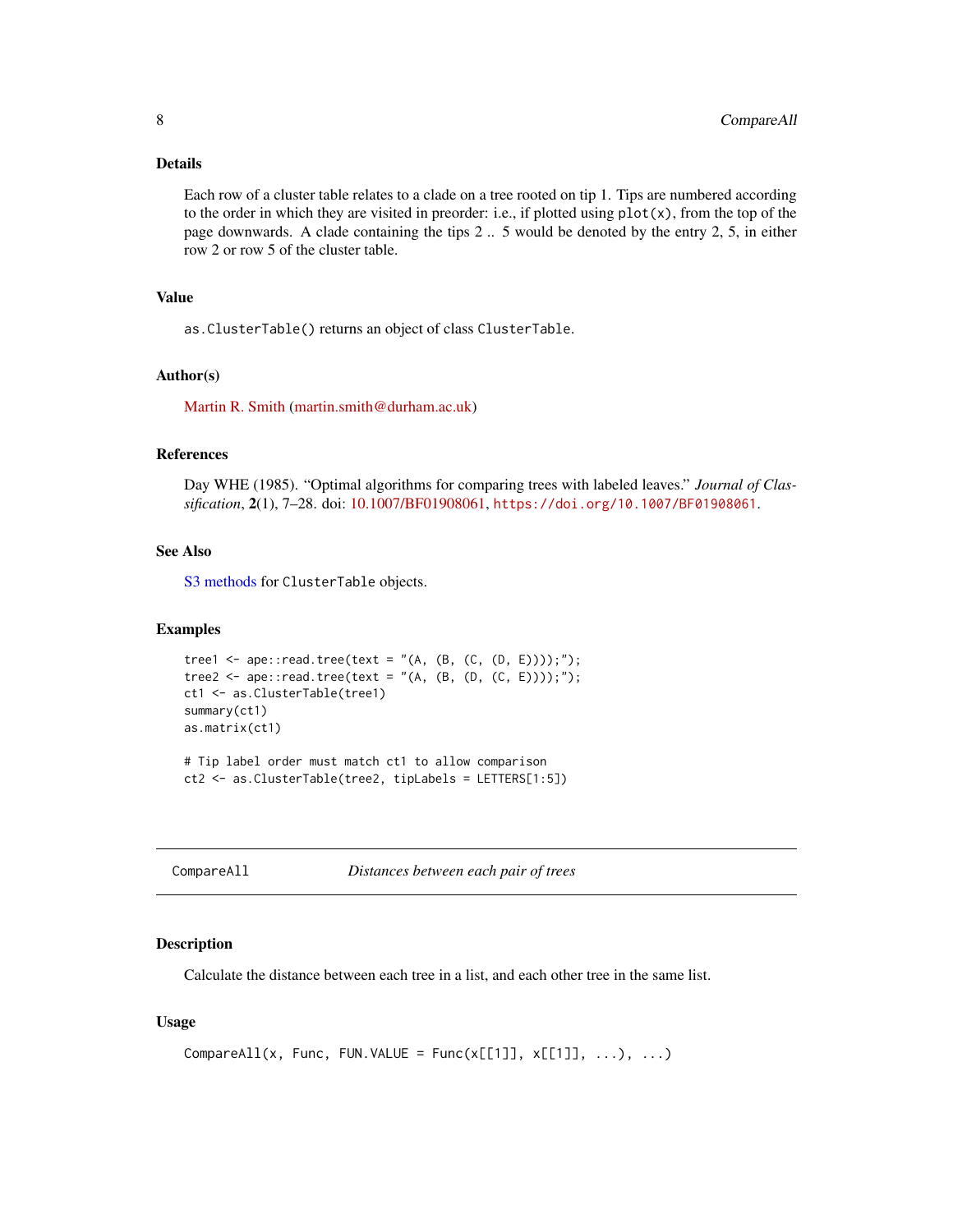#### <span id="page-8-0"></span>Entropy 9

# Arguments

| x          | List of trees, in the format expected by $Func()$ .                                                                    |
|------------|------------------------------------------------------------------------------------------------------------------------|
| Func       | distance function returning distance between two trees, e.g. path.dist().                                              |
| FUN. VALUE | Format of output of Func(), to be passed to vapply(). If unspecified, calculated<br>by running $Func(x[[1]], x[[1]]).$ |
| $\ddotsc$  | Additional parameters to pass to Func().                                                                               |

# Details

CompareAll() is not limited to tree comparisons: Func can be any symmetric function.

# Value

CompareAll() returns a distance matrix of class dist detailing the distance between each pair of trees. Identical trees are assumed to have zero distance.

#### Author(s)

[Martin R. Smith](https://orcid.org/0000-0001-5660-1727) [\(martin.smith@durham.ac.uk\)](mailto:martin.smith@durham.ac.uk)

#### Examples

```
# Generate a list of trees to compare
library('TreeTools', quietly = TRUE, warn.conflicts = FALSE)
trees <- list(bal1 = BalancedTree(1:8),
             pec1 = PectinateTree(1:8),
             pec2 = PectinateTree(c(4:1, 5:8)))# Compare each tree with each other tree
CompareAll(trees, NNIDist)
# Providing FUN.VALUE yields a modest speed gain:
dist <- CompareAll(trees, NNIDist, FUN.VALUE = integer(7))
# View distances as a matrix
as.matrix(dist$lower)
```

| Entropy in bits<br>Entropy |
|----------------------------|
|----------------------------|

#### Description

Calculate the entropy of a vector of probabilities, in bits. Probabilities should sum to one. Probabilities equalling zero will be ignored.

#### Usage

Entropy(...)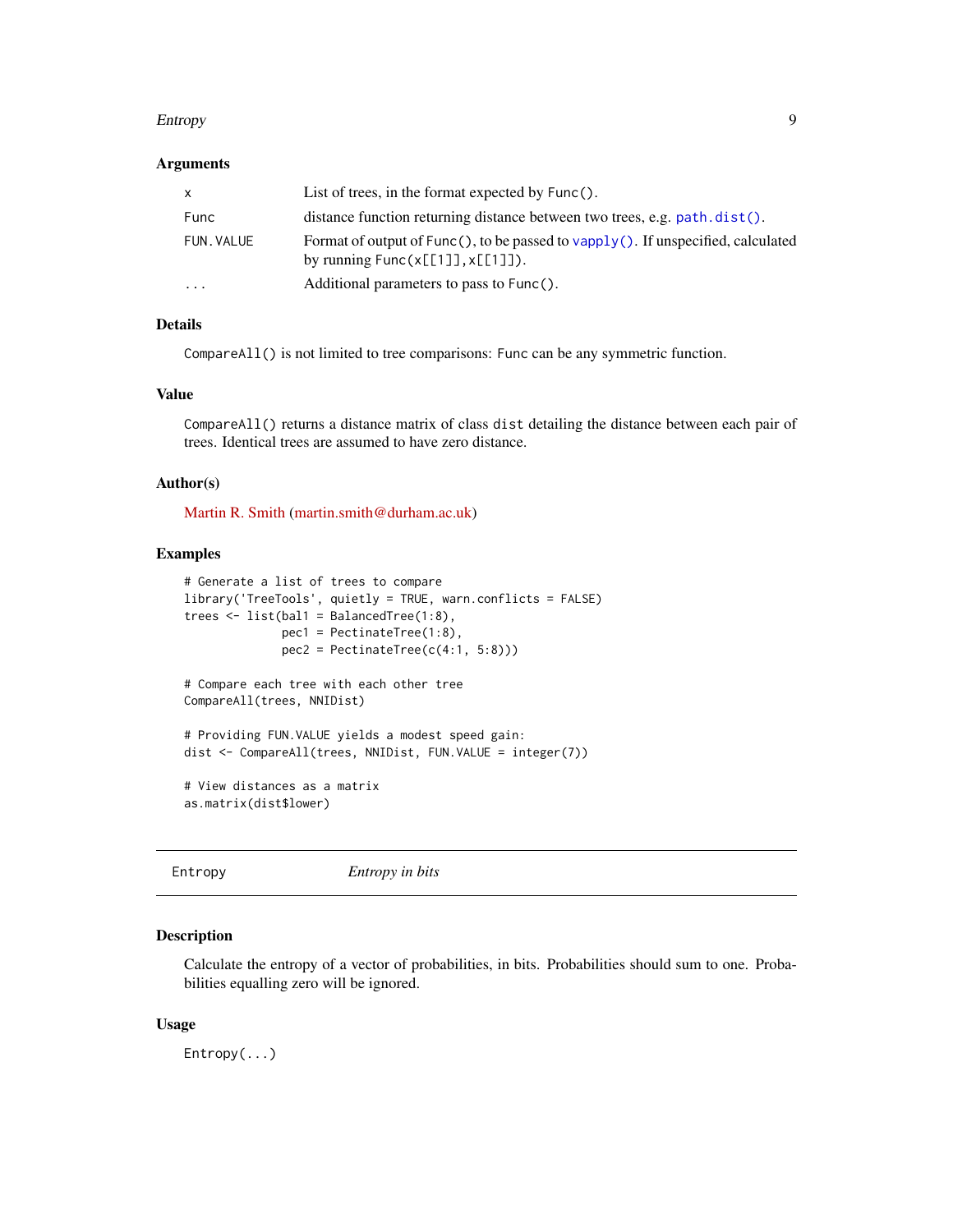#### <span id="page-9-0"></span>Arguments

... Numerics or numeric vector specifying probabilities of outcomes.

# Value

Entropy() returns the entropy of the specified probabilities, in bits.

#### Author(s)

[Martin R. Smith](https://orcid.org/0000-0001-5660-1727) [\(martin.smith@durham.ac.uk\)](mailto:martin.smith@durham.ac.uk)

#### Examples

```
Entropy(1/2, 0, 1/2) # = 1
Entropy(rep(1/4, 4)) # = 2
```
<span id="page-9-1"></span>JaccardRobinsonFoulds *Jaccard–Robinson–Foulds metric*

# Description

Calculate the [Jaccard–Robinson–Foulds metric](https://ms609.github.io/TreeDist/articles/Generalized-RF.html#jaccard-robinson-foulds-metric) (Böcker *et al*. 2013), a [Generalized Robinson–Foulds](https://ms609.github.io/TreeDist/articles/Robinson-Foulds.html#generalized-robinson-foulds-distances) [metric.](https://ms609.github.io/TreeDist/articles/Robinson-Foulds.html#generalized-robinson-foulds-distances)

#### Usage

```
JaccardRobinsonFoulds(
  tree1,
  tree2 = NULL,
 k = 1L,
 allowConflict = TRUE,
  similarity = FALSE,
 normalize = FALSE,
 reportMatching = FALSE
)
JaccardSplitSimilarity(
  splits1,
  splits2,
 nTip = attr(splits1, "nTip"),
 k = 1L,
 allowConflict = TRUE,
  reportMatching = FALSE
)
```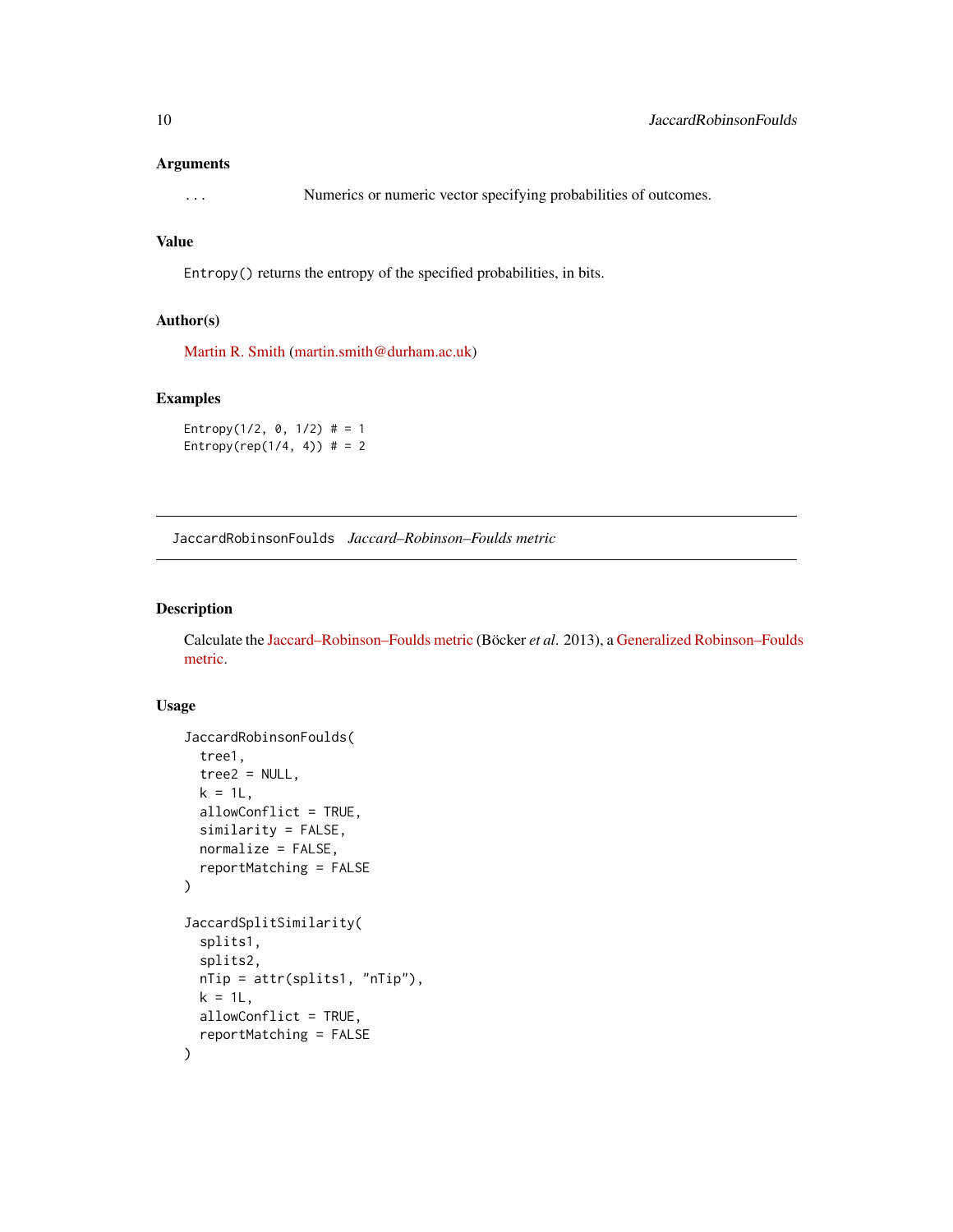# <span id="page-10-0"></span>Arguments

| tree1          | Trees of class phylo, with leaves labelled identically, or lists of such trees to<br>undergo pairwise comparison. Where implemented, tree2 = NULL will compute<br>distances between each pair of trees in the list tree1 using a fast algorithm based<br>on Day (1985).                                                     |
|----------------|-----------------------------------------------------------------------------------------------------------------------------------------------------------------------------------------------------------------------------------------------------------------------------------------------------------------------------|
| tree2          | Trees of class phylo, with leaves labelled identically, or lists of such trees to<br>undergo pairwise comparison. Where implemented, tree2 = NULL will compute<br>distances between each pair of trees in the list tree1 using a fast algorithm based<br>on Day (1985).                                                     |
| k              | An arbitrary exponent to which to raise the Jaccard index. Integer values greater<br>than one are anticipated by Böcker <i>et al</i> . The Nye <i>et al.</i> metric uses $k = 1$ . As k<br>increases towards infinity, the metric converges to the Robinson-Foulds metric.                                                  |
| allowConflict  | Logical specifying whether to allow conflicting splits to be paired. If FALSE,<br>such pairings will be allocated a similarity score of zero.                                                                                                                                                                               |
| similarity     | Logical specifying whether to report the result as a tree similarity, rather than a<br>difference.                                                                                                                                                                                                                          |
| normalize      | If a numeric value is provided, this will be used as a maximum value against<br>which to rescale results. If TRUE, results will be rescaled against a maximum<br>value calculated from the specified tree sizes and topology, as specified in the<br>'Normalization' section below. If FALSE, results will not be rescaled. |
| reportMatching | Logical specifying whether to return the clade matchings as an attribute of the<br>score.                                                                                                                                                                                                                                   |
| splits1        | Logical matrices where each row corresponds to a leaf, either listed in the same<br>order or bearing identical names (in any sequence), and each column corre-<br>sponds to a split, such that each leaf is identified as a member of the ingroup<br>(TRUE) or outgroup (FALSE) of the respective split.                    |
| splits2        | Logical matrices where each row corresponds to a leaf, either listed in the same<br>order or bearing identical names (in any sequence), and each column corre-<br>sponds to a split, such that each leaf is identified as a member of the ingroup<br>(TRUE) or outgroup (FALSE) of the respective split.                    |
| nTip           | (Optional) Integer specifying the number of leaves in each split.                                                                                                                                                                                                                                                           |

# Details

In short, the Jaccard–Robinson–Foulds metric is a generalized Robinson-Foulds metric: it finds the optimal matching that pairs each split in one tree with a similar split in the second. Matchings are scored according to the size of the largest split that is consistent with both of them, normalized against the Jaccard index, and raised to an arbitrary exponent. A more detailed explanation is provided in the [vignettes.](https://ms609.github.io/TreeDist/articles/Generalized-RF.html#jaccard-robinson-foulds-metric)

By default, conflicting splits may be paired.

Note that the settings  $k = 1$ , allowConflict = TRUE, similarity = TRUE give the similarity metric of Nye et al. (2006); a slightly faster implementation of this metric is available as [NyeSimilarity\(\)](#page-23-1).

The examples section below details how to visualize matchings with non-default parameter values.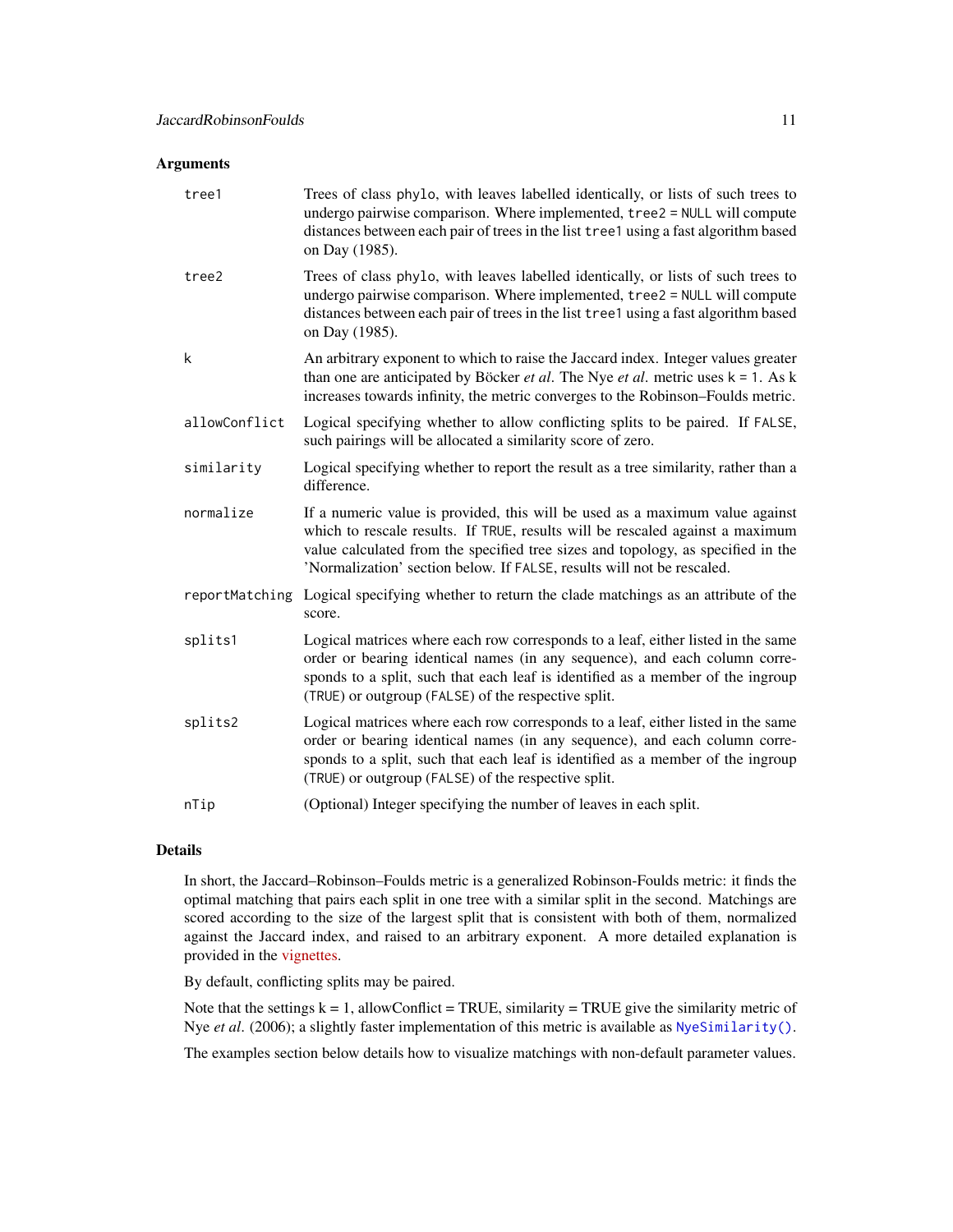<span id="page-11-0"></span>JaccardRobinsonFoulds() returns an array of numerics providing the distances between each pair of trees in tree1 and tree2, or splits1 and splits2.

# Normalization

If normalize = TRUE, then results will be rescaled from zero to one by dividing by the maximum possible value for trees of the given topologies, which is equal to the sum of the number of splits in each tree. You may wish to normalize instead against the maximum number of splits present in a pair of trees with *n* leaves, by specifying normalize =  $n - 3$ .

#### Author(s)

[Martin R. Smith](https://orcid.org/0000-0001-5660-1727) [\(martin.smith@durham.ac.uk\)](mailto:martin.smith@durham.ac.uk)

# References

- Nye TMW, Li $\AA$ <sup>2</sup> P, Gilks WR (2006). "A novel algorithm and web-based tool for comparing two alternative phylogenetic trees." *Bioinformatics*, 22(1), 117–119. doi: [10.1093/](https://doi.org/10.1093/bioinformatics/bti720) [bioinformatics/bti720,](https://doi.org/10.1093/bioinformatics/bti720) <https://doi.org/10.1093/bioinformatics/bti720>.
- BĶcker S, Canzar S, Klau GW (2013). "The generalized Robinson-Foulds metric." In Darling A, Stoye J (eds.), *Algorithms in Bioinformatics. WABI 2013. Lecture Notes in Computer Science, vol 8126*, 156–169. Springer, Berlin, Heidelberg. doi: [10.1007/9783642404535\\_13,](https://doi.org/10.1007/978-3-642-40453-5_13) [https://doi.org/10.1007/978-3-642-40453-5\\_13](https://doi.org/10.1007/978-3-642-40453-5_13).

### See Also

Other tree distances: [KendallColijn\(](#page-12-1)), [MASTSize\(](#page-14-1)), [MatchingSplitDistance\(](#page-16-1)), [NNIDist\(](#page-21-1)), [NyeSimilarity\(](#page-23-1)), [PathDist\(](#page-25-1)), [Robinson-Foulds](#page-30-1), [SPRDist\(](#page-38-1)), [TreeDistance\(](#page-39-1))

#### Examples

```
set.seed(2)
tree1 <- ape::rtree(10)
tree2 <- ape::rtree(10)
JaccardRobinsonFoulds(tree1, tree2, k = 2, allowConflict = FALSE)
JaccardRobinsonFoulds(tree1, tree2, k = 2, allowConflict = TRUE)
JRF2 <- function (tree1, tree2, ...)
 JaccardRobinsonFoulds(tree1, tree2, k = 2, allowConflict = FALSE, ...)
VisualizeMatching(JRF2, tree1, tree2, matchZeros = FALSE)
```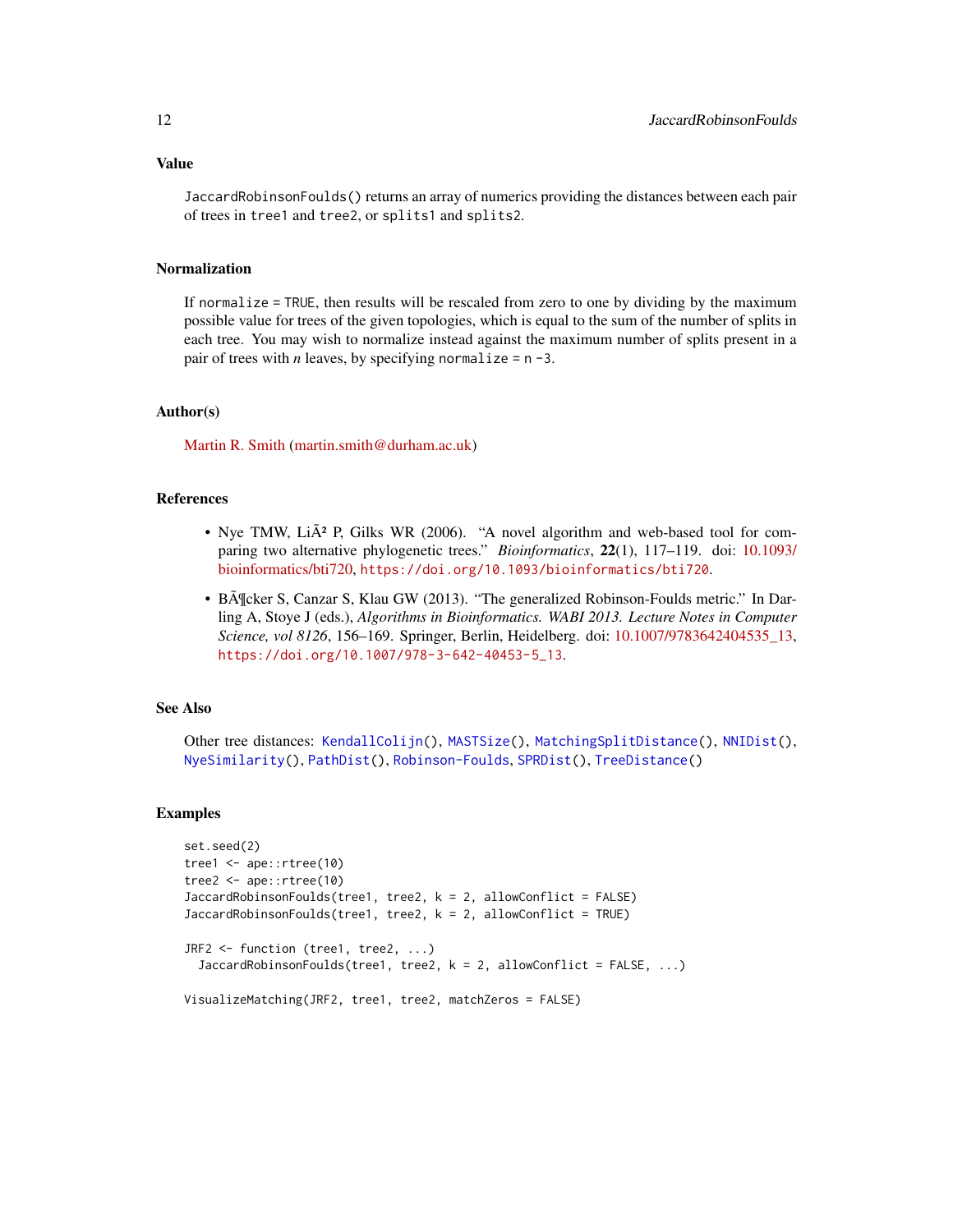<span id="page-12-1"></span><span id="page-12-0"></span>KendallColijn *Kendall-Colijn distance*

#### Description

Calculate the Kendall-Colijn tree distance, a measure related to the path difference.

# Usage

```
KendallColijn(tree1, tree2 = tree1)
```
KCVector(tree)

# Arguments

| tree1.tree2 | Trees of class phylo, with leaves labelled identically, or lists of such trees to                                                                                                   |
|-------------|-------------------------------------------------------------------------------------------------------------------------------------------------------------------------------------|
|             | undergo pairwise comparison. Where implemented, tree2 = NULL will compute<br>distances between each pair of trees in the list tree turning a fast algorithm based<br>on Day (1985). |
| tree        | A tree of class phylo.                                                                                                                                                              |

#### Details

The Kendall-Colijn distance works by measuring, for each pair of leaves, the distance from the most recent common ancestor of those leaves and the root node. For a given tree, this produces a vector of values recording the distance-from-the-root of each most recent common ancestor of each pair of leaves.

Two trees are compared by taking the Euclidian distance between the respective vectors. This is calculated by taking the square root of the sum of the squares of the differences between the vectors.

This metric emphasizes the position of the root; the path difference instead measures the distance of the last common ancestor of each pair of leaves from the leaves themselves, i.e. the length of the path from one leaf to another.

#### Value

KendallColijn() returns an array of numerics providing the distances between each pair of trees in tree1 and tree2, or splits1 and splits2.

# Functions

• KCVector: Creates a vector that characterises a rooted tree, as described in Kendall & Colijn (2016).

# Author(s)

[Martin R. Smith](https://orcid.org/0000-0001-5660-1727) [\(martin.smith@durham.ac.uk\)](mailto:martin.smith@durham.ac.uk)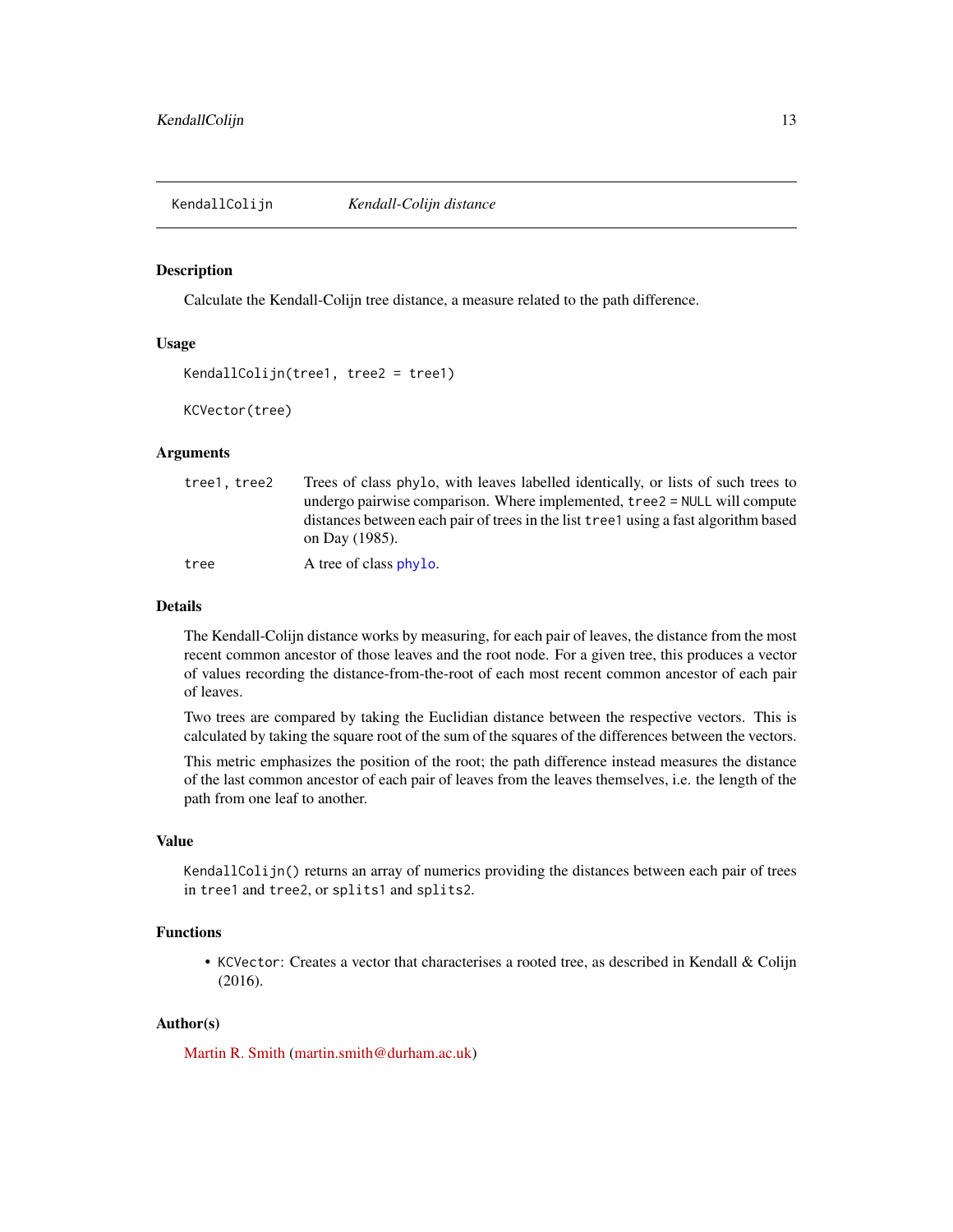#### <span id="page-13-0"></span>References

Kendall M, Colijn C (2016). "Mapping phylogenetic trees to reveal distinct patterns of evolution." *Molecular Biology and Evolution*, 33(10), 2735–2743. doi: [10.1093/molbev/msw124,](https://doi.org/10.1093/molbev/msw124) [https://](https://doi.org/10.1093/molbev/msw124) [doi.org/10.1093/molbev/msw124](https://doi.org/10.1093/molbev/msw124).

#### See Also

[treespace::treeDist](https://CRAN.R-project.org/package=treespace/vignettes/introduction.html) is a more sophisticated, if more cumbersome, implementation that supports lambda > 0, i.e. use of edge lengths in tree comparison.

Other tree distances: [JaccardRobinsonFoulds\(](#page-9-1)), [MASTSize\(](#page-14-1)), [MatchingSplitDistance\(](#page-16-1)), [NNIDist\(](#page-21-1)), [NyeSimilarity\(](#page-23-1)), [PathDist\(](#page-25-1)), [Robinson-Foulds](#page-30-1), [SPRDist\(](#page-38-1)), [TreeDistance\(](#page-39-1))

#### Examples

```
KendallColijn(TreeTools::BalancedTree(8), TreeTools::PectinateTree(8))
```

```
set.seed(0)
KendallColijn(TreeTools::BalancedTree(8), lapply(rep(8, 3), ape::rtree))
KendallColijn(lapply(rep(8, 4), ape::rtree))
```
LAPJV *Solve linear assignment problem using LAPJV*

#### **Description**

Use the algorithm of Jonker & Volgenant (1987) to solve the [Linear Sum Assignment Problem.](http://www.assignmentproblems.com/doc/LSAPIntroduction.pdf)

#### Usage

LAPJV(x)

#### Arguments

x Square matrix of costs.

#### Details

The Linear Assignment Problem seeks to match each row of a matrix with a column, such that the cost of the matching is minimized.

The Jonker & Volgenant approach is a faster alternative to the Hungarian algorithm (Munkres 1957), which is implemented in clue::solve\_LSAP().

Note: the JV algorithm expects integers. In order to apply the function to a non-integer *n*, as in the tree distance calculations in this package, each *n* is multiplied by the largest available integer before applying the JV algorithm. If two values of *n* exhibit a trivial difference – e.g. due to floating point errors – then this can lead to interminable run times. (If numbers of the magnitude of billions differ only in their last significant digit, then the JV algorithm may undergo billions of iterations.) To avoid this, integers over 2^22 that differ by a value of 8 or less are treated as equal.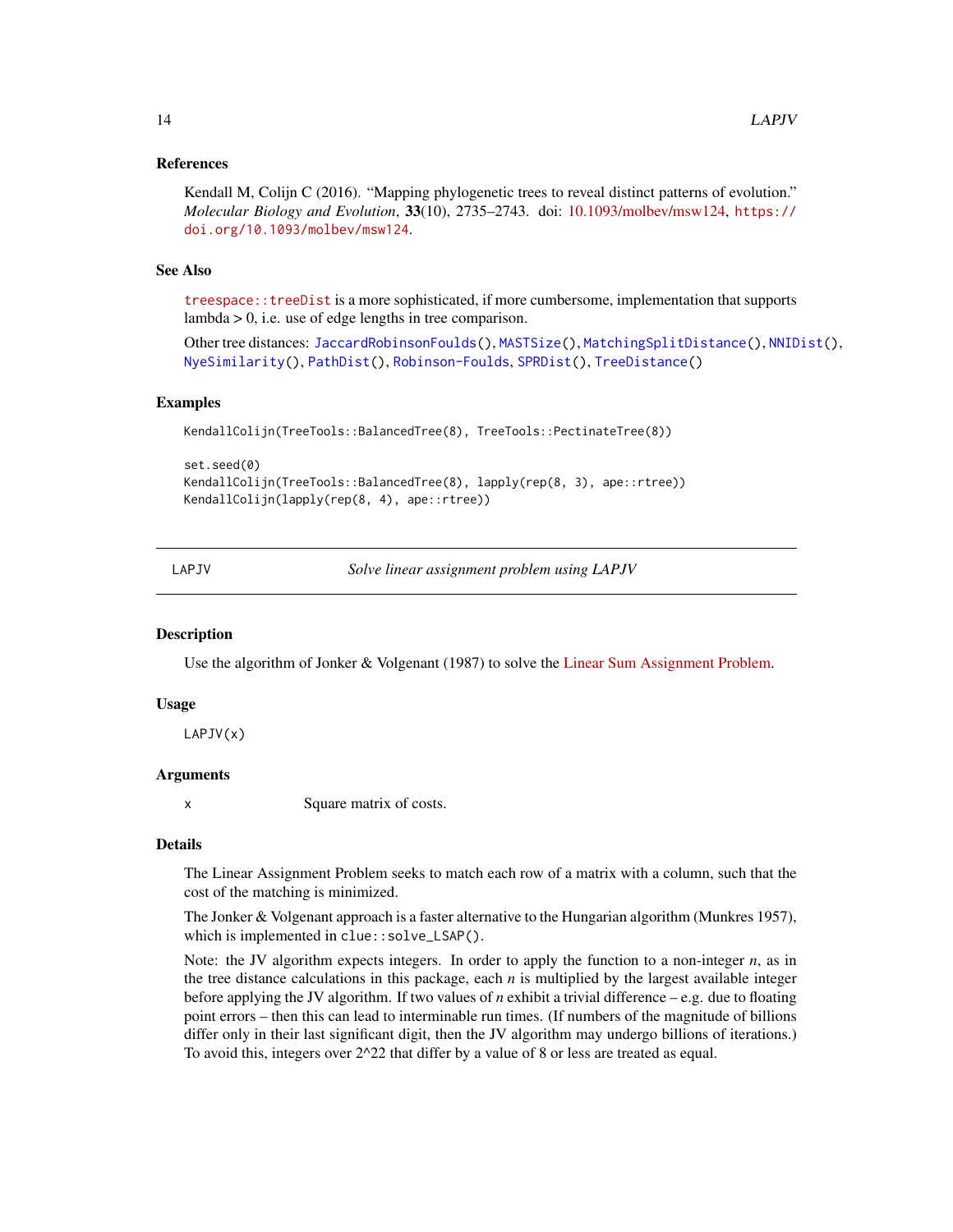#### <span id="page-14-0"></span> $MASTSize$  15

NB. At present, only square matrices are supported; if you need support for non-square matrices, drop a note at [issue #25](https://github.com/ms609/TreeDist/issues/25) and I'll prioritize development.

#### Value

A list with two entries: score, the score of the optimal matching; and matching, the columns matched to each row of the matrix in turn.

#### Author(s)

[C++ code](https://github.com/yongyanghz/LAPJV-algorithm-c/blob/master/LAPJV/lap.cpp) by Roy Jonker, MagicLogic Optimization Inc. [roy\\_jonker@magiclogic.com,](mailto:roy_jonker@magiclogic.com) with contributions from Yong Yang [yongyanglink@gmail.com,](mailto:yongyanglink@gmail.com) after [Yi Cao](https://uk.mathworks.com/matlabcentral/profile/authors/69713-yi-cao)

#### References

Jonker R, Volgenant A (1987). "A shortest augmenting path algorithm for dense and sparse linear assignment problems." *Computing*, 38, 325–340. doi: [10.1007/BF02278710,](https://doi.org/10.1007/BF02278710) [https://doi.org/](https://doi.org/10.1007/BF02278710) [10.1007/BF02278710](https://doi.org/10.1007/BF02278710).

Munkres J (1957). "Algorithms for the assignment and transportation problems." *Journal of the Society for Industrial and Applied Mathematics*, 5(1), 32–38. doi: [10.1137/0105003,](https://doi.org/10.1137/0105003) [https://](https://doi.org/10.1137/0105003) [doi.org/10.1137/0105003](https://doi.org/10.1137/0105003).

#### Examples

problem  $\leq$  matrix( $c(7, 9, 8, 9,$ 2, 8, 5, 7, 1, 6, 6, 9, 3, 6, 2, 2), 4, 4, byrow=TRUE)

LAPJV(problem)

<span id="page-14-1"></span>

MASTSize *Maximum Agreement Subtree size*

# **Description**

Calculate the size or phylogenetic information content (Steel & Penny 2006) of the maximum agreement subtree between two phylogenetic trees, i.e. the largest tree that can be obtained from both tree1 and tree2 by deleting, but not rearranging, leaves, using the algorithm of Valiente (2009).

#### Usage

```
MASTSize(tree1, tree2 = tree1, rooted = TRUE)
MASTInfo(tree1, tree2 = tree1, rooted = TRUE)
```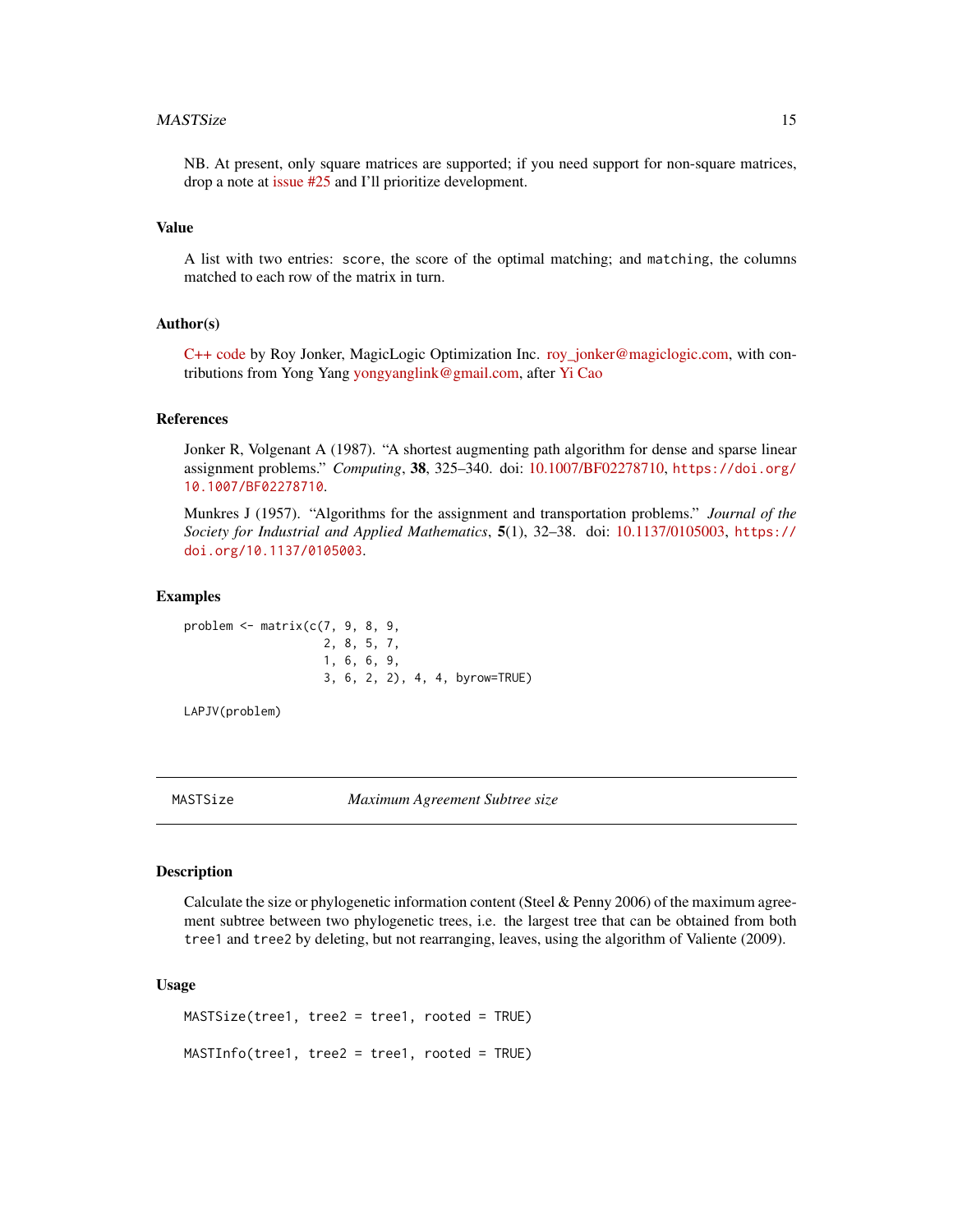<span id="page-15-0"></span>16 MASTSize

#### Arguments

| tree1, tree2 | Trees of class phylo, or lists of such trees to undergo pairwise comparison. |
|--------------|------------------------------------------------------------------------------|
| rooted       | Logical specifying whether to treat the trees as rooted.                     |

# Details

Implemented for trees with up to 4096 tips. Contact the maintainer if you need to process larger trees.

# Value

MASTSize() returns an integer specifying the number of leaves in the maximum agreement subtree.

MASTInfo() returns a vector or matrix listing the phylogenetic information content, in bits, of the maximum agreement subtree.

#### Author(s)

[Martin R. Smith](https://orcid.org/0000-0001-5660-1727) [\(martin.smith@durham.ac.uk\)](mailto:martin.smith@durham.ac.uk)

# References

Steel MA, Penny D (2006). "Maximum parsimony and the phylogenetic information in multistate characters." In Albert VA (ed.), *Parsimony, Phylogeny, and Genomics*, 163–178. Oxford University Press, Oxford.

Valiente G (2009). *Combinatorial Pattern Matching Algorithms in Computational Biology using Perl and R*, CRC Mathematical and Computing Biology Series. CRC Press, Boca Raton.

#### See Also

[phangorn::mast\(\)](#page-0-0), a slower implementation that also lists the leaves contained within the subtree.

Other tree distances: [JaccardRobinsonFoulds\(](#page-9-1)), [KendallColijn\(](#page-12-1)), [MatchingSplitDistance\(](#page-16-1)), [NNIDist\(](#page-21-1)), [NyeSimilarity\(](#page-23-1)), [PathDist\(](#page-25-1)), [Robinson-Foulds](#page-30-1), [SPRDist\(](#page-38-1)), [TreeDistance\(](#page-39-1))

### Examples

```
# for as.phylo, BalancedTree, PectinateTree:
library('TreeTools', quietly = TRUE, warn.conflicts = FALSE)
MASTSize(PectinateTree(8), BalancedTree(8))
MASTInfo(PectinateTree(8), BalancedTree(8))
MASTSize(BalancedTree(7), as.phylo(0:3, 7))
MASTSize(as.phylo(0:3, 7), PectinateTree(7))
MASTInfo(BalancedTree(7), as.phylo(0:3, 7))
MASTInfo(as.phylo(0:3, 7), PectinateTree(7))
MASTSize(list(Bal = BalancedTree(7), Pec = PectinateTree(7)),
        as.phylo(0:3, 7))
```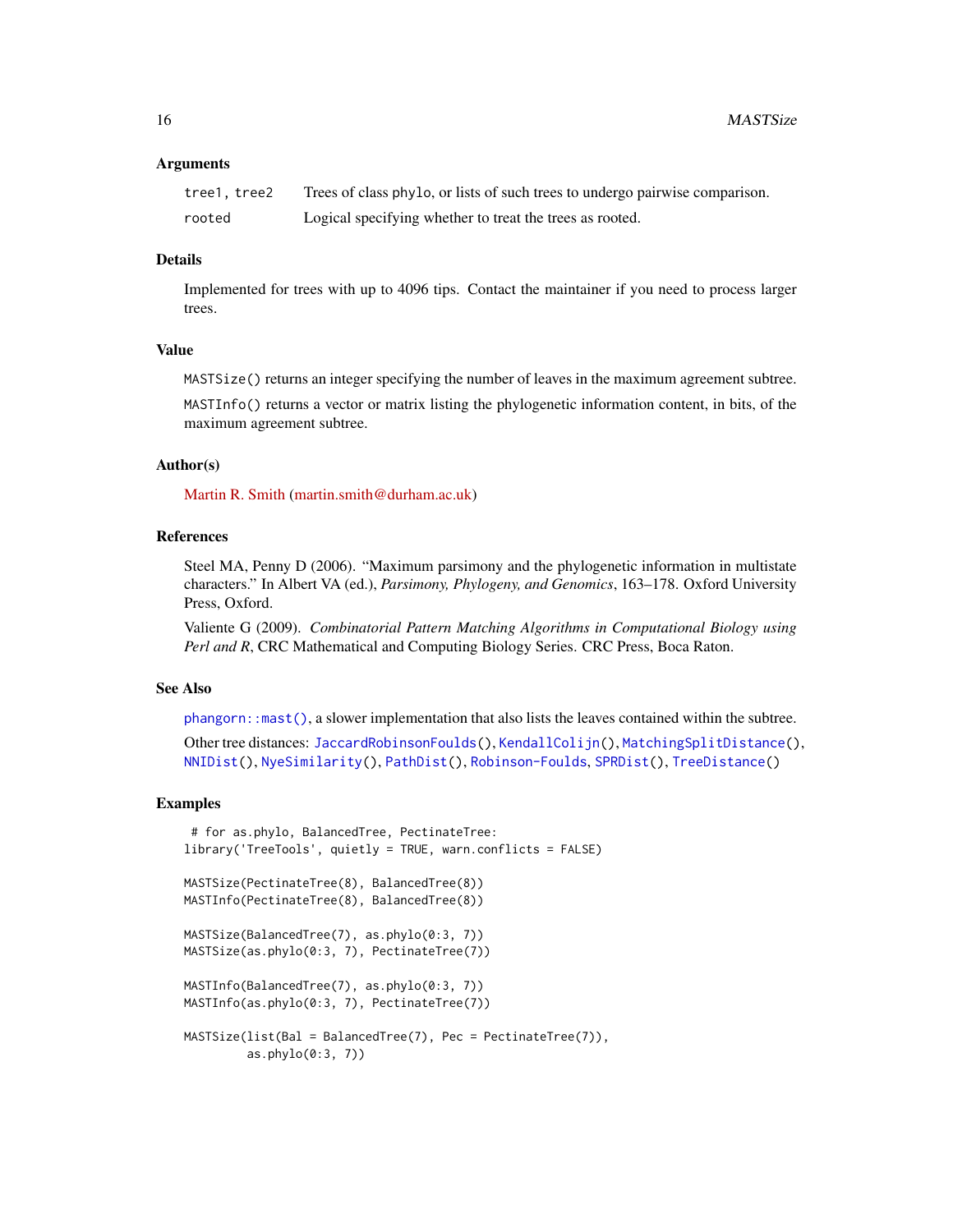# <span id="page-16-0"></span>MatchingSplitDistance 17

```
MASTInfo(list(Bal = BalancedTree(7), Pec = PectinateTree(7)),
         as.phylo(0:3, 7))
CompareAll(as.phylo(0:4, 8), MASTSize)
CompareAll(as.phylo(0:4, 8), MASTInfo)
```
<span id="page-16-1"></span>MatchingSplitDistance *Matching Split Distance*

#### Description

Calculate the [Matching Split Distance](https://ms609.github.io/TreeDist/articles/Generalized-RF.html#matching-split-distance) (Bogdanowicz and Giaro 2012; Lin *et al.* 2012) for unrooted binary trees.

# Usage

```
MatchingSplitDistance(
  tree1,
  tree2 = NULL,normalize = FALSE,
  reportMatching = FALSE
)
MatchingSplitDistanceSplits(
  splits1,
  splits2,
  nTip = attr(splits1, "nTip"),
 normalize = TRUE,
  reportMatching = FALSE
)
```
# Arguments

| tree1     | Trees of class phylo, with leaves labelled identically, or lists of such trees to<br>undergo pairwise comparison. Where implemented, tree2 = NULL will compute<br>distances between each pair of trees in the list tree1 using a fast algorithm based<br>on Day (1985).                                                     |
|-----------|-----------------------------------------------------------------------------------------------------------------------------------------------------------------------------------------------------------------------------------------------------------------------------------------------------------------------------|
| tree2     | Trees of class phylo, with leaves labelled identically, or lists of such trees to<br>undergo pairwise comparison. Where implemented, tree2 = NULL will compute<br>distances between each pair of trees in the list tree1 using a fast algorithm based<br>on Day (1985).                                                     |
| normalize | If a numeric value is provided, this will be used as a maximum value against<br>which to rescale results. If TRUE, results will be rescaled against a maximum<br>value calculated from the specified tree sizes and topology, as specified in the<br>'Normalization' section below. If FALSE, results will not be rescaled. |
|           | reportMatching Logical specifying whether to return the clade matchings as an attribute of the<br>score.                                                                                                                                                                                                                    |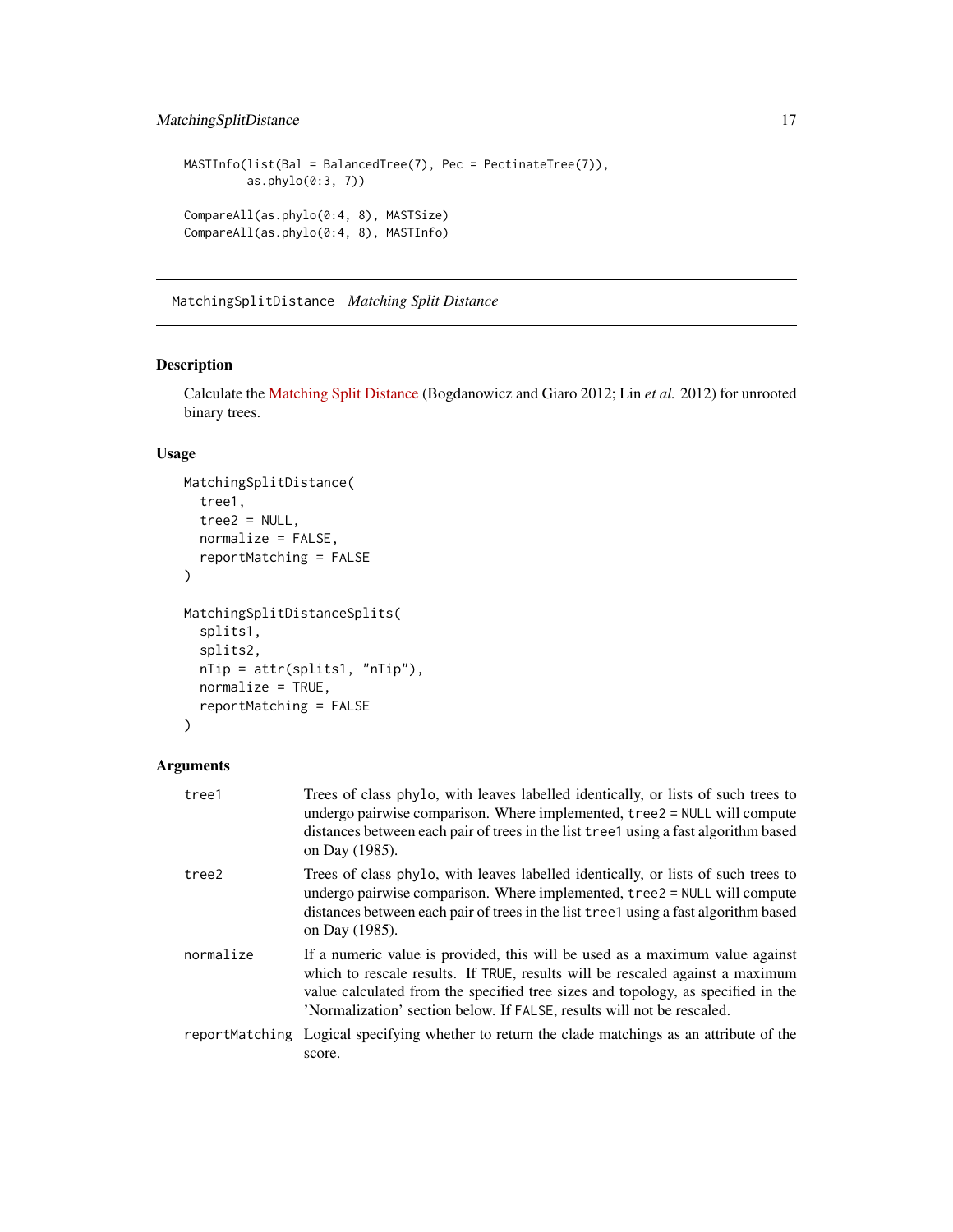<span id="page-17-0"></span>

| splits1 | Logical matrices where each row corresponds to a leaf, either listed in the same<br>order or bearing identical names (in any sequence), and each column corre-<br>sponds to a split, such that each leaf is identified as a member of the ingroup<br>(TRUE) or outgroup (FALSE) of the respective split. |
|---------|----------------------------------------------------------------------------------------------------------------------------------------------------------------------------------------------------------------------------------------------------------------------------------------------------------|
| splits2 | Logical matrices where each row corresponds to a leaf, either listed in the same<br>order or bearing identical names (in any sequence), and each column corre-<br>sponds to a split, such that each leaf is identified as a member of the ingroup<br>(TRUE) or outgroup (FALSE) of the respective split. |
| nTip    | (Optional) Integer specifying the number of leaves in each split.                                                                                                                                                                                                                                        |

# Value

MatchingSplitDistance() returns an array of numerics providing the distances between each pair of trees in tree1 and tree2, or splits1 and splits2.

# Normalization

A normalization value or function must be provided in order to return a normalized value. If you are aware of a generalised formula, please let me know by [creating a GitHub issue](https://github.com/ms609/TreeDist/issues/new) so that it can be implemented.

#### Author(s)

[Martin R. Smith](https://orcid.org/0000-0001-5660-1727) [\(martin.smith@durham.ac.uk\)](mailto:martin.smith@durham.ac.uk)

### References

Bogdanowicz D, Giaro K (2012). "Matching split distance for unrooted binary phylogenetic trees." *IEEE/ACM Transactions on Computational Biology and Bioinformatics*, 9(1), 150–160. doi: [10.1109](https://doi.org/10.1109/TCBB.2011.48)/ [TCBB.2011.48,](https://doi.org/10.1109/TCBB.2011.48) <https://doi.org/10.1109/TCBB.2011.48>.

Lin Y, Rajan V, Moret BME (2012). "A metric for phylogenetic trees based on matching." *IEEE/ACM Transactions on Computational Biology and Bioinformatics*, 4(9), 1014–1022. doi: [10.1109/TCBB.2011.157,](https://doi.org/10.1109/TCBB.2011.157) <https://doi.org/10.1109/TCBB.2011.157>.

#### See Also

Other tree distances: [JaccardRobinsonFoulds\(](#page-9-1)), [KendallColijn\(](#page-12-1)), [MASTSize\(](#page-14-1)), [NNIDist\(](#page-21-1)), [NyeSimilarity\(](#page-23-1)), [PathDist\(](#page-25-1)), [Robinson-Foulds](#page-30-1), [SPRDist\(](#page-38-1)), [TreeDistance\(](#page-39-1))

#### Examples

```
MatchingSplitDistance(lapply(rep(8, 5), ape::rtree), normalize = 16)
```
MatchingSplitDistance(TreeTools::BalancedTree(6), TreeTools::PectinateTree(6), reportMatching = TRUE)

```
VisualizeMatching(MatchingSplitDistance, TreeTools::BalancedTree(6),
                 TreeTools::PectinateTree(6))
```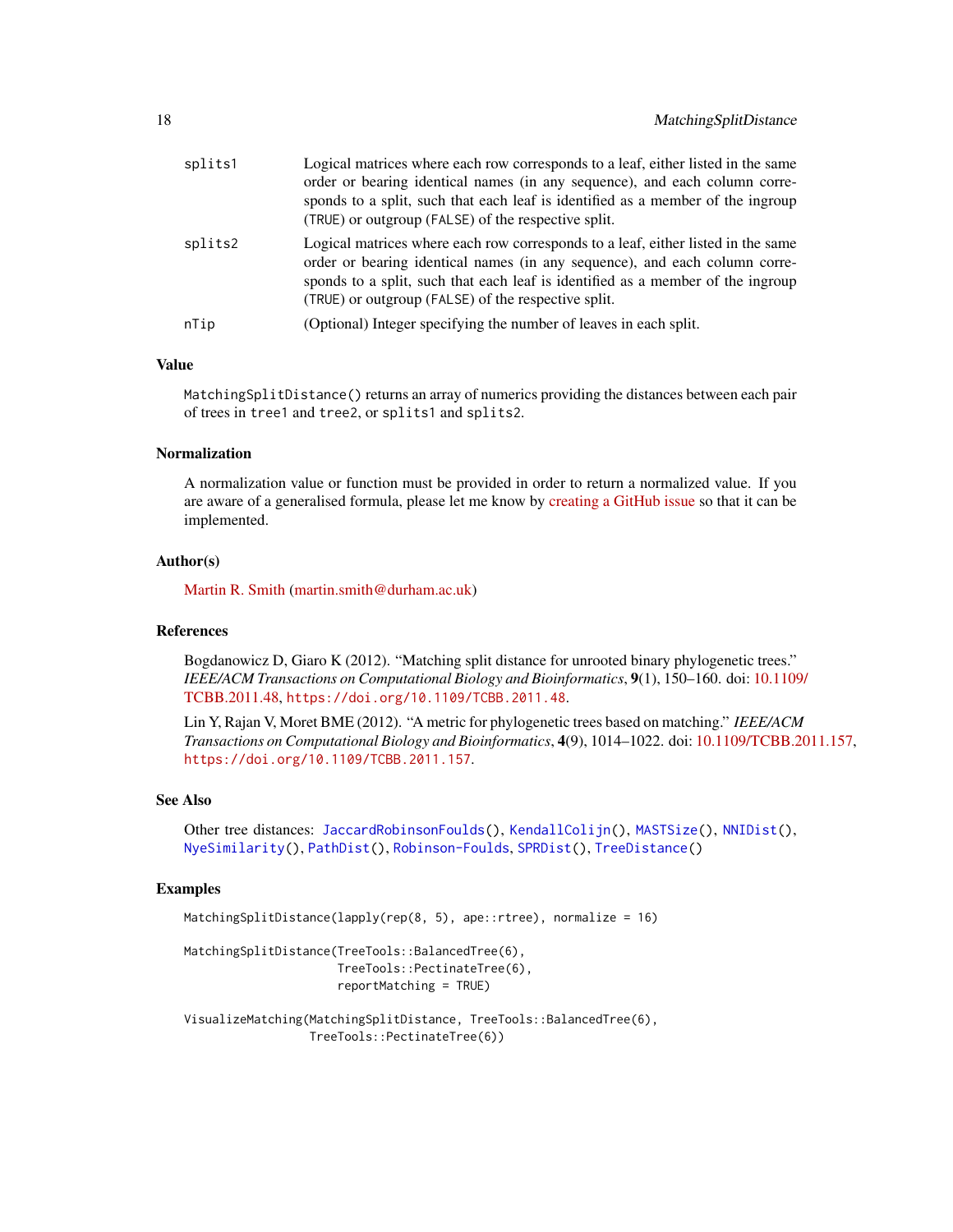<span id="page-18-1"></span><span id="page-18-0"></span>median.multiPhylo *Median of a set of trees*

#### **Description**

Calculate the single binary tree that represents the geometric median – an 'average' – of a forest of tree topologies.

#### Usage

```
## S3 method for class 'multiPhylo'
median(
  x,
  na.rm = FALSE,Distance = ClusteringInfoDistance,
  index = FALSE,
  breakTies = TRUE,
  ...
)
```
#### Arguments

| <b>X</b>  | Object of class multiphylo containing phylogenetic trees.                                                |
|-----------|----------------------------------------------------------------------------------------------------------|
| na.rm,    | Unused; included for consistency with default function                                                   |
| Distance  | Function to calculate distances between each pair of trees in x.                                         |
| index     | Logical: if TRUE, return the index of the median tree(s); if $FALSE$ , return the tree<br><i>itself.</i> |
| breakTies | Logical: if TRUE, return a single tree with the minimum score; if FALSE, return<br>all tied trees.       |

#### Details

The geometric median is the tree that exhibits the shortest average distance from each other tree topology in the set. It represents an 'average' of a set of trees, though note that an unsampled tree may be closer to the geometric 'centre of gravity' of the input set – such a tree would not be considered.

The result will depend on the metric chosen to calculate distances between tree topologies. In the absence of a natural metric of tree topologies, the default choice is [ClusteringInfoDistance\(\)](#page-39-2) – which discards branch length information. If specifying a different function, be sure that it returns a difference, rather than a similarity.

#### Value

median() returns an object of class phylo corresponding to the geometric median of a set of trees: that is, the tree whose average distance from all other trees in the set is lowest. If multiple trees tie in their average distance, the first will be returned, unless breakTies = FALSE, in which case an object of class multiPhylo containing all such trees will be returned.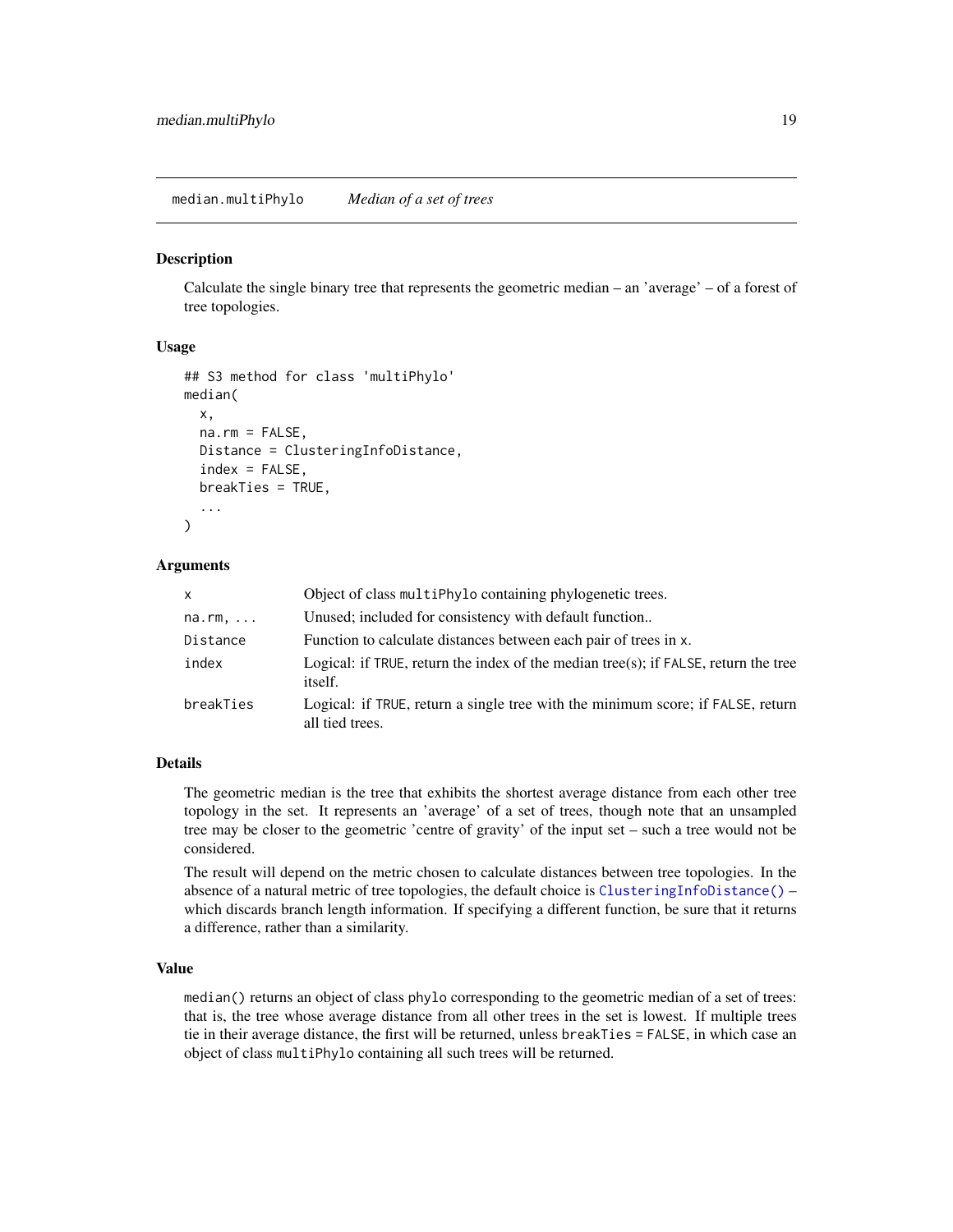#### <span id="page-19-0"></span>Author(s)

[Martin R. Smith](https://orcid.org/0000-0001-5660-1727) [\(martin.smith@durham.ac.uk\)](mailto:martin.smith@durham.ac.uk)

#### See Also

Consensus methods: [ape::consensus\(\)](#page-0-0), [TreeTools::ConsensusWithout\(\)](#page-0-0) Other tree space functions: [ProjectionQuality\(](#page-29-1)), [Project\(](#page-27-1)), [SpectralClustering\(](#page-33-1))

#### Examples

```
library('TreeTools', quietly = TRUE, warn.conflicts = FALSE)
tenTrees \leq as.phylo(1:10, nTip = 8)
# Default settings:
median(tenTrees)
# Robinson-Foulds distances include ties:
median(tenTrees, Distance = RobinsonFoulds, breakTies = FALSE)
# Be sure to use a distance function, rather than a similarity:
NyeDistance <- function (...) NyeSimilarity(..., similarity = FALSE)
median(tenTrees, Distance = NyeDistance)
# To analyse a list of trees that is not of class multiPhylo:
treeList \leq lapply(1:10, as.phylo, nTip = 8)
class(treeList)
median(structure(treeList, class = 'multiPhylo'))
```
MeilaVariationOfInformation

*Use variation of clustering information to compare pairs of splits*

#### **Description**

Compare a pair of splits viewed as clusterings of taxa, using the variation of clustering information proposed by Meila (2007).

#### Usage

MeilaVariationOfInformation(split1, split2)

```
MeilaMutualInformation(split1, split2)
```
#### Arguments

split1, split2 Logical vectors listing leaves in a consistent order, identifying each leaf as a member of the ingroup (TRUE) or outgroup (FALSE) of the split in question.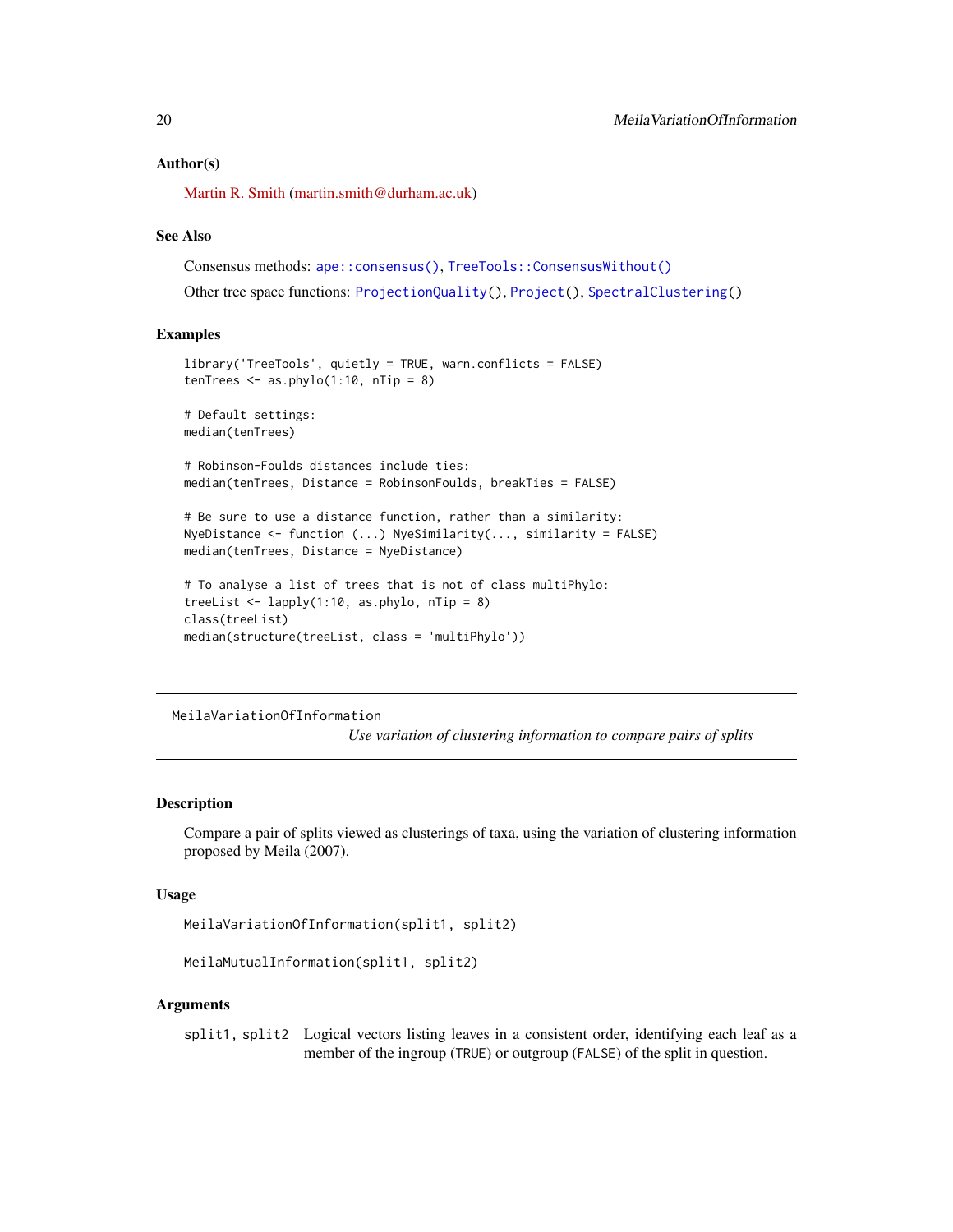# Details

This is equivalent to the mutual clustering information (Vinh *et al.* 2010). For the total information content, multiply the VoI by the number of leaves.

# Value

MeilaVariationOfInformation() returns the variation of (clustering) information, measured in bits.

MeilaMutualInformation() returns the mutual information, measured in bits.

#### Author(s)

[Martin R. Smith](https://orcid.org/0000-0001-5660-1727) [\(martin.smith@durham.ac.uk\)](mailto:martin.smith@durham.ac.uk)

#### References

Meila M (2007). "Comparing clusterings—an information based distance." *Journal of Multivariate Analysis*, 98(5), 873–895. doi: [10.1016/j.jmva.2006.11.013,](https://doi.org/10.1016/j.jmva.2006.11.013) [https://doi.org/10.1016/j.jmva.](https://doi.org/10.1016/j.jmva.2006.11.013) [2006.11.013](https://doi.org/10.1016/j.jmva.2006.11.013).

Vinh NX, Epps J, Bailey J (2010). "Information theoretic measures for clusterings comparison: variants, properties, normalization and correction for chance." *Journal of Machine Learning Research*, 11, 2837–2854. doi: [10.1145/1553374.1553511,](https://doi.org/10.1145/1553374.1553511) [https://doi.org/10.1145/1553374.](https://doi.org/10.1145/1553374.1553511) [1553511](https://doi.org/10.1145/1553374.1553511).

#### Examples

```
# Maximum variation = information content of each split separately
A < -TRUF
B \leq FALSEMeilaVariationOfInformation(c(A, A, A, B, B, B), c(A, A, A, A, A, A))
Entropy(c(3, 3) / 6) + Entropy(c(0, 6) / 6)
# Minimum variation = 0
MeilaVariationOfInformation(c(A, A, A, B, B, B), c(A, A, A, B, B, B))
# Not always possible for two evenly-sized splits to reach maximum
# variation of information
Entropy(c(3, 3) / 6) * 2 # = 2
MeilaVariationOfInformation(c(A, A, A, B, B), c(A, B, A, B, A, B)) # < 2
# Phylogenetically uninformative groupings contain spliting information
Entropy(c(1, 5) / 6)
```
MeilaVariationOfInformation(c(B, A, A, A, A, A), c(A, A, A, A, A, B))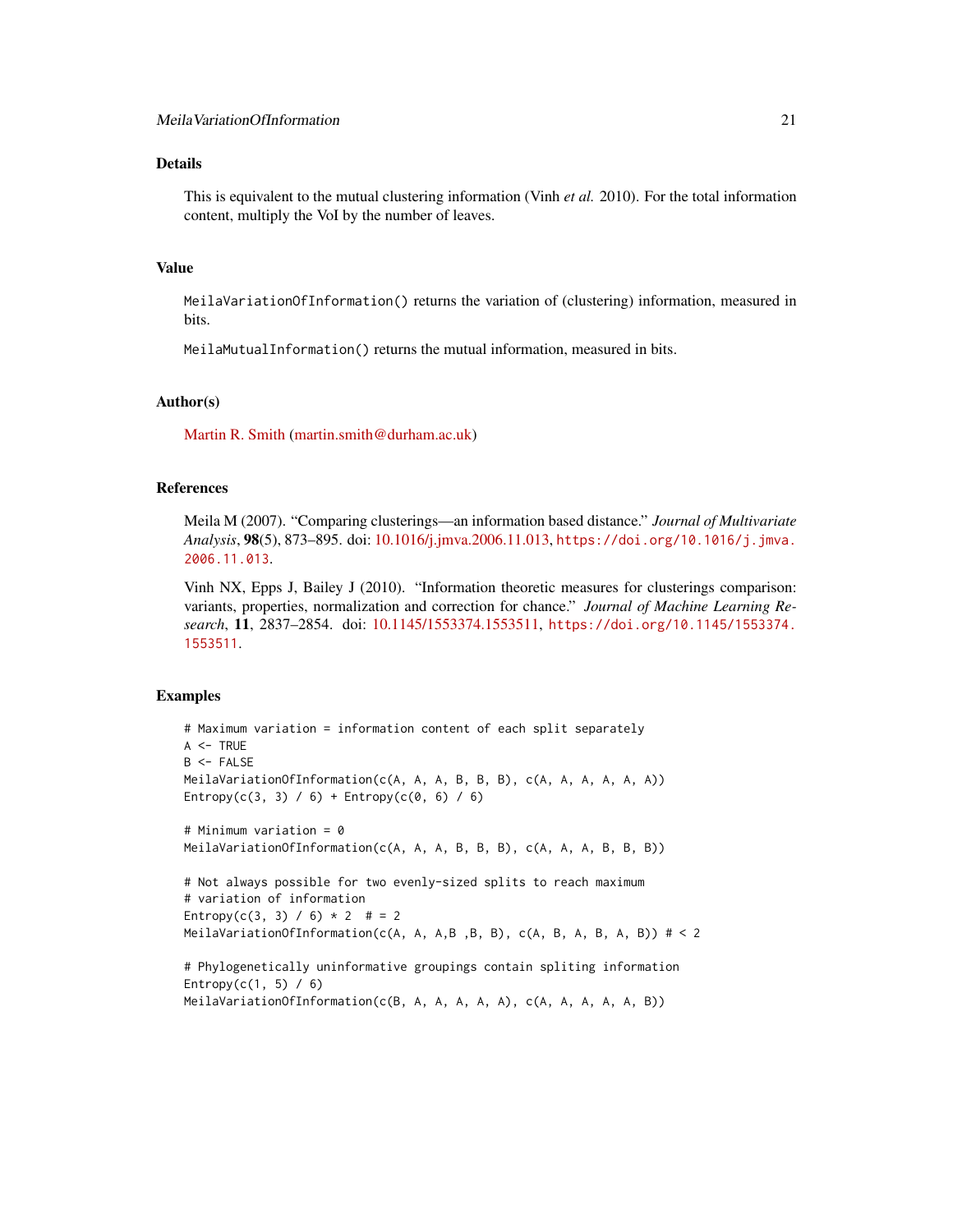#### <span id="page-21-1"></span><span id="page-21-0"></span>Description

Use the approach of Li *et al.* (1996) to approximate the Nearest Neighbour Interchange distance (Robinson, 1971) between phylogenetic trees.

#### Usage

```
NNIDist(tree1, tree2 = tree1)
```
NNIDiameter(tree)

#### **Arguments**

| tree1.tree2 | Single trees of class phylo to undergo comparison.                                   |
|-------------|--------------------------------------------------------------------------------------|
| tree        | Object of supported class representing a tree or list of trees, or an integer speci- |
|             | fying the number of leaves in a tree/trees.                                          |

# Details

In brief, this approximation algorithm works by identifying edges in one tree that do not match edges in the second. Each of these edges must undergo at least one NNI operation in order to reconcile the trees. Edges that match in both trees need never undergo an NNI operation, and divide each tree into smaller regions. By 'cutting' matched edges into two, a tree can be divided into a number of regions that solely comprise unmatched edges.

These regions can be viewed as separate trees that need to be reconciled. One way to reconcile these trees is to conduct a series of NNI operations that reduce a tree to a pectinate (caterpillar) tree, then to conduct an analogue of the mergesort algorithm. This takes at most *n* log  $n + O(n)$  NNI operations, and provides a loose upper bound on the NNI score. The maximum number of moves for an *n*-leaf tree [\(OEIS A182136\)](https://oeis.org/A182136) can be calculated exactly for small trees (Fack *et al.* 2002); this provides a tighter upper bound, but is unavailable for  $n > 12$ . NNIDiameter() reports the limits on this bound.

| Leaves: 1 2 3 4 5 6 7 8 9 10 11 12 13    |  |  |  |  |  |  |  |
|------------------------------------------|--|--|--|--|--|--|--|
| Diameter: 0 0 0 1 3 5 7 10 12 15 18 21 ? |  |  |  |  |  |  |  |

# Value

NNIDist() returns, for each pair of trees, a named vector containing three integers:

- lower is a lower bound on the NNI distance, and corresponds to the RF distance between the trees.
- tight\_upper is an upper bound on the distance, based on calculated maximum diameters for trees with < 13 leaves. *NA* is returned if trees are too different to employ this approach.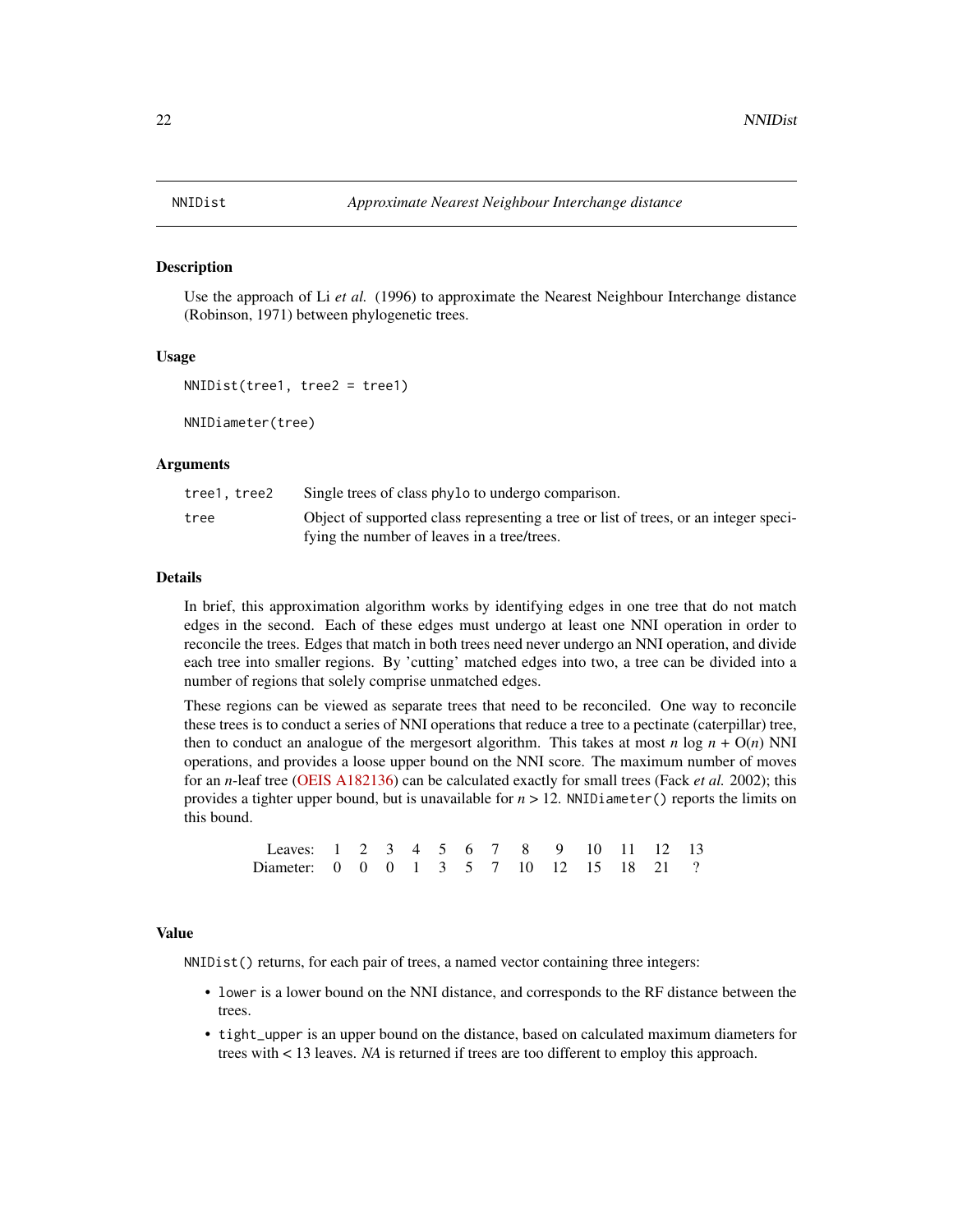#### NNIDist 23

• loose\_upper is a looser upper bound on the distance, using  $n \log n + O(n)$ .

NNIDiameter() returns a matrix specifying (bounds on) the diameter of the NNI distance metric on the specified tree(s). Columns correspond to:

• liMin:

 $n-3$ 

, a lower bound on the diameter (Li *et al.* 1996);

• fackMin: Lower bound on diameter following Fack *et al*. (2002), i.e.

 $\log 2N!/4$ 

;

- min: The larger of liMin and fackMin;
- exact: The exact value of the diameter, where  $n < 13$ ;
- liMax: Upper bound on diameter following Li *et al.* (1996), i.e.

 $n \log 2n + O(n)$ 

;

• fackMax: Upper bound on diameter following Fack *et al*. (2002), i.e. (

 $N-2$ 

) ceiling(

 $\log 2n$ 

)

– *N*;

• max: The smaller of liMax and fackMax;

where *n* is the number of leaves, and *N* the number of internal nodes, i.e.

 $n-2$ 

#### Author(s)

.

[Martin R. Smith](https://orcid.org/0000-0001-5660-1727) [\(martin.smith@durham.ac.uk\)](mailto:martin.smith@durham.ac.uk)

#### References

Fack V, Lievens S, Van der Jeugt J (2002). "On the diameter of the rotation graph of binary coupling trees." *Discrete Mathematics*, 245(1-3), 1–18. doi: [10.1016/S0012365X\(01\)004186,](https://doi.org/10.1016/S0012-365X(01)00418-6) [https://](https://doi.org/10.1016/S0012-365X(01)00418-6) [doi.org/10.1016/S0012-365X\(01\)00418-6](https://doi.org/10.1016/S0012-365X(01)00418-6).

Li M, Tromp J, Zhang L (1996). "Some notes on the nearest neighbour interchange distance." In Goos G, Hartmanis J, Leeuwen J, Cai J, Wong CK (eds.), *Computing and Combinatorics*, volume 1090, 343–351. Springer, Berlin, Heidelberg. ISBN 978-3-540-61332-9 978-3-540-68461-9, doi: [10.1007/3540613323\\_168,](https://doi.org/10.1007/3-540-61332-3_168) [https://doi.org/10.1007/3-540-61332-3\\_168](https://doi.org/10.1007/3-540-61332-3_168).

Robinson DF (1971). "Comparison of labeled trees with valency three." *Journal of Combinatorial Theory, Series B*, 11(2), 105–119. doi: [10.1016/00958956\(71\)900207,](https://doi.org/10.1016/0095-8956(71)90020-7) [https://doi.org/10.](https://doi.org/10.1016/0095-8956(71)90020-7) [1016/0095-8956\(71\)90020-7](https://doi.org/10.1016/0095-8956(71)90020-7).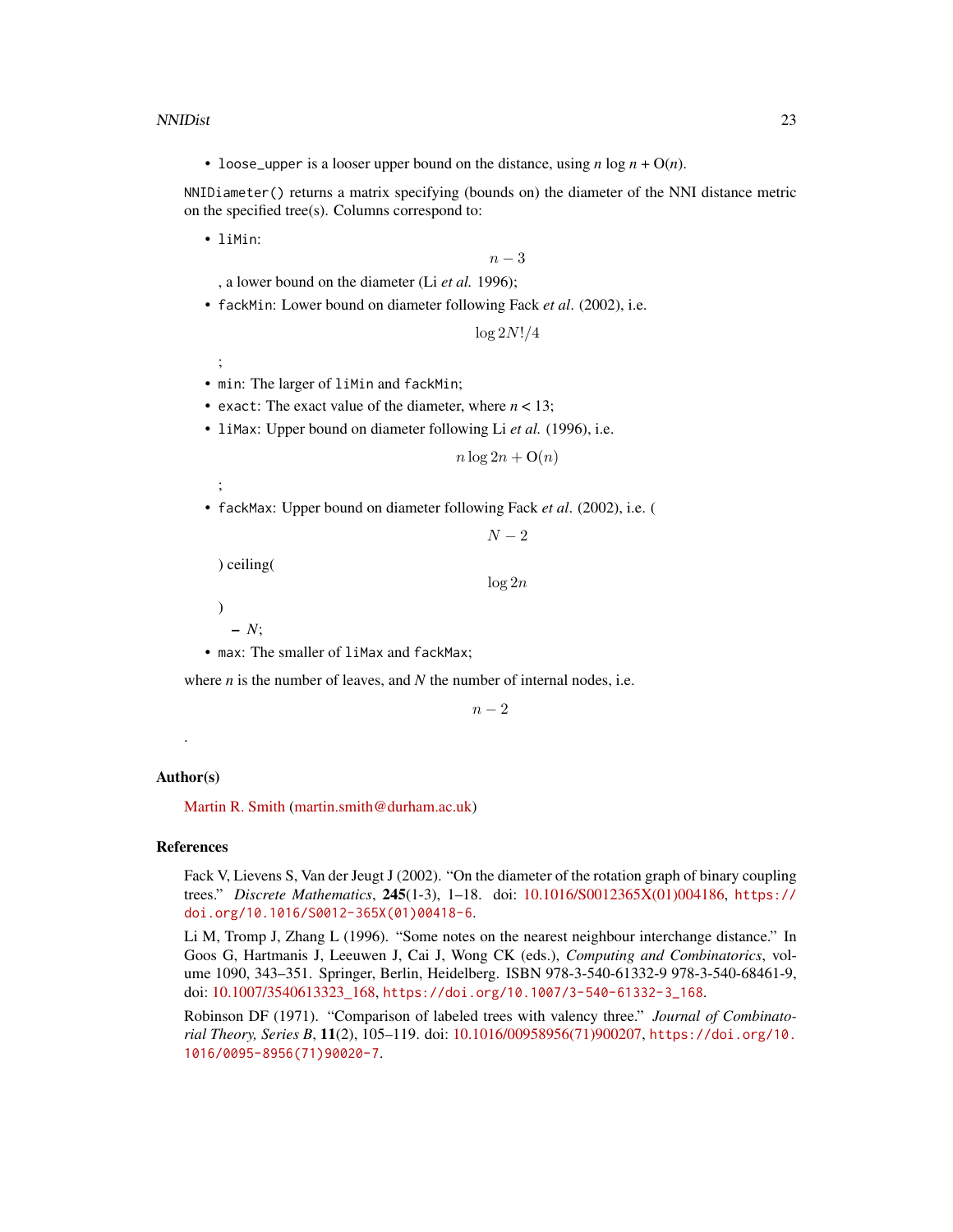#### <span id="page-23-0"></span>See Also

```
Other tree distances: JaccardRobinsonFoulds(), KendallColijn(), MASTSize(), MatchingSplitDistance(),
NyeSimilarity(), PathDist(), Robinson-Foulds, SPRDist(), TreeDistance()
```
#### Examples

```
library('TreeTools', quietly = TRUE, warn.conflicts = FALSE)
NNIDist(BalancedTree(7), PectinateTree(7))
NNIDist(BalancedTree(7), as.phylo(0:2, 7))
NNIDist(as.phylo(0:2, 7), PectinateTree(7))
NNIDist(list(bal = BalancedTree(7), pec = PectinateTree(7)),
       as.phylo(0:2, 7))
CompareAll(as.phylo(30:33, 8), NNIDist)
```
<span id="page-23-1"></span>NyeSimilarity *Nye* et al*. (2006) tree comparison*

#### Description

NyeSimilarity() and NyeSplitSimilarity() implement the [Generalized Robinson–Foulds](https://ms609.github.io/TreeDist/articles/Robinson-Foulds.html#generalized-robinson-foulds-distances) tree comparison metric of Nye *et al*. (2006). In short, this finds the optimal matching that pairs each branch from one tree with a branch in the second, where matchings are scored according to the size of the largest split that is consistent with both of them, normalized against the Jaccard index. A more detailed account is available in the [vignettes.](https://ms609.github.io/TreeDist/articles/Generalized-RF.html#nye-et-al--tree-similarity-metric)

### Usage

```
NyeSimilarity(
  tree1,
  tree2 = NULL,similarity = TRUE,
  normalize = FALSE,
  normalizeMax = !is.logical(normalize),
  reportMatching = FALSE,
  diag = TRUE)
NyeSplitSimilarity(
  splits1,
  splits2,
  nTip = attr(splits1, "nTip"),
  reportMatching = FALSE
)
```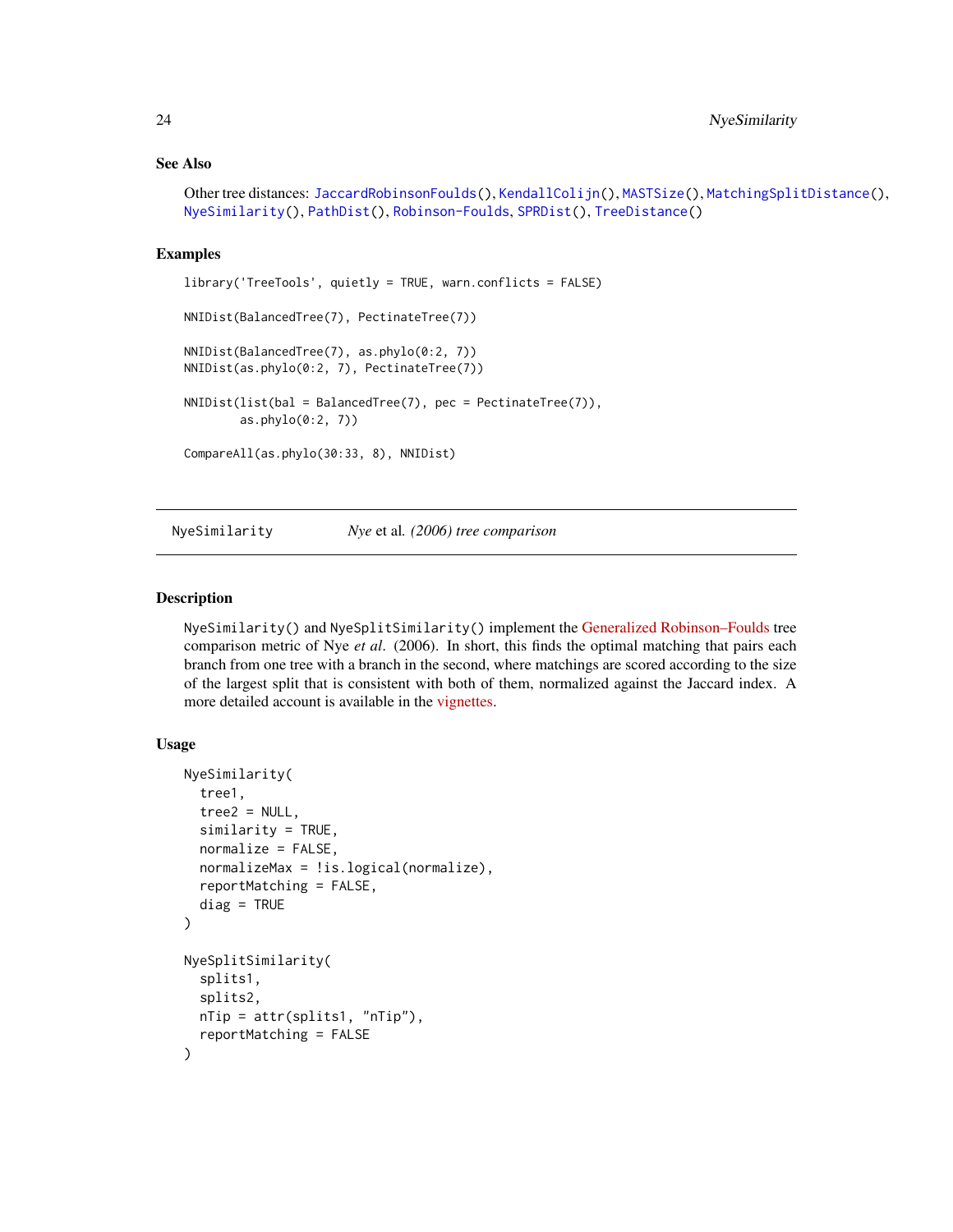# NyeSimilarity 25

# Arguments

| tree1        | Trees of class phylo, with leaves labelled identically, or lists of such trees to<br>undergo pairwise comparison. Where implemented, tree2 = NULL will compute<br>distances between each pair of trees in the list tree1 using a fast algorithm based<br>on Day (1985).                                                               |
|--------------|---------------------------------------------------------------------------------------------------------------------------------------------------------------------------------------------------------------------------------------------------------------------------------------------------------------------------------------|
| tree2        | Trees of class phylo, with leaves labelled identically, or lists of such trees to<br>undergo pairwise comparison. Where implemented, tree2 = NULL will compute<br>distances between each pair of trees in the list tree1 using a fast algorithm based<br>on Day (1985).                                                               |
| similarity   | Logical specifying whether to report the result as a tree similarity, rather than a<br>difference.                                                                                                                                                                                                                                    |
| normalize    | If a numeric value is provided, this will be used as a maximum value against<br>which to rescale results. If TRUE, results will be rescaled against a maximum<br>value calculated from the specified tree sizes and topology, as specified in the<br>'Normalization' section below. If FALSE, results will not be rescaled.           |
| normalizeMax | When calculating similarity, normalize against the maximum number of splits<br>that could have been present (TRUE), or the number of splits that were actually<br>observed (FALSE)? Defaults to the number of splits in the better-resolved tree;<br>set normalize = pmin. int to use the number of splits in the less resolved tree. |
|              | reportMatching Logical specifying whether to return the clade matchings as an attribute of the<br>score.                                                                                                                                                                                                                              |
| diag         | Logical specifying whether to return similarities along the diagonal, i.e. of each<br>tree with itself. Applies only if tree2 is a list identical to tree1, or NULL.                                                                                                                                                                  |
| splits1      | Logical matrices where each row corresponds to a leaf, either listed in the same<br>order or bearing identical names (in any sequence), and each column corre-<br>sponds to a split, such that each leaf is identified as a member of the ingroup<br>(TRUE) or outgroup (FALSE) of the respective split.                              |
| splits2      | Logical matrices where each row corresponds to a leaf, either listed in the same<br>order or bearing identical names (in any sequence), and each column corre-<br>sponds to a split, such that each leaf is identified as a member of the ingroup<br>(TRUE) or outgroup (FALSE) of the respective split.                              |
| nTip         | (Optional) Integer specifying the number of leaves in each split.                                                                                                                                                                                                                                                                     |

# Details

The measure is defined as a similarity score. If similarity = FALSE, the similarity score will be converted into a distance by doubling it and subtracting it from the number of splits present in both trees. This ensures consistency with JaccardRobinsonFoulds.

Note that NyeSimilarity(tree1, tree2) is equivalent to, but slightly faster than, [JaccardRobinsonFoulds](#page-9-1)  $(tree1, tree2, k = 1, allowConflict = TRUE).$ 

#### Value

NyeSimilarity() returns an array of numerics providing the distances between each pair of trees in tree1 and tree2, or splits1 and splits2.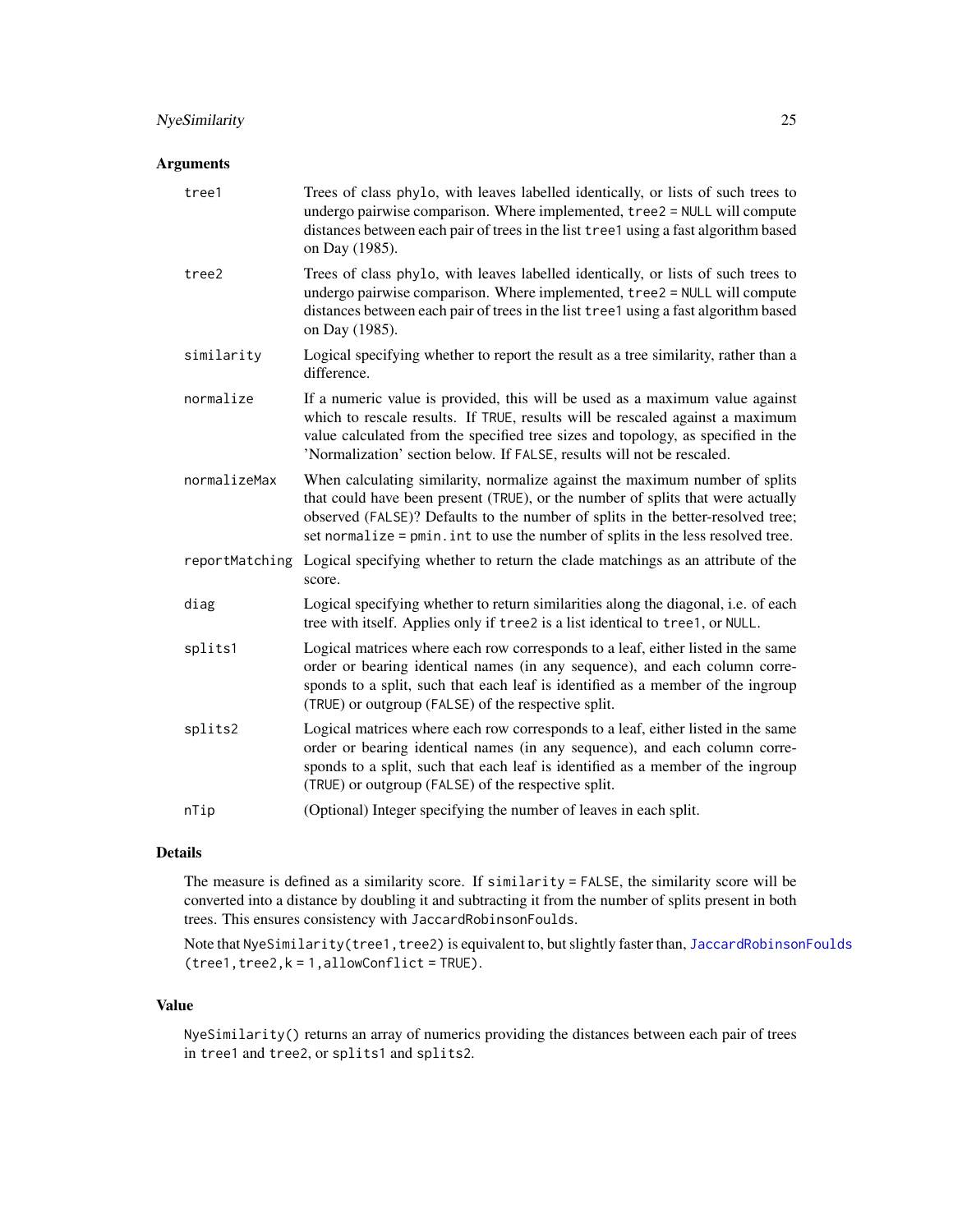# <span id="page-25-0"></span>Normalization

If normalize = TRUE and similarity = TRUE, then results will be rescaled from zero to one by dividing by the mean number of splits in the two trees being compared.

You may wish to normalize instead against the number of splits present in the smaller tree, which represents the maximum value possible for a pair of trees with the specified topologies (normalize = pmin.int); the number of splits in the most resolved tree (normalize = pmax.int); or the maximum value possible for any pair of trees with *n* leaves,  $n - 3$  (normalize = TreeTools::NTip(tree1)  $-3L$ ).

If normalize = TRUE and similarity = FALSE, then results will be rescaled from zero to one by dividing by the total number of splits in the pair of trees being considered.

#### Author(s)

[Martin R. Smith](https://orcid.org/0000-0001-5660-1727) [\(martin.smith@durham.ac.uk\)](mailto:martin.smith@durham.ac.uk)

#### References

Nye TMW,  $Li\tilde{A}^2$  P, Gilks WR (2006). "A novel algorithm and web-based tool for comparing two alternative phylogenetic trees." *Bioinformatics*, 22(1), 117–119. doi: [10.1093/bioinformatics/bti720,](https://doi.org/10.1093/bioinformatics/bti720) <https://doi.org/10.1093/bioinformatics/bti720>.

#### See Also

Other tree distances: [JaccardRobinsonFoulds\(](#page-9-1)), [KendallColijn\(](#page-12-1)), [MASTSize\(](#page-14-1)), [MatchingSplitDistance\(](#page-16-1)), [NNIDist\(](#page-21-1)), [PathDist\(](#page-25-1)), [Robinson-Foulds](#page-30-1), [SPRDist\(](#page-38-1)), [TreeDistance\(](#page-39-1))

# Examples

```
library('TreeTools')
NyeSimilarity(BalancedTree(8), PectinateTree(8))
VisualizeMatching(NyeSimilarity ,BalancedTree(8), PectinateTree(8))
NyeSimilarity(as.phylo(0:5, nTip = 8), PectinateTree(8))
NyeSimilarity(as.phplo(0:5, nTip = 8), similarity = FALSE)
```
<span id="page-25-1"></span>PathDist *Path distance*

#### Description

Calculate the path distance between trees.

#### Usage

PathDist(tree1, tree2 = NULL)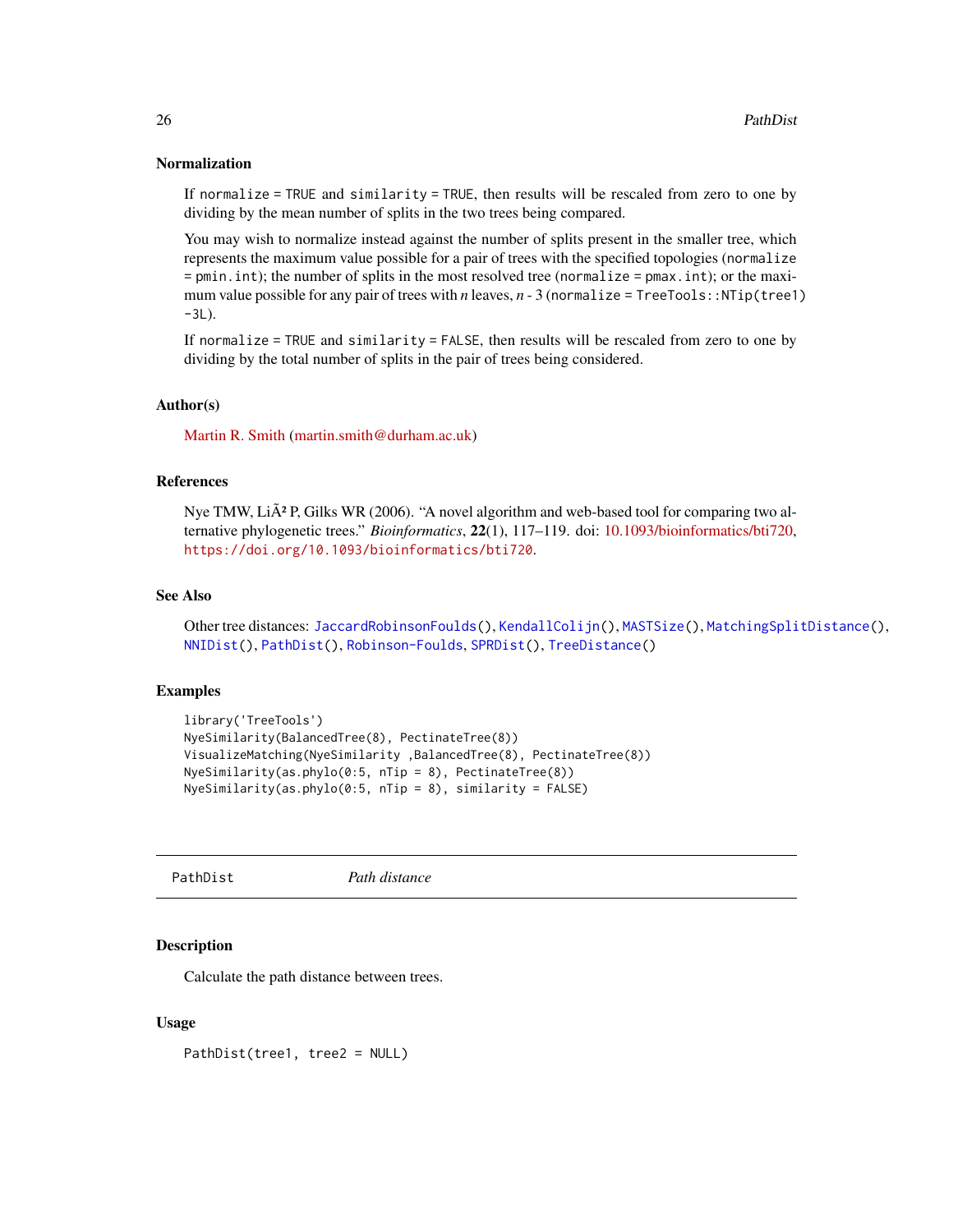#### <span id="page-26-0"></span>PathDist 27

#### Arguments

tree1, tree2 Trees of class phylo, with leaves labelled identically, or lists of such trees to undergo pairwise comparison. Where implemented, tree2 = NULL will compute distances between each pair of trees in the list tree1 using a fast algorithm based on Day (1985).

# Details

This function is a wrapper for the function [path.dist\(\)](#page-0-0) in the phangorn package. It pre-processes trees to ensure that their internal representation does not cause the path.dist() function to crash R.

The path distance is also termed the cladistic difference or topological distance.

Use of the path distance is discouraged as it emphasizes shallow relationships at the expense of deeper (and arguably more fundamental) relationships (Farris, 1973).

# Value

PathDist() returns a vector or distance matrix of distances between trees.

#### Author(s)

[Martin R. Smith](https://orcid.org/0000-0001-5660-1727) [\(martin.smith@durham.ac.uk\)](mailto:martin.smith@durham.ac.uk)

#### References

Farris JS (1973). "On comparing the shapes of taxonomic trees." *Systematic Zoology*, 22(1), 50–54. doi: [10.2307/2412378,](https://doi.org/10.2307/2412378) <https://doi.org/10.2307/2412378>.

#### See Also

Other tree distances: [JaccardRobinsonFoulds\(](#page-9-1)), [KendallColijn\(](#page-12-1)), [MASTSize\(](#page-14-1)), [MatchingSplitDistance\(](#page-16-1)), [NNIDist\(](#page-21-1)), [NyeSimilarity\(](#page-23-1)), [Robinson-Foulds](#page-30-1), [SPRDist\(](#page-38-1)), [TreeDistance\(](#page-39-1))

#### Examples

```
library('TreeTools')
```
PathDist(BalancedTree(7), PectinateTree(7))

PathDist(BalancedTree(7), as.phylo(0:2, 7)) PathDist(as.phylo(0:2, 7), PectinateTree(7))

PathDist(list(bal = BalancedTree(7), pec = PectinateTree(7)), as.phylo(0:2, 7))

CompareAll(as.phylo(30:33, 8), PathDist)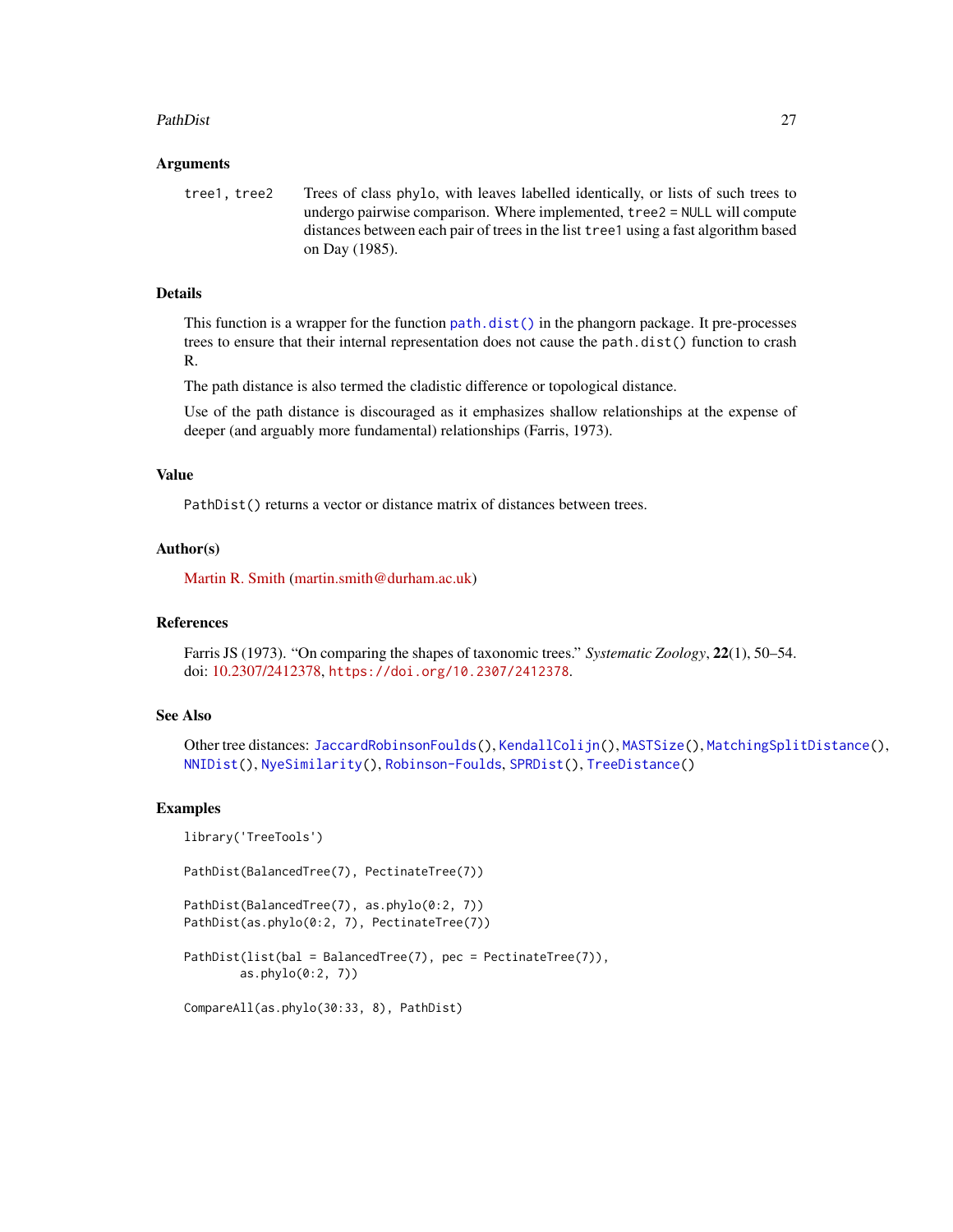<span id="page-27-1"></span><span id="page-27-0"></span>

#### Description

Project() launches a 'Shiny' application for the visualization and evaluation of tree spaces.

# Usage

Project()

#### Input tab

The input tab allows for the upload of sets of phylogenetic trees from file. Trees at the start or end of a file can be excluded, and the number of trees can be brought down to a manageable number by uniformly subsampling every  $n$  th tree. Samples of c. 100 trees can be analysed in seconds; analysis of larger samples will take longer, particularly with slower methods (e.g. quartet distances; Kruskal-1 MDS; large minimum spanning trees).

Different batches can be plotted with different colours / symbols.

If each tree is associated with a property – for example, the data or method used to generate it, or its stratigraphic congruence – a list of properties for each tree, with one entry per line/row, can be uploaded along with the trees. Points in tree space can then be styled according to the corresponding property.

If trees are subsampled (using the 'Sample every' slider), then the values in the tree properties file can also be subsampled accordingly. Unfortunately there is not yet support for multiple point property files; one file will be applied to all trees, in the sequence that they were added to memory.

#### Analysis tab

Select from a suite of distance methods: clustering information and phylogenetic information are quick and satisfactory; quartet is slow but gives slightly better projections; path is very fast but may not reflect evolutionary signal very well; and Robinson–Foulds should probably never be used for analysis; it is included for comparison purposes.

Principle components projections should suffice for most purposes; Sammon and Kruskal projections are slower and seldom differ by much, in character or quality, but may emphasize outliers more.

Partitioning around medoids or minimax-linkage hierarchical clustering will typically find a closeto-optimal clustering where one exists; select additional methods for a more exhaustive search. To avoid redundant calculation, clusterings are only updated when 'recalculate clustering' is clicked, or the 'maximum cluster number' slider is modified; clustering solutions using more than this many clusters are not considered Clusterings with silhouette coefficients < 0.25 are unlikely to represent genuine structure and are not reported or depicted.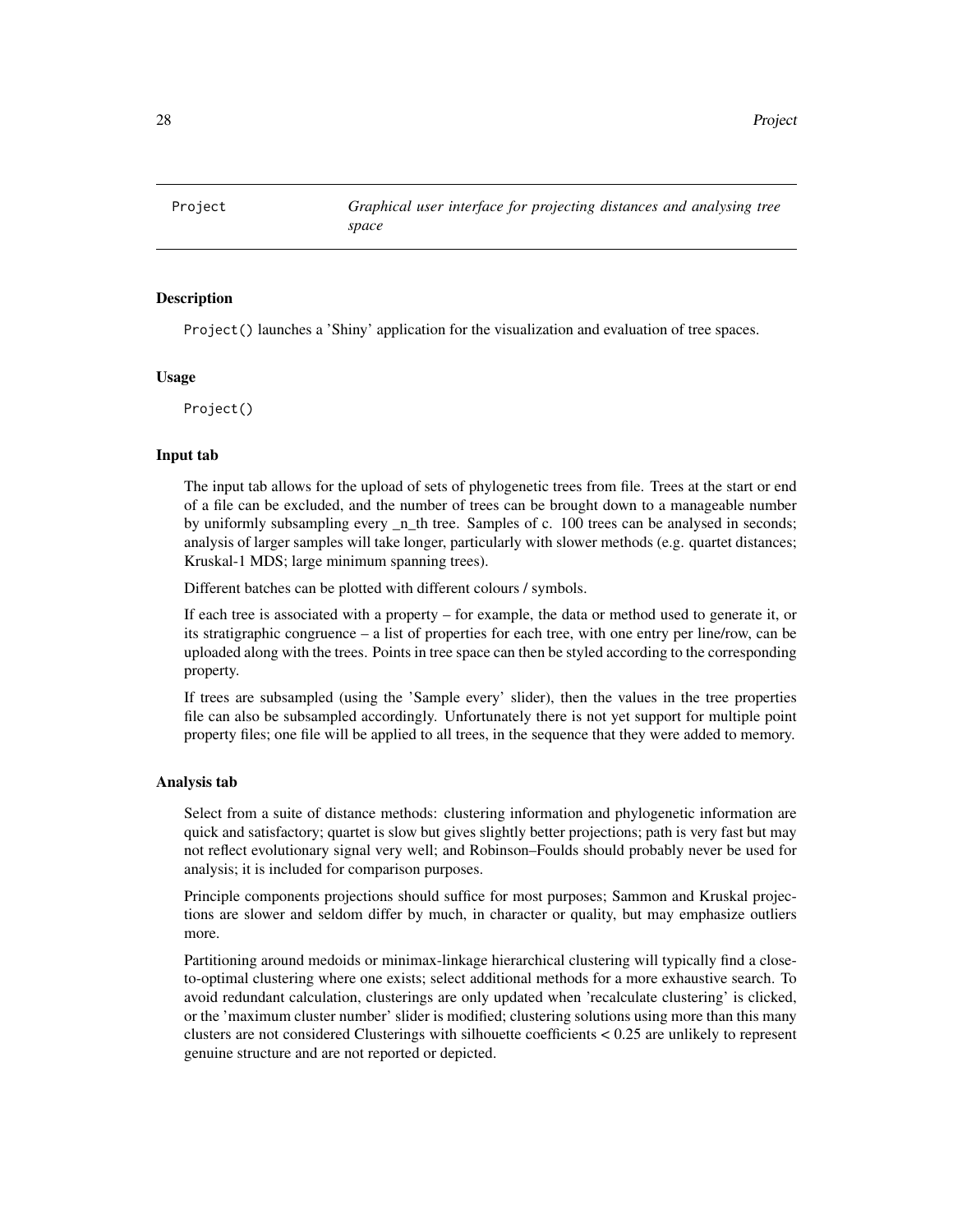#### <span id="page-28-0"></span>Project 29

### Display tab

Up to 15 dimensions can be depicted; the quality of a projection – that is, the faithfulness of projected distances to true tree-to-tree distances – is quantified by the product of the Trustworthiness and Continuity metrics, which should exceed 0.9 (at least).

An interactive 3D plot can be explored by dragging the mouse and scrolling, but do be careful to check that three dimensions are enough to depict your data accurately.

The minimum spanning tree is the shortest possible line selecting the chosen subsample of trees; if it takes a convoluted zig-zagging route, then the projection is doing a poor job of reflecting true tree to tree distances.

Convex hulls are the smallest polygons enclosing all points in each cluster; they are handy for spotting clusters, but their area does not correspond to a genuine quantity, so should not be interpreted.

Tree numbers correspond to the sequence of trees in their original input file, before subsampling.

Each tree is denoted by a point, whose symbol can be styled according to cluster membership or according to the file that contains the tree, with each click of 'Add to existing' on the input tab constituting a new batch with a new symbol.

Points can be coloured according to a category – the cluster or batch to which they belong, or custom data provided in the Point Property File on the input tab – or continuously, either by the sequence in which they were added to memory, or according to custom data.

# Exporting tree spaces

A projection can be saved to PDF or as a PNG bitmap at the size selected.

#### References

A list of references employed when constructing the tree space is populated according to the methods used; it would be appropriate to cite and briefly discuss these studies in any publication using figures generated using this application. The application itself can be cited using Smith (2020, 2021) below.

#### Author(s)

[Martin R. Smith](https://orcid.org/0000-0001-5660-1727) [\(martin.smith@durham.ac.uk\)](mailto:martin.smith@durham.ac.uk)

#### References

Smith MR (2020). "Information theoretic Generalized Robinson-Foulds metrics for comparing phylogenetic trees." *Bioinformatics*, 36(20), 5007–5013. doi: [10.1093/bioinformatics/btaa614,](https://doi.org/10.1093/bioinformatics/btaa614) <https://doi.org/10.1093/bioinformatics/btaa614>.

Smith MR (2021). "The importance of methodology when analysing landscapes of phylogenetic trees." *Forthcoming*.

#### See Also

Full detail of tree space analysis in R is provided in the accompanying [vignette.](https://ms609.github.io/TreeDist/articles/treespace.html)

Other tree space functions: [ProjectionQuality\(](#page-29-1)), [SpectralClustering\(](#page-33-1)), [median.multiPhylo\(](#page-18-1))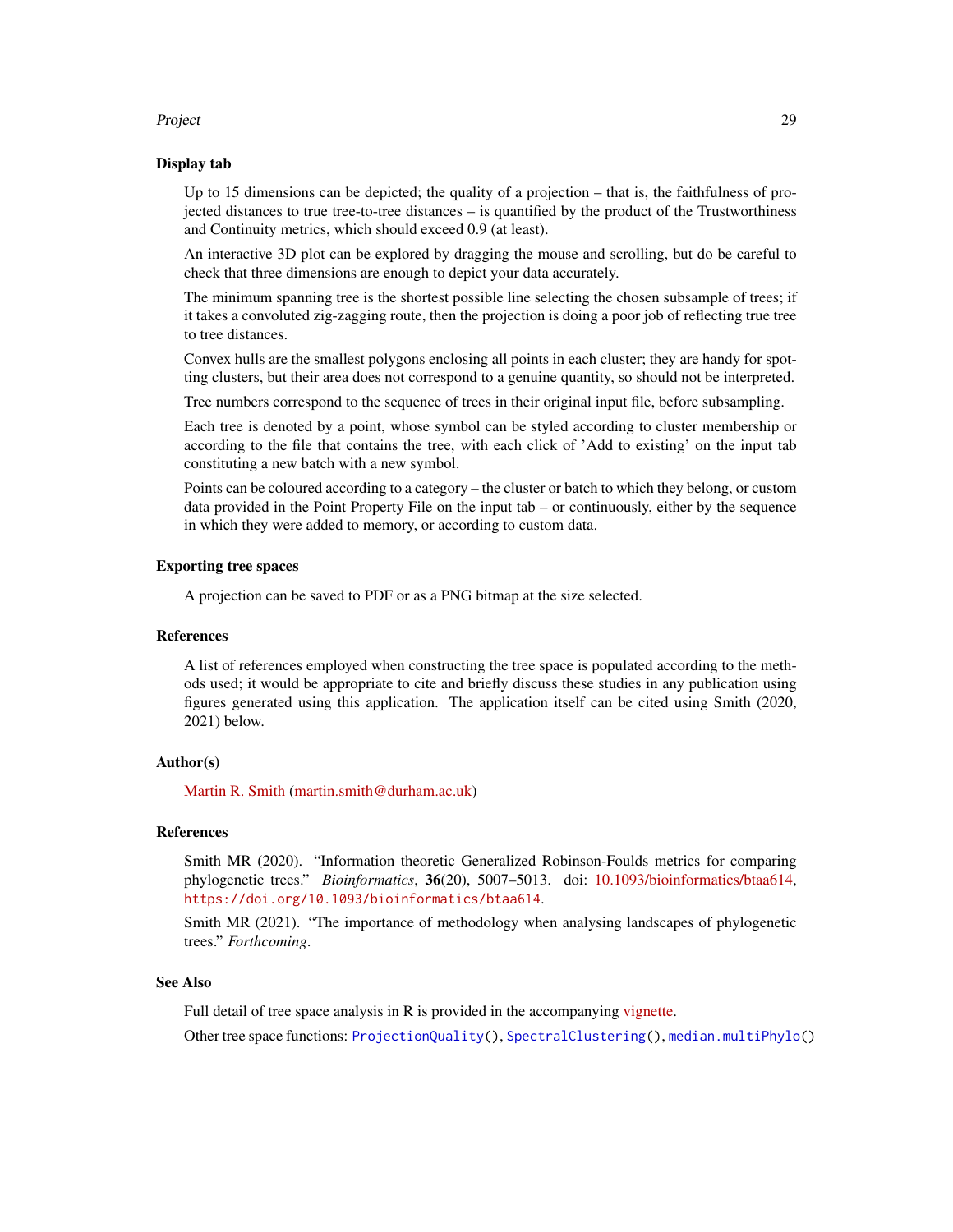<span id="page-29-1"></span><span id="page-29-0"></span>ProjectionQuality *Quality of projected distances*

#### Description

ProjectionQuality() calculates the trustworthiness and continuity of projected distances (Venna & Kaski 2001; Kaski *et al.* 2003). Trustworthiness measures, on a scale from 0–1, the degree to which points that are nearby in a projection are truly close neighbours; continuity, the extent to which points that are truly nearby retain their close spatial proximity in a projection.

#### Usage

```
ProjectionQuality(original, projected, neighbours = 10L)
```
#### Arguments

original, projected Square matrix or dist object containing original / projected pairwise distances. neighbours Number of nearest neighbours to use in calculation.

# Value

ProjectionQuality() returns a named vector of length four, containing the entries: Trustworthiness, Continuity, TxC (the product of these values), and sqrtTxC (its square root).

# Author(s)

Wrapper for functions from Charlotte Soneson's **dreval**, https://github.com/csoneson/dreval/blob/master/R/trustworthiness.R

#### References

Venna J, Kaski S (2001). "Neighborhood preservation in nonlinear projection methods: an experimental study." In Dorffner G, Bischof H, Hornik K (eds.), *Artificial Neural Networks — ICANN 2001*, Lecture Notes in Computer Science, 485–491. doi: [10.1007/3540446680\\_68,](https://doi.org/10.1007/3-540-44668-0_68) [https:](https://doi.org/10.1007/3-540-44668-0_68) [//doi.org/10.1007/3-540-44668-0\\_68](https://doi.org/10.1007/3-540-44668-0_68).

Kaski S, Nikkila J, Oja M, Venna J, Toronen P, Castren E (2003). "Trustworthiness and metrics in visualizing similarity of gene expression." *BMC Bioinformatics*, 4, 48. doi: [10.1186/14712105448,](https://doi.org/10.1186/1471-2105-4-48) <https://doi.org/10.1186/1471-2105-4-48>.

#### See Also

Other tree space functions: [Project\(](#page-27-1)), [SpectralClustering\(](#page-33-1)), [median.multiPhylo\(](#page-18-1))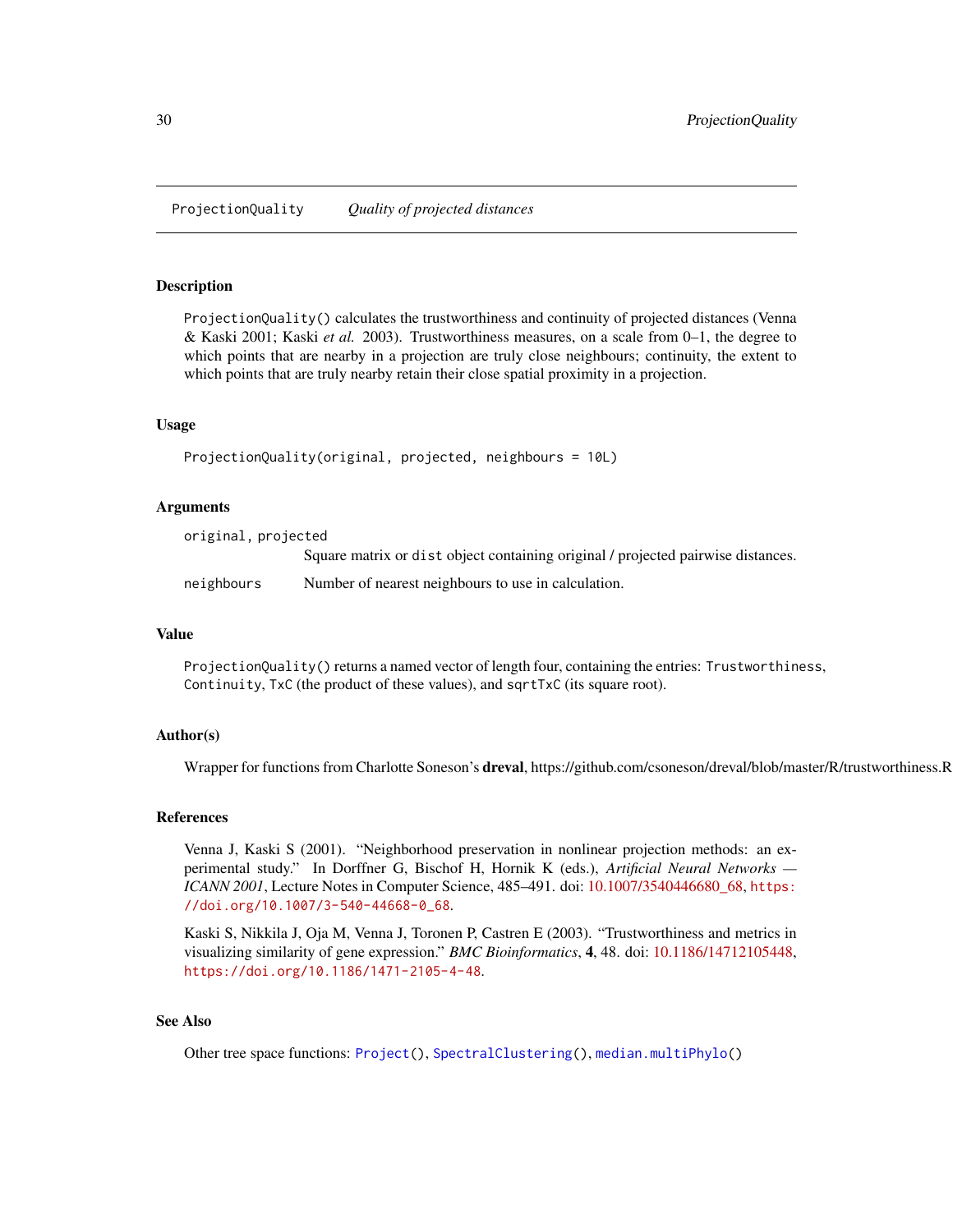# <span id="page-30-0"></span>Robinson-Foulds 31

# Examples

```
library('TreeTools', quietly = TRUE, warn.conflict = FALSE)
trees \leq as.phylo(0:10, nTip = 8)
distances <- ClusteringInfoDistance(trees)
projection <- cmdscale(distances)
ProjectionQuality(distances, dist(projection), 4)
```
<span id="page-30-1"></span>

| Robinson-Foulds | Robinson–Foulds distances, with adjustments for phylogenetic infor- |  |
|-----------------|---------------------------------------------------------------------|--|
|                 | <i>mation content</i>                                               |  |

#### Description

Calculate the Robinson–Foulds distance, or the equivalent similarity measure, with options to (i) annotate matched splits; (ii) weight splits according to their phylogenetic information content (Smith 2020).

# Usage

```
InfoRobinsonFoulds(
  tree1,
  tree2 = NULL,similarity = FALSE,
  normalize = FALSE,
  reportMatching = FALSE
)
InfoRobinsonFouldsSplits(
  splits1,
  splits2,
  nTip = attr(splits1, "nTip"),
  reportMatching = FALSE
\lambdaRobinsonFoulds(
  tree1,
  tree2 = NULL,similarity = FALSE,
  normalize = FALSE,
  reportMatching = FALSE
\mathcal{L}RobinsonFouldsMatching(
  tree1,
  tree2,
  similarity = FALSE,
  normalize = FALSE,
```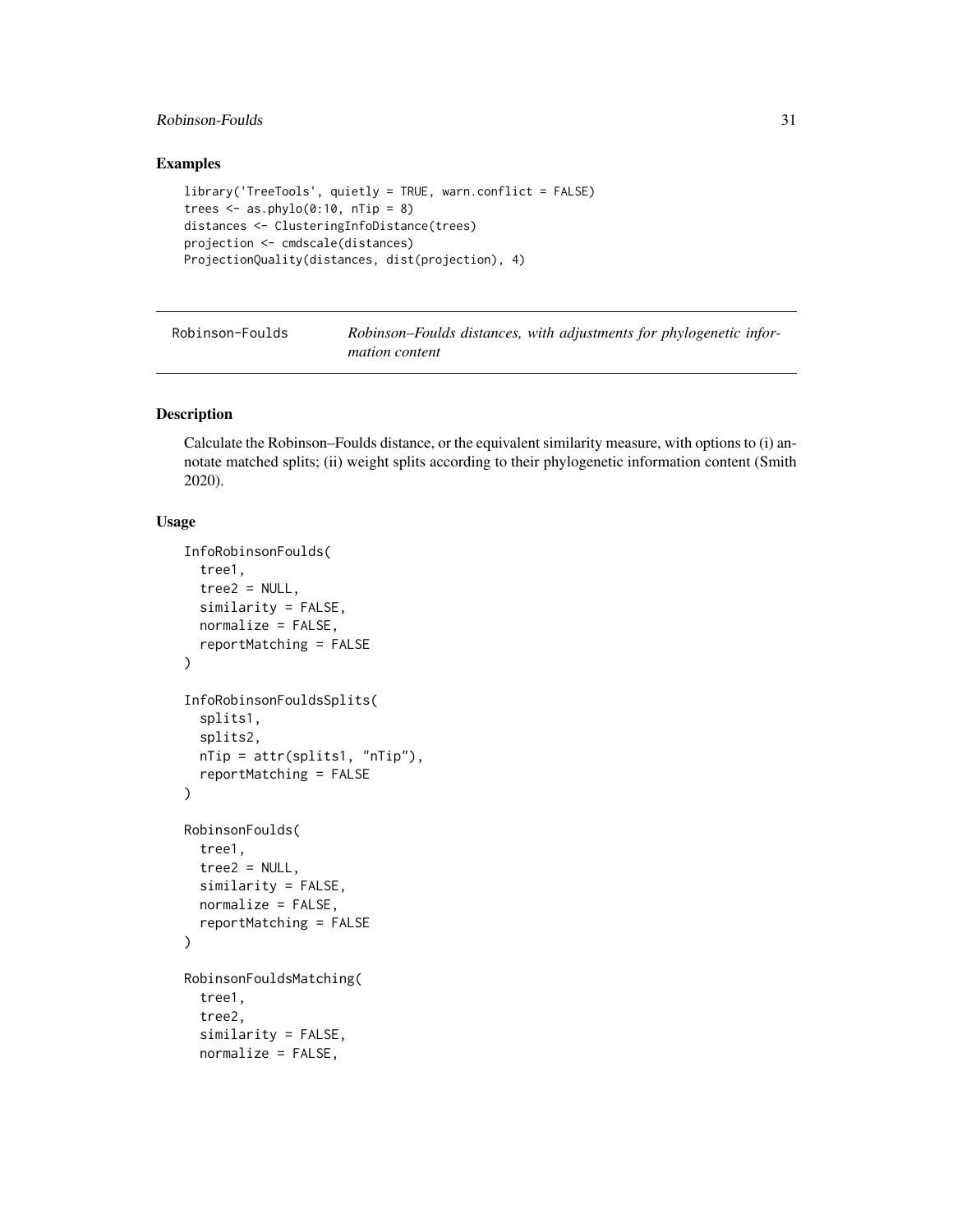```
...
)
RobinsonFouldsSplits(
  splits1,
  splits2,
  nTip = attr(splits1, "nTip"),
  reportMatching = FALSE
)
```
# Arguments

| tree1          | Trees of class phylo, with leaves labelled identically, or lists of such trees to<br>undergo pairwise comparison. Where implemented, tree2 = NULL will compute<br>distances between each pair of trees in the list tree1 using a fast algorithm based<br>on Day (1985).                                                     |
|----------------|-----------------------------------------------------------------------------------------------------------------------------------------------------------------------------------------------------------------------------------------------------------------------------------------------------------------------------|
| tree2          | Trees of class phylo, with leaves labelled identically, or lists of such trees to<br>undergo pairwise comparison. Where implemented, tree2 = NULL will compute<br>distances between each pair of trees in the list tree1 using a fast algorithm based<br>on Day (1985).                                                     |
| similarity     | Logical specifying whether to report the result as a tree similarity, rather than a<br>difference.                                                                                                                                                                                                                          |
| normalize      | If a numeric value is provided, this will be used as a maximum value against<br>which to rescale results. If TRUE, results will be rescaled against a maximum<br>value calculated from the specified tree sizes and topology, as specified in the<br>'Normalization' section below. If FALSE, results will not be rescaled. |
| reportMatching | Logical specifying whether to return the clade matchings as an attribute of the<br>score.                                                                                                                                                                                                                                   |
| splits1        | Logical matrices where each row corresponds to a leaf, either listed in the same<br>order or bearing identical names (in any sequence), and each column corre-<br>sponds to a split, such that each leaf is identified as a member of the ingroup<br>(TRUE) or outgroup (FALSE) of the respective split.                    |
| splits2        | Logical matrices where each row corresponds to a leaf, either listed in the same<br>order or bearing identical names (in any sequence), and each column corre-<br>sponds to a split, such that each leaf is identified as a member of the ingroup<br>(TRUE) or outgroup (FALSE) of the respective split.                    |
| nTip           | (Optional) Integer specifying the number of leaves in each split.                                                                                                                                                                                                                                                           |
| $\ddots$       | Not used.                                                                                                                                                                                                                                                                                                                   |
|                |                                                                                                                                                                                                                                                                                                                             |

# Details

Note that if reportMatching = TRUE, the pairScores attribute returns a logical matrix specifying whether each pair of splits is identical.

InfoRobinsonFoulds() calculates the tree similarity or distance by summing the phylogenetic information content of all splits that are (or are not) identical in both trees. Consequently, splits that are more likely to be identical by chance alone make a smaller contribution to overall tree distance, because their similarity is less remarkable.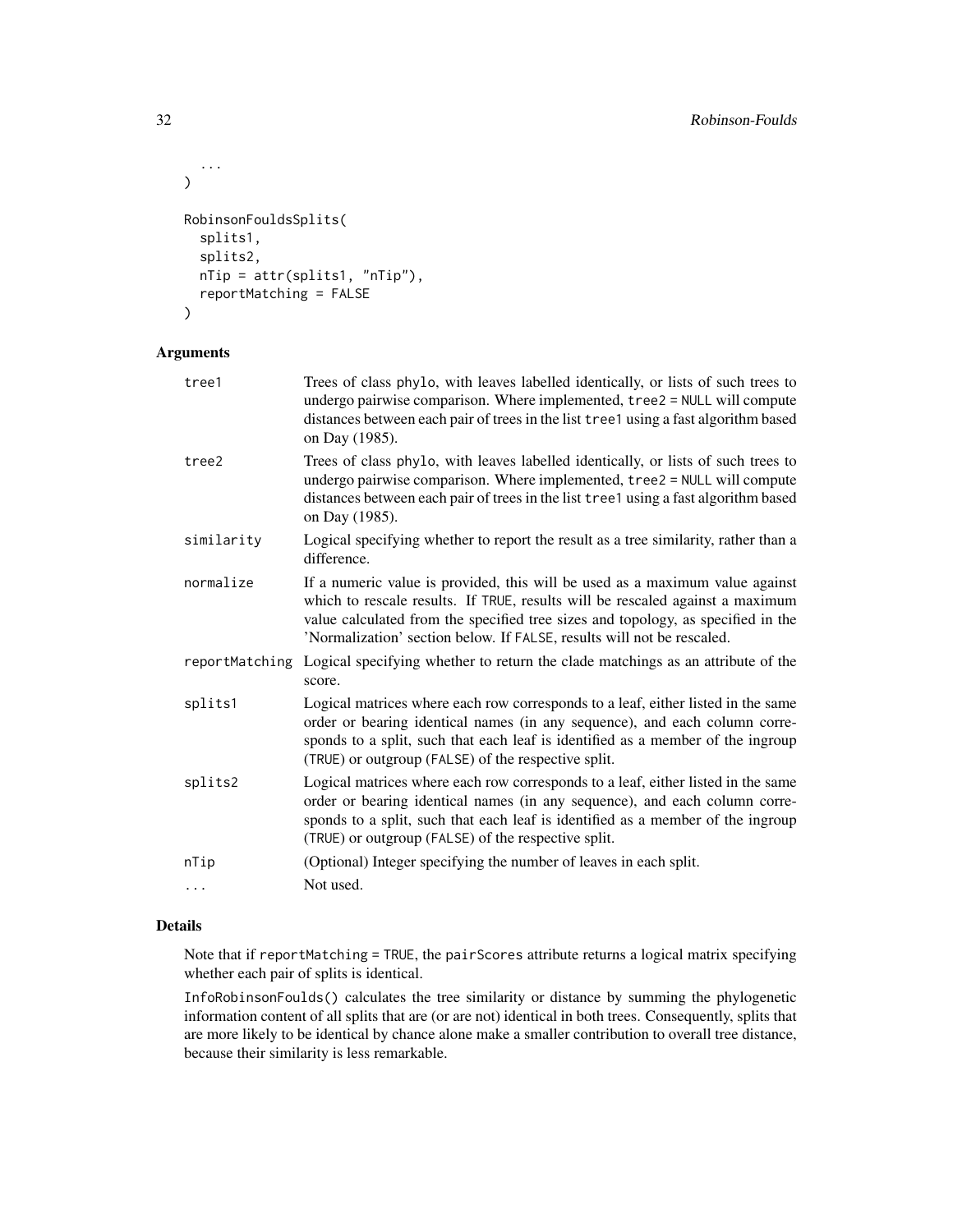#### <span id="page-32-0"></span>Robinson-Foulds 33

Rapid comparison between multiple pairs of trees employs the Day (1985) linear-time algorithm.

#### Value

RobinsonFoulds() and InfoRobinsonFoulds() return an array of numerics providing the distances between each pair of trees in tree1 and tree2, or splits1 and splits2.

#### Functions

• RobinsonFouldsMatching: Matched splits, intended for use with [VisualizeMatching\(\)](#page-44-1).

#### Normalization

- RobinsonFoulds() is normalized against the total number of splits that are present.
- InfoRobinsonFoulds() is normalized against the sum of the phylogenetic information of all splits in both trees, treated independently.

#### Author(s)

[Martin R. Smith](https://orcid.org/0000-0001-5660-1727) [\(martin.smith@durham.ac.uk\)](mailto:martin.smith@durham.ac.uk)

#### References

Robinson DF, Foulds LR (1981). "Comparison of phylogenetic trees." *Mathematical Biosciences*, 53(1-2), 131–147. doi: [10.1016/00255564\(81\)900432,](https://doi.org/10.1016/0025-5564(81)90043-2) [https://doi.org/10.1016/0025-5564\(81](https://doi.org/10.1016/0025-5564(81)90043-2)) [90043-2](https://doi.org/10.1016/0025-5564(81)90043-2).

Day WHE (1985). "Optimal algorithms for comparing trees with labeled leaves." *Journal of Classification*, 2(1), 7–28. doi: [10.1007/BF01908061,](https://doi.org/10.1007/BF01908061) <https://doi.org/10.1007/BF01908061>.

Steel MA, Penny D (2006). "Maximum parsimony and the phylogenetic information in multistate characters." In Albert VA (ed.), *Parsimony, Phylogeny, and Genomics*, 163–178. Oxford University Press, Oxford.

Smith MR (2020). "Information theoretic Generalized Robinson-Foulds metrics for comparing phylogenetic trees." *Bioinformatics*, 36(20), 5007–5013. doi: [10.1093/bioinformatics/btaa614,](https://doi.org/10.1093/bioinformatics/btaa614) <https://doi.org/10.1093/bioinformatics/btaa614>.

#### See Also

Display paired splits: [VisualizeMatching\(\)](#page-44-1)

Other tree distances: [JaccardRobinsonFoulds\(](#page-9-1)), [KendallColijn\(](#page-12-1)), [MASTSize\(](#page-14-1)), [MatchingSplitDistance\(](#page-16-1)), [NNIDist\(](#page-21-1)), [NyeSimilarity\(](#page-23-1)), [PathDist\(](#page-25-1)), [SPRDist\(](#page-38-1)), [TreeDistance\(](#page-39-1))

#### Examples

```
# For BalancedTree, PectinateTree, as.phylo:
library('TreeTools', quietly = TRUE, warn.conflicts = FALSE)
balanced7 <- BalancedTree(7)
pectinate7 <- PectinateTree(7)
RobinsonFoulds(balanced7, pectinate7)
RobinsonFoulds(balanced7, pectinate7, normalize = TRUE)
```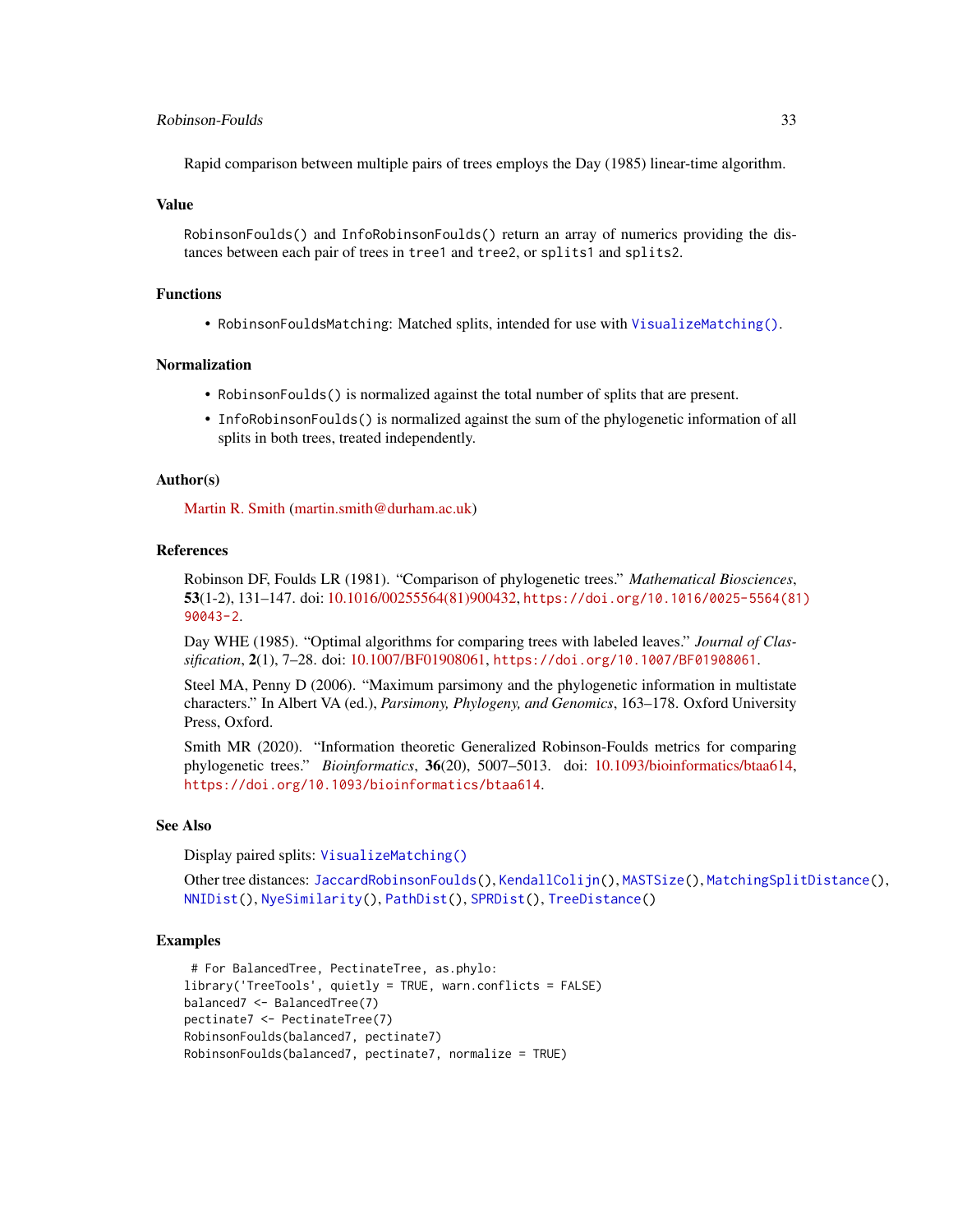VisualizeMatching(RobinsonFouldsMatching, balanced7, pectinate7)

```
InfoRobinsonFoulds(balanced7, pectinate7)
VisualizeMatching(InfoRobinsonFoulds, balanced7, pectinate7)
```
<span id="page-33-1"></span>SpectralClustering *Spectral clustering*

# Description

Spectral clustering

# Usage

```
SpectralClustering(D, nn = 10, nEig = 2)
```
# Arguments

|      | Square matrix or dist object containing Euclidean distances between data points. |
|------|----------------------------------------------------------------------------------|
| nn   | Integer specifying number of nearest neighbours to consider                      |
| nEig | Integer specifying number of eigenvectors to retain.                             |

# Author(s)

Adapted by MRS from script by [Nura Kawa](https://rpubs.com/nurakawa/spectral-clustering)

## See Also

Other tree space functions: [ProjectionQuality\(](#page-29-1)), [Project\(](#page-27-1)), [median.multiPhylo\(](#page-18-1))

# Examples

```
library('TreeTools', quietly = TRUE, warn.conflict = FALSE)
trees \leq as.phylo(0:10, nTip = 8)
distances <- ClusteringInfoDistance(trees)
SpectralClustering(distances)
```
<span id="page-33-0"></span>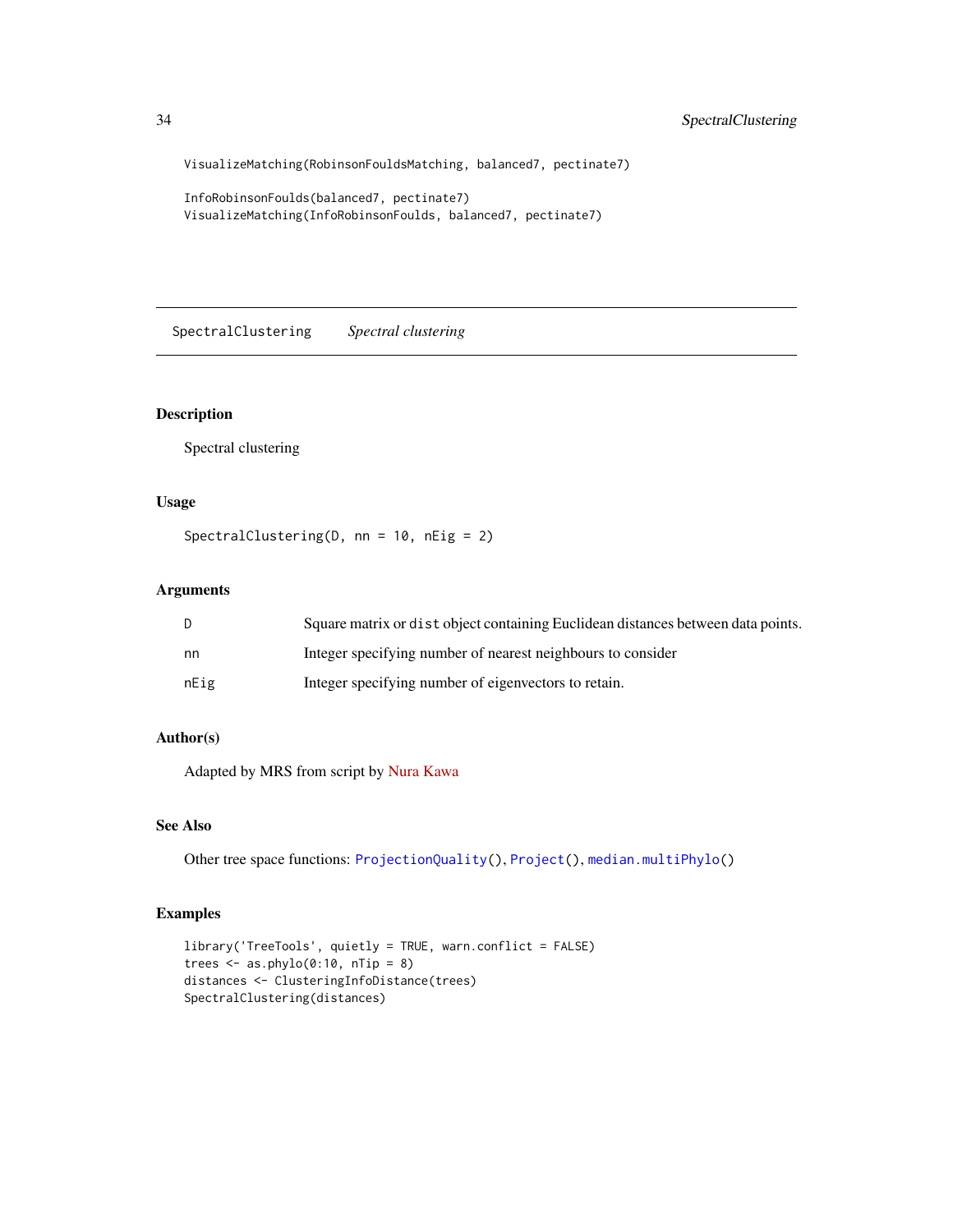<span id="page-34-1"></span><span id="page-34-0"></span>

#### Description

Calculate the entropy, joint entropy, entropy distance and information content of two splits, treating each split as a division of *n* leaves into two groups. Further details are available in a [vignette,](https://ms609.github.io/TreeDist/articles/information.html) MacKay (2003) and Meila (2007).

#### Usage

SplitEntropy(split1, split2 = split1)

# Arguments

split1, split2 Logical vectors listing leaves in a consistent order, identifying each leaf as a member of the ingroup (TRUE) or outgroup (FALSE) of the split in question.

#### Value

A numeric vector listing, in bits:

- H1 The entropy of split 1;
- H2 The entropy of split 2;
- H12 The joint entropy of both splits;
- I The mutual information of the splits;
- Hd The entropy distance (variation of information) of the splits.

#### Author(s)

[Martin R. Smith](https://orcid.org/0000-0001-5660-1727) [\(martin.smith@durham.ac.uk\)](mailto:martin.smith@durham.ac.uk)

### References

MacKay DJC (2003). *Information Theory, Inference, and Learning Algorithms*. Cambridge University Press, Cambridge. <https://www.inference.org.uk/itprnn/book.pdf>.

Meila M (2007). "Comparing clusterings—an information based distance." *Journal of Multivariate Analysis*, 98(5), 873–895. doi: [10.1016/j.jmva.2006.11.013,](https://doi.org/10.1016/j.jmva.2006.11.013) [https://doi.org/10.1016/j.jmva.](https://doi.org/10.1016/j.jmva.2006.11.013) [2006.11.013](https://doi.org/10.1016/j.jmva.2006.11.013).

# See Also

Other information functions: [ClusteringEntropy\(](#page-3-2)), [SplitSharedInformation\(](#page-36-1)), [SplitwiseInfo\(](#page-37-1))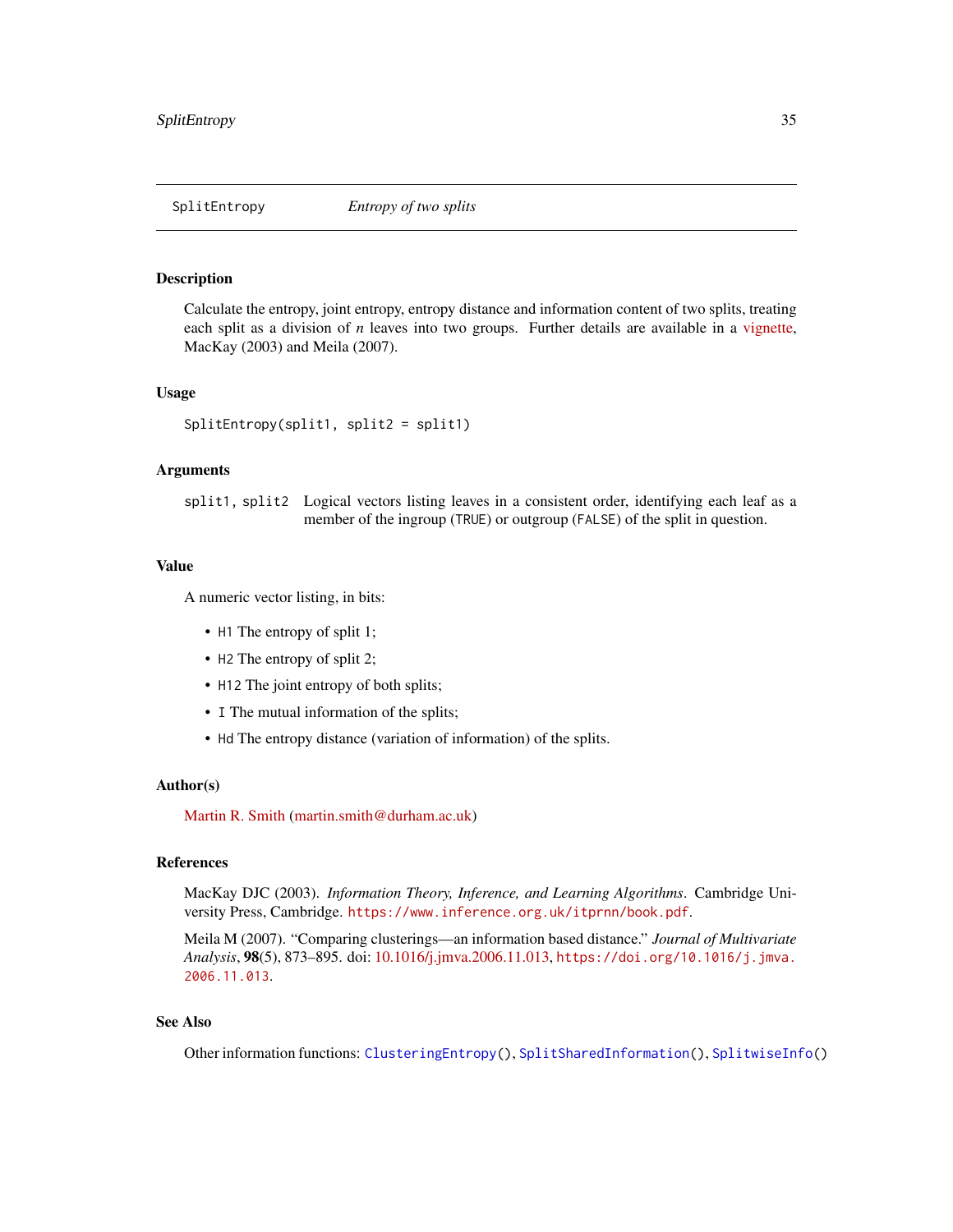# Examples

```
A \leq TRUEB <- FALSE
SplitEntropy(c(A, A, A, B, B, B), c(A, A, B, B, B, B))
```
SplitsCompatible *Are splits compatible?*

# Description

Determine whether splits are compatible (concave); i.e. they can both occur on a single tree.

# Usage

SplitsCompatible(split1, split2)

# Arguments

split1, split2 Logical vectors listing leaves in a consistent order, identifying each leaf as a member of the ingroup (TRUE) or outgroup (FALSE) of the split in question.

# Value

SplitsCompatible() returns a logical specifying whether the splits provided are compatible with one another.

#### Author(s)

[Martin R. Smith](https://orcid.org/0000-0001-5660-1727) [\(martin.smith@durham.ac.uk\)](mailto:martin.smith@durham.ac.uk)

# Examples

```
A \leq TRUEB \leq FALSESplitsCompatible(c(A, A, A, B, B, B),
                 c(A, A, B, B, B, B))
SplitsCompatible(c(A, A, A, B, B, B),
                 c(A, A, B, B, B, A))
```
<span id="page-35-0"></span>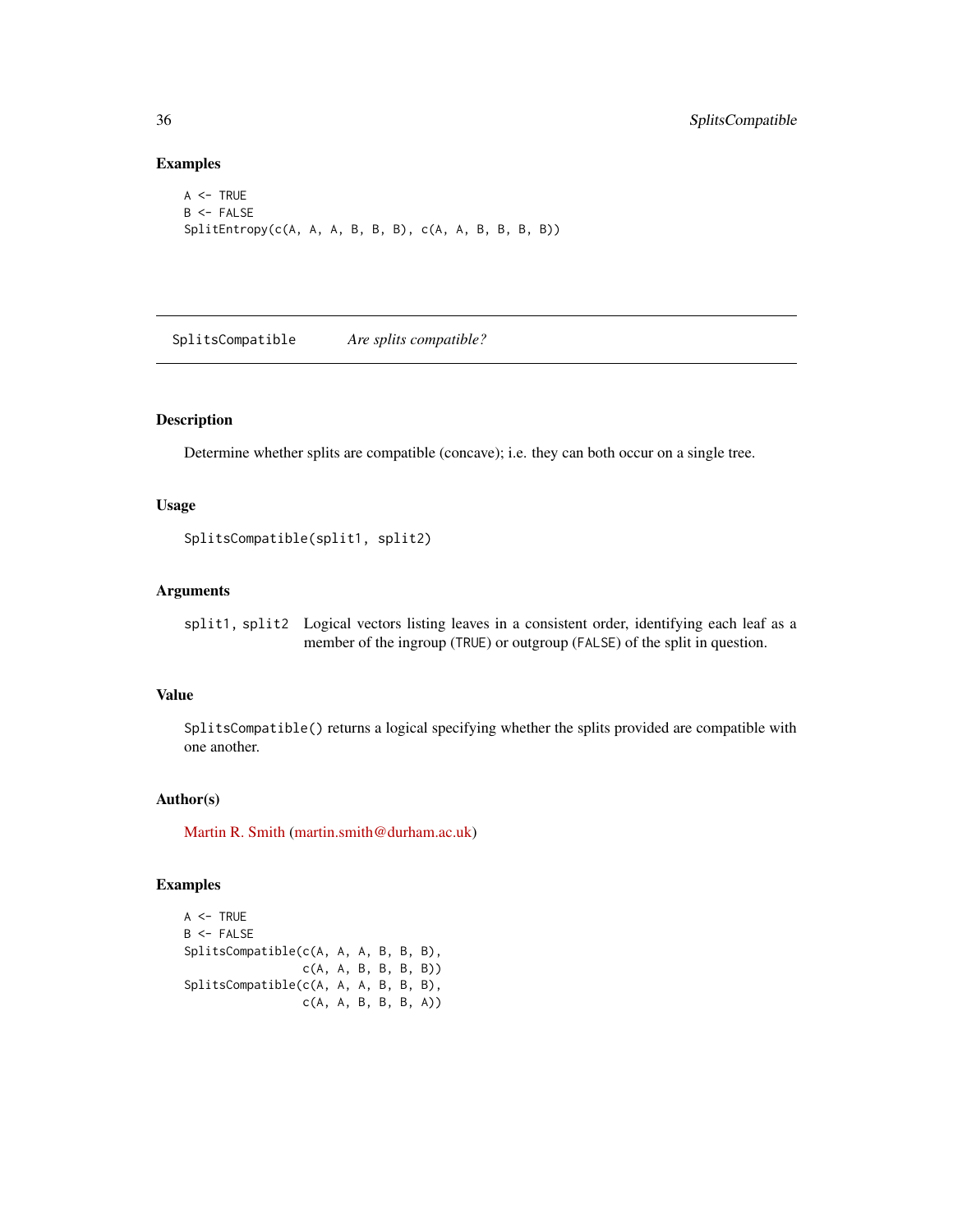<span id="page-36-1"></span><span id="page-36-0"></span>SplitSharedInformation

*Shared information content of two splits*

#### Description

Calculate the phylogenetic information shared, or not shared, between two splits. See the [accom](https://ms609.github.io/TreeDist/articles/information.html)[panying vignette](https://ms609.github.io/TreeDist/articles/information.html) for definitions.

#### Usage

```
SplitSharedInformation(n, A1, A2 = A1)
```
SplitDifferentInformation(n, A1, A2 = A1)

```
TreesConsistentWithTwoSplits(n, A1, A2 = A1)
```
LnTreesConsistentWithTwoSplits(n, A1, A2 = A1)

#### Arguments

|       | Integer specifying the number of leaves                                        |
|-------|--------------------------------------------------------------------------------|
| A1.A2 | Integers specifying the number of taxa in A1 and A2, once the splits have been |
|       | arranged such that $AI$ fully overlaps with $A2$ .                             |

### Details

Split *S1* divides *n* leaves into two splits, *A1* and *B1*. Split *S2* divides the same leaves into the splits *A2* and *B2*.

Splits must be named such that *A1* fully overlaps with *A2*: that is to say, all taxa in *A1* are also in *A2*, or *vice versa*. Thus, all taxa in the smaller of *A1* and *A2* also occur in the larger.

#### Value

TreesConsistentWithTwoSplits() returns the number of unrooted bifurcating trees consistent with two splits.

SplitSharedInformation() returns the phylogenetic information that two splits have in common, in bits.

SplitDifferentInformation() returns the amount of phylogenetic information distinct to one of the two splits, in bits.

#### Functions

- SplitDifferentInformation: Different information between two splits.
- TreesConsistentWithTwoSplits: Number of trees consistent with two splits.
- LnTreesConsistentWithTwoSplits: Natural logarithm of TreesConsistentWithTwoSplits.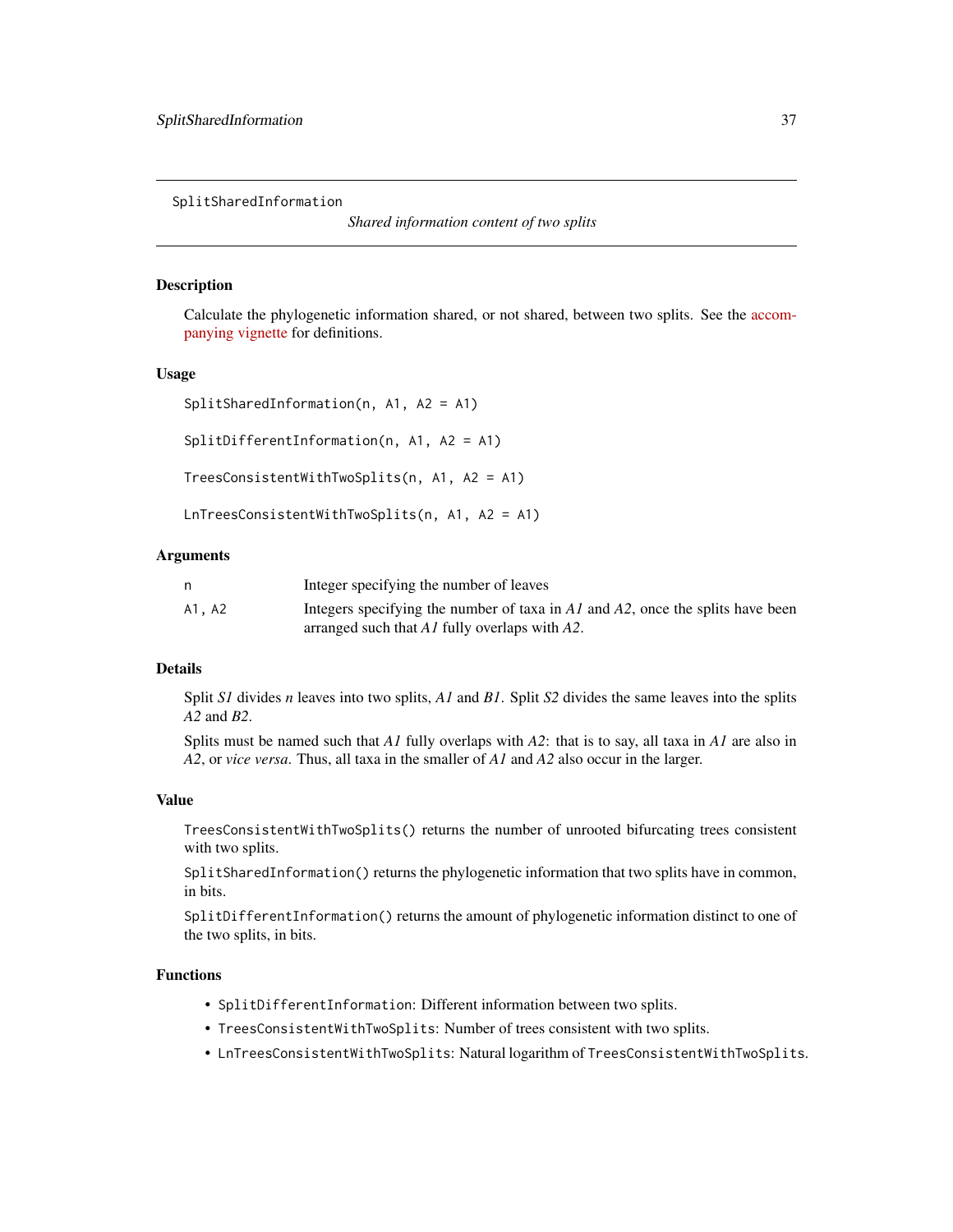#### <span id="page-37-0"></span>Author(s)

[Martin R. Smith](https://orcid.org/0000-0001-5660-1727) [\(martin.smith@durham.ac.uk\)](mailto:martin.smith@durham.ac.uk)

# References

Meila M (2007). "Comparing clusterings—an information based distance." *Journal of Multivariate Analysis*, 98(5), 873–895. doi: [10.1016/j.jmva.2006.11.013,](https://doi.org/10.1016/j.jmva.2006.11.013) [https://doi.org/10.1016/j.jmva.](https://doi.org/10.1016/j.jmva.2006.11.013) [2006.11.013](https://doi.org/10.1016/j.jmva.2006.11.013).

# See Also

Other information functions: [ClusteringEntropy\(](#page-3-2)), [SplitEntropy\(](#page-34-1)), [SplitwiseInfo\(](#page-37-1))

# Examples

```
# Eight leaves, labelled A to H.
# Split 1: ABCD|EFGH
# Split 2: ABC|DEFGH
# Let A1 = ABCD (four taxa), and A2 = ABC (three taxa).
# A1 and A2 overlap (both contain ABC).
TreesConsistentWithTwoSplits(n = 8, A1 = 4, A2 = 3)
SplitSharedInformation(n = 8, A1 = 4, A2 = 3)
SplitDifferentInformation(n = 8, A1 = 4, A2 = 3)
# If splits are identical, then their shared information is the same
# as the information of either split:
SplitSharedInformation(n = 8, A1 = 3, A2 = 3)
TreeTools::SplitInformation(3, 5)
```
<span id="page-37-1"></span>SplitwiseInfo *Information content of splits within a tree*

#### Description

Sum the phylogenetic information content for all splits within a phylogenetic tree. This value will be greater than the total information content of the tree where a tree contains multiple splits, as these splits will contain mutual information.

#### Usage

SplitwiseInfo(x)

#### Arguments

x A tree of class phylo, a list of trees, or a multiPhylo object.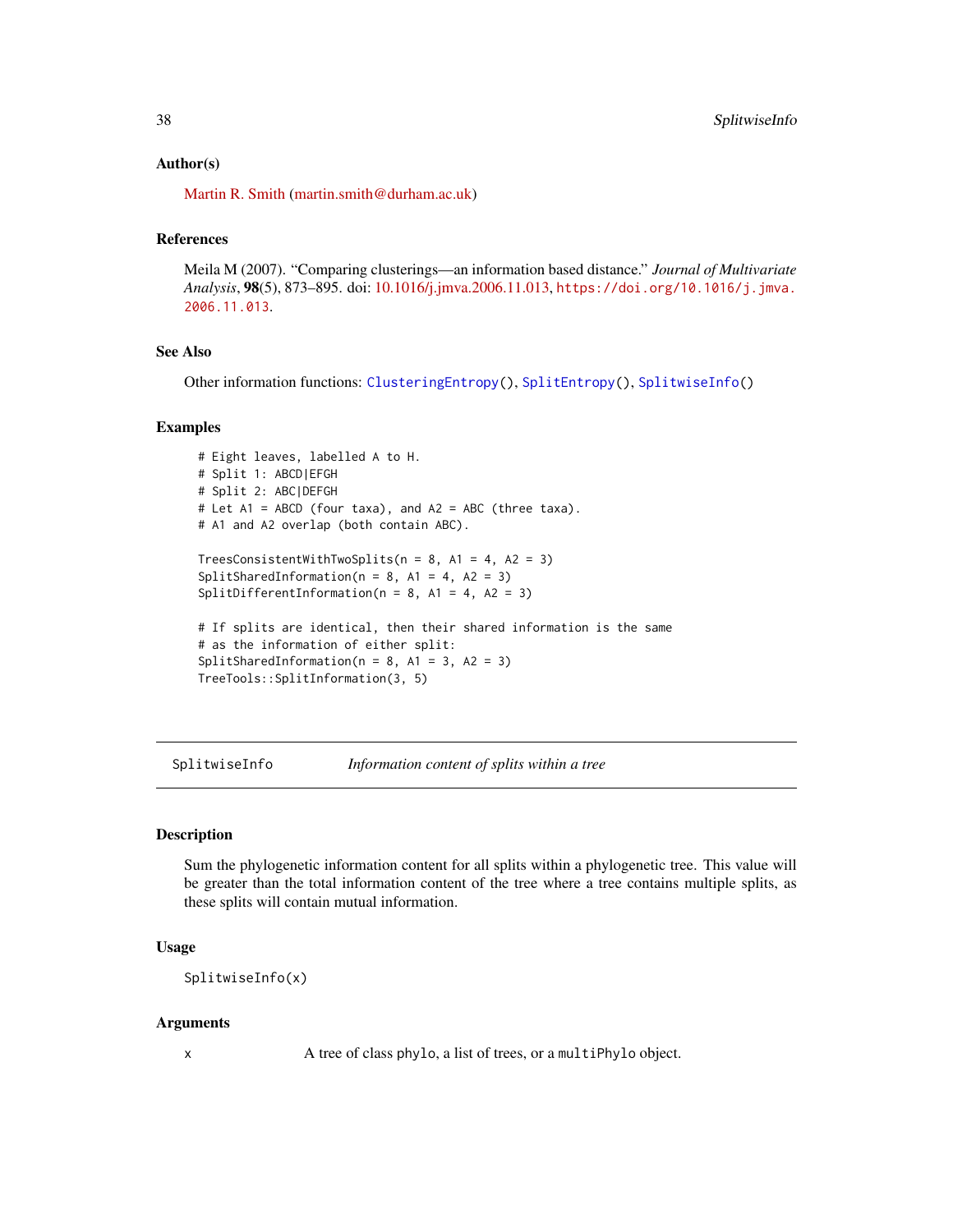#### <span id="page-38-0"></span>SPRDist 39

# Author(s)

[Martin R. Smith](https://orcid.org/0000-0001-5660-1727) [\(martin.smith@durham.ac.uk\)](mailto:martin.smith@durham.ac.uk)

#### See Also

An introduction to the phylogenetic information content of a split is given in [SplitInformation\(\)](https://ms609.github.io/TreeTools/reference/SplitInformation.html) and in a [package vignette.](https://ms609.github.io/TreeDist/articles/information.html)

Other information functions: [ClusteringEntropy\(](#page-3-2)), [SplitEntropy\(](#page-34-1)), [SplitSharedInformation\(](#page-36-1))

# Examples

SplitwiseInfo(TreeTools::PectinateTree(8))

<span id="page-38-1"></span>SPRDist *Approximate Subtree Prune and Regraft distance*

#### Description

Approximate the Subtree Prune and Regraft (SPR) distance.

#### Usage

```
SPRDist(tree1, tree2 = NULL, symmetric = TRUE)
```
#### Arguments

| tree1, tree2 | Trees of class phylo, with leaves labelled identically, or lists of such trees to<br>undergo pairwise comparison. Where implemented, tree2 = NULL will compute<br>distances between each pair of trees in the list tree1 using a fast algorithm based<br>on Day (1985).                                                       |
|--------------|-------------------------------------------------------------------------------------------------------------------------------------------------------------------------------------------------------------------------------------------------------------------------------------------------------------------------------|
| symmetric    | Logical specifying whether to produce a better heuristic by calculating the min-<br>imum of $SPRDist(t1, t2)$ and $SPRDist(t2, t1)$ , which are not guaranteed to<br>be equal due to the heuristic nature of the approximation (see phangorn#97). Set<br>to FALSE for the faster approximation, as implemented in 'phangorn'. |

# Details

SPRDist() is a wrapper for the function [SPR.dist\(\)](#page-0-0) in the phangorn package. It pre-processes trees to ensure that their internal representation does not cause the SPR.dist() function to crash R, and allows an improved (but slower) symmetric heuristic.

A memory leak is present in phangorn v2.5.5. To avoid a drain on system resources, install the latest version of phangorn with devtools::install\_github('KlausVigo/phangorn').

# Value

SPRDist() returns a vector or distance matrix of distances between trees.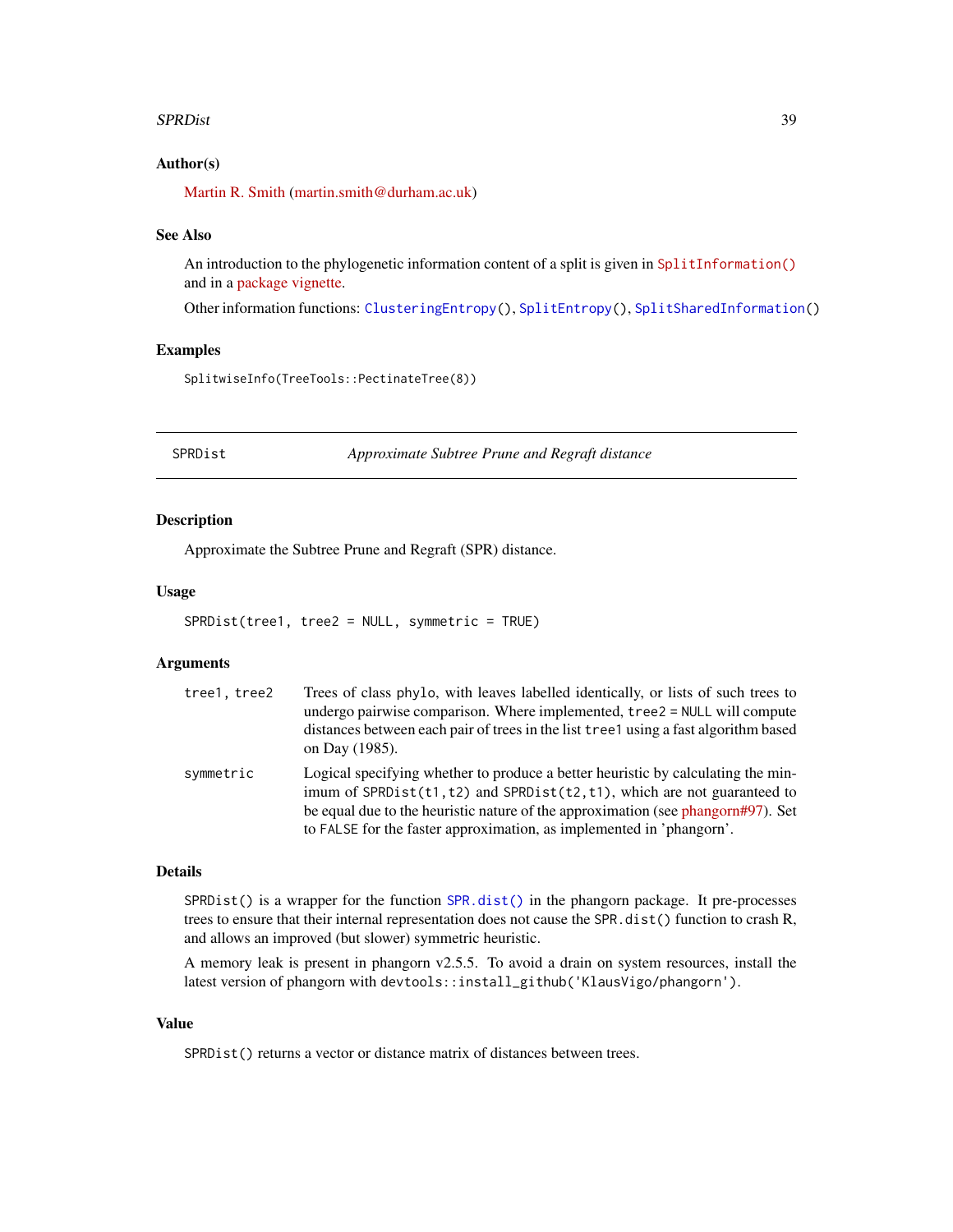# <span id="page-39-0"></span>Author(s)

[Martin R. Smith](https://orcid.org/0000-0001-5660-1727) [\(martin.smith@durham.ac.uk\)](mailto:martin.smith@durham.ac.uk)

#### See Also

```
Other tree distances: JaccardRobinsonFoulds(), KendallColijn(), MASTSize(), MatchingSplitDistance(),
NNIDist(), NyeSimilarity(), PathDist(), Robinson-Foulds, TreeDistance()
```
#### Examples

```
library('TreeTools', quietly = TRUE, warn.conflicts = FALSE)
SPRDist(BalancedTree(7), PectinateTree(7))
SPRDist(BalancedTree(7), as.phylo(0:2, 7))
SPRDist(as.phylo(0:2, 7), PectinateTree(7))
SPRDist(list(bal = BalancedTree(7), pec = PectinateTree(7)),
       as.phylo(0:2, 7))
CompareAll(as.phylo(30:33, 8), SPRDist)
```
<span id="page-39-1"></span>

TreeDistance *Information-based generalized Robinson–Foulds distances*

#### <span id="page-39-2"></span>Description

Calculate tree similarity and distance measures based on the amount of phylogenetic or clustering information that two trees hold in common, as proposed in Smith (2020).

# Usage

```
TreeDistance(tree1, tree2 = tree1)
SharedPhylogeneticInfo(
  tree1,
  tree2 = NULL,normalize = FALSE,
  reportMatching = FALSE,
  diag = TRUE)
DifferentPhylogeneticInfo(
  tree1,
  tree2 = NULL,normalize = FALSE,
  reportMatching = FALSE
)
```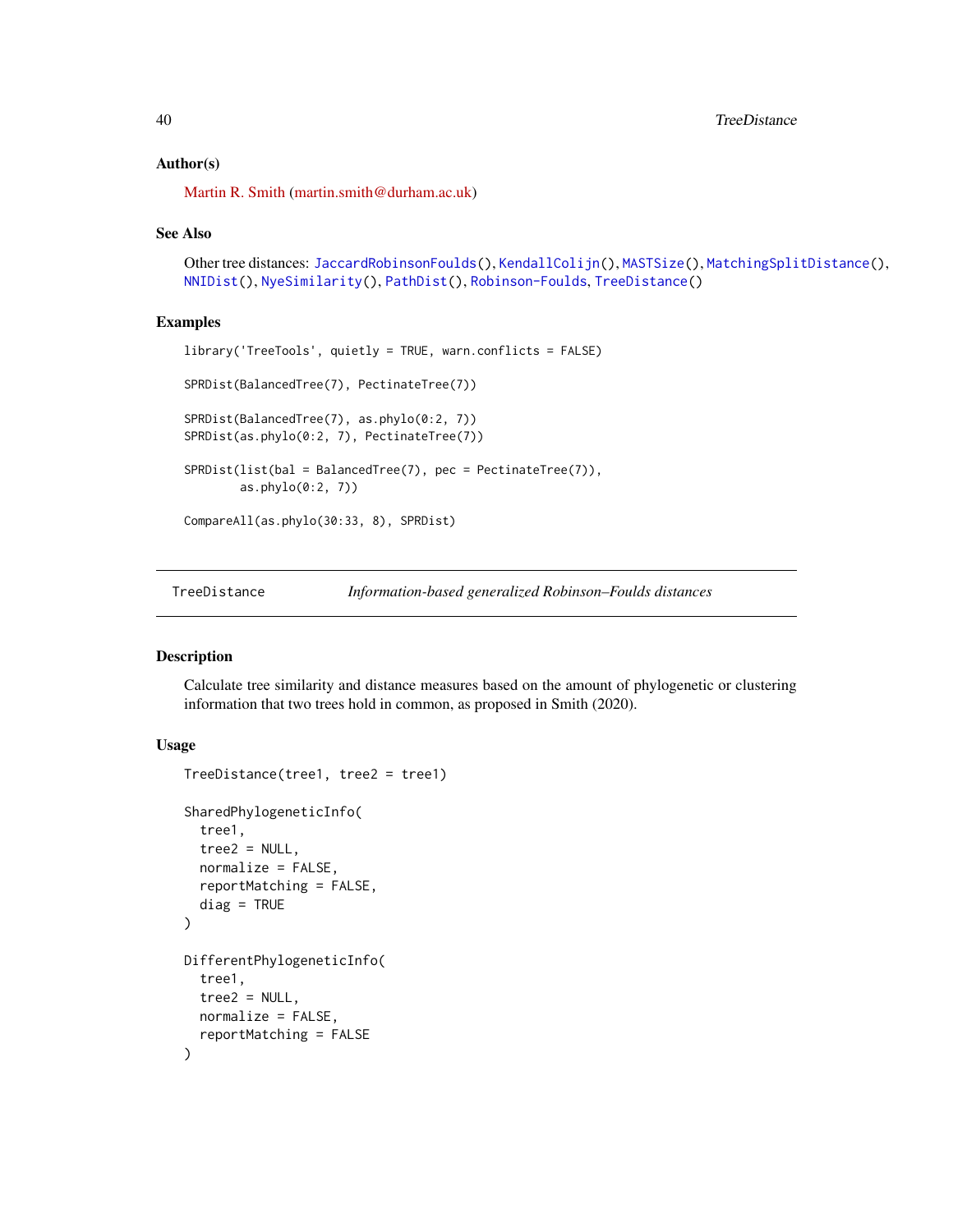```
PhylogeneticInfoDistance(
  tree1,
  tree2 = NULL,normalize = FALSE,
  reportMatching = FALSE
\mathcal{L}ClusteringInfoDistance(
  tree1,
  tree2 = NULL,
  normalize = FALSE,
  reportMatching = FALSE
)
ExpectedVariation(tree1, tree2, samples = 10000)
MutualClusteringInfo(
  tree1,
  tree2 = NULL,
 normalize = FALSE,
  reportMatching = FALSE,
 diag = TRUE
\mathcal{L}SharedPhylogeneticInfoSplits(
  splits1,
  splits2,
 nTip = attr(splits1, "nTip"),
 reportMatching = FALSE
\mathcal{L}MutualClusteringInfoSplits(
  splits1,
  splits2,
 nTip = attr(splits1, "nTip"),
 reportMatching = FALSE
\lambdaMatchingSplitInfo(
  tree1,
  tree2 = NULL,
  normalize = FALSE,
  reportMatching = FALSE,
 diag = TRUE
)
MatchingSplitInfoDistance(
```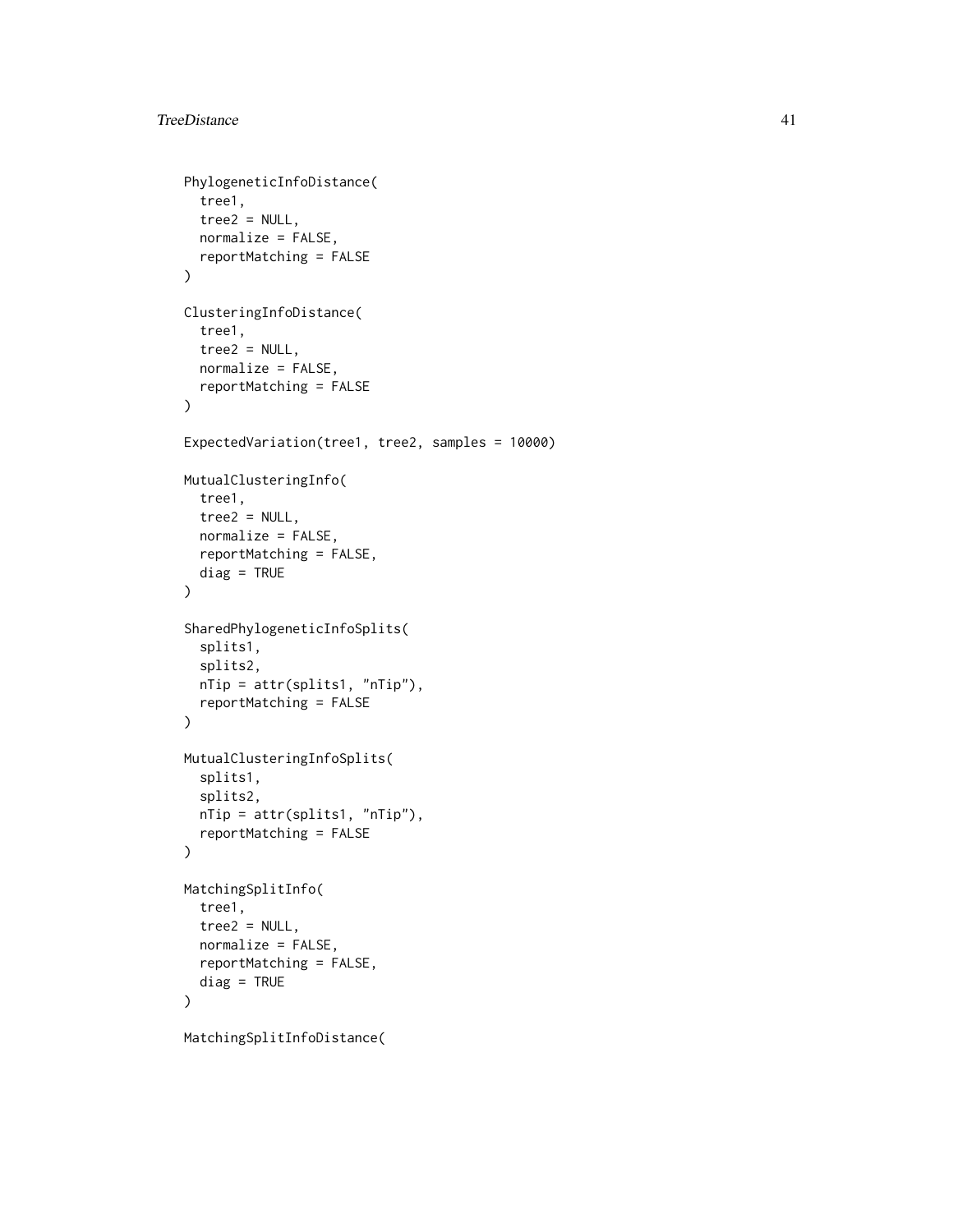```
tree1,
  tree2 = NULL,
  normalize = FALSE,
  reportMatching = FALSE
\lambdaMatchingSplitInfoSplits(
  splits1,
  splits2,
  nTip = attr(splits1, "nTip"),
  reportMatching = FALSE
\mathcal{E}
```
# Arguments

| tree1, tree2     | Trees of class phylo, with leaves labelled identically, or lists of such trees to<br>undergo pairwise comparison. Where implemented, tree2 = NULL will compute<br>distances between each pair of trees in the list tree1 using a fast algorithm based<br>on Day (1985).                                                     |
|------------------|-----------------------------------------------------------------------------------------------------------------------------------------------------------------------------------------------------------------------------------------------------------------------------------------------------------------------------|
| normalize        | If a numeric value is provided, this will be used as a maximum value against<br>which to rescale results. If TRUE, results will be rescaled against a maximum<br>value calculated from the specified tree sizes and topology, as specified in the<br>'Normalization' section below. If FALSE, results will not be rescaled. |
|                  | reportMatching Logical specifying whether to return the clade matchings as an attribute of the<br>score.                                                                                                                                                                                                                    |
| diag             | Logical specifying whether to return similarities along the diagonal, i.e. of each<br>tree with itself. Applies only if tree2 is a list identical to tree1, or NULL.                                                                                                                                                        |
| samples          | Integer specifying how many samplings to obtain; accuracy of estimate increases<br>with sqrt(samples).                                                                                                                                                                                                                      |
| splits1, splits2 |                                                                                                                                                                                                                                                                                                                             |
|                  | Logical matrices where each row corresponds to a leaf, either listed in the same<br>order or bearing identical names (in any sequence), and each column corre-<br>sponds to a split, such that each leaf is identified as a member of the ingroup<br>(TRUE) or outgroup (FALSE) of the respective split.                    |
| nTip             | (Optional) Integer specifying the number of leaves in each split.                                                                                                                                                                                                                                                           |
|                  |                                                                                                                                                                                                                                                                                                                             |

# Details

[Generalized Robinson–Foulds distances](https://ms609.github.io/TreeDist/articles/Robinson-Foulds.html#generalized-robinson-foulds-distances) calculate tree similarity by finding an optimal matching that the similarity between a split on one tree and its pair on a second, considering all possible ways to pair splits between trees (including leaving a split unpaired).

The methods implemented here use the concepts of [entropy and information](https://ms609.github.io/TreeDist/articles/information.html) (MacKay 2003) to assign a similarity score between each pair of splits.

The returned tree similarity measures state the amount of information, in bits, that the splits in two trees hold in common when they are optimally matched, following Smith (2020). The complementary tree distance measures state how much information is different in the splits of two trees, under an optimal matching.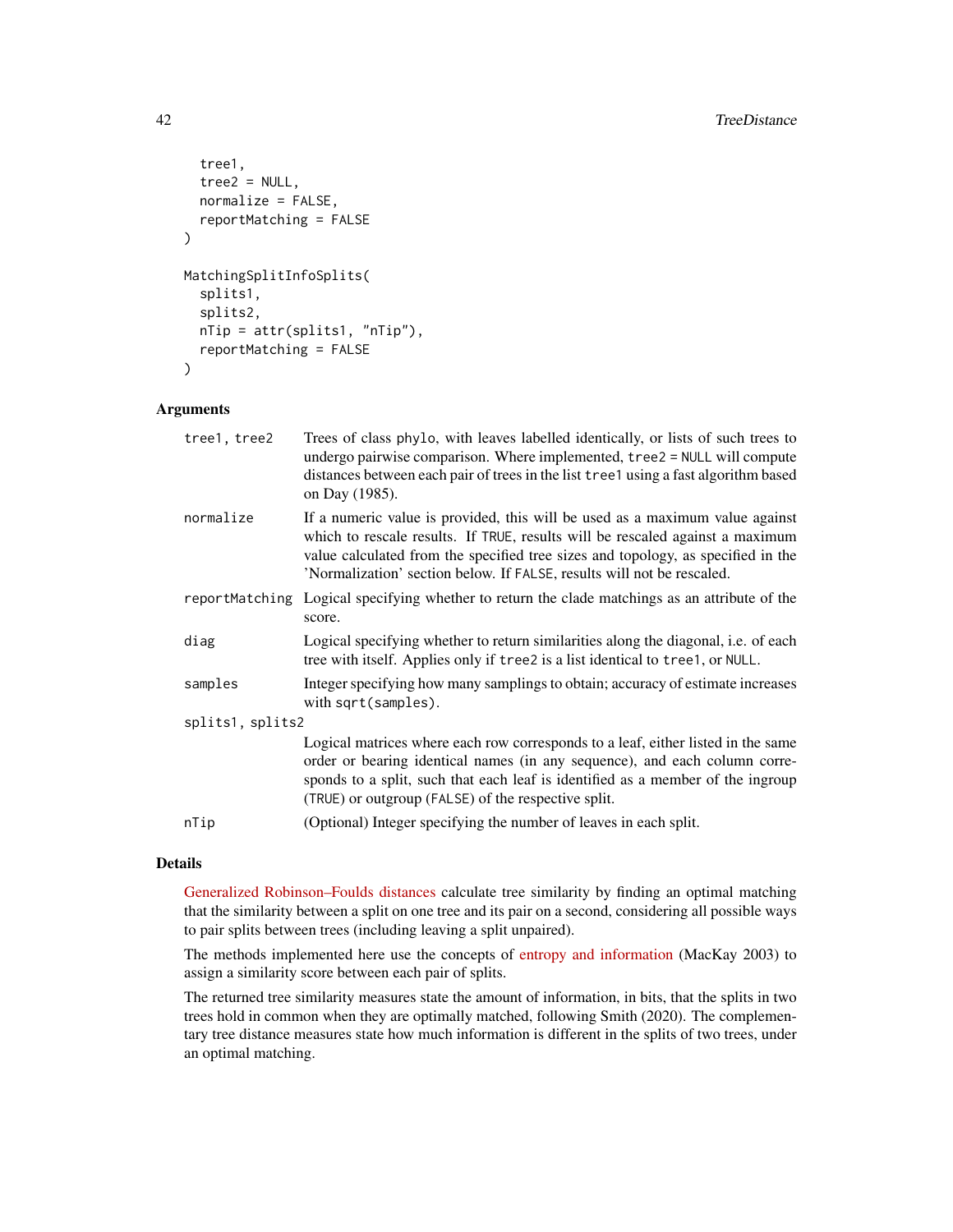#### <span id="page-42-0"></span>TreeDistance 43

# Value

If reportMatching = FALSE, the functions return a numeric vector specifying the requested similarities or differences.

If reportMatching = TRUE, the functions additionally return an integer vector listing the index of the split in tree2 that is matched with each split in tree1 in the optimal matching. Unmatched splits are denoted NA. Use [VisualizeMatching\(\)](#page-44-1) to plot the optimal matching.

#### Concepts of information

The phylogenetic (Shannon) information content and entropy of a split are defined in [a separate](https://ms609.github.io/TreeDist/articles/information.html) [vignette.](https://ms609.github.io/TreeDist/articles/information.html)

Using the mutual (clustering) information (Meila 2007, Vinh *et al.* 2010) of two splits to quantify their similarity gives rise to the Mutual Clustering Information measure (MutualClusteringInfo(), MutualClusteringInfoSplits()); the entropy distance gives the Clustering Information Distance (ClusteringInfoDistance()). This approach is optimal in many regards, and is implemented with normalization in the convenience function TreeDistance().

Using the amount of phylogenetic information common to two splits to measure their similarity gives rise to the Shared Phylogenetic Information similarity measure (SharedPhylogeneticInfo(), SharedPhylogeneticInfoSplits()). The amount of information distinct to each of a pair of splits provides the complementary Different Phylogenetic Information distance metric (DifferentPhylogeneticInfo()).

The Matching Split Information measure (MatchingSplitInfo(), MatchingSplitInfoSplits()) defines the similarity between a pair of splits as the phylogenetic information content of the most informative split that is consistent with both input splits; MatchingSplitInfoDistance() is the corresponding measure of tree difference. [\(More information here.\)](https://ms609.github.io/TreeDist/articles/Generalized-RF.html)

#### Conversion to distances:

To convert similarity measures to distances, it is necessary to subtract the similarity score from a maximum value. In order to generate distance *metrics*, these functions subtract the similarity twice from the total information content (SPI, MSI) or entropy (MCI) of all the splits in both trees (Smith 2020).

#### Normalization:

If normalize = TRUE, then results will be rescaled such that distance ranges from zero to (in principle) one. The maximum **distance** is the sum of the information content or entropy of each split in each tree; the maximum similarity is half this value. (See Vinh *et al.* (2010, table 3) and Smith (2020) for alternative normalization possibilities.)

Note that a distance value of one (= similarity of zero) will seldom be achieved, as even the most different trees exhibit some similarity. It may thus be helpful to rescale the normalized value such that the *expected* distance between a random pair of trees equals one. This can be calculated with ExpectedVariation(); or see package ['TreeDistData'](https://ms609.github.io/TreeDistData/reference/randomTreeDistances.html) for a compilation of expected values under different metrics for trees with up to 200 leaves.

Alternatively, to scale against the information content or entropy of all splits in the most or least informative tree, use normalize  $=$  [pmax](#page-0-0) or [pmin](#page-0-0) respectively. To calculate the relative similarity against a reference tree that is known to be 'correct', use normalize = SplitwiseInfo(trueTree) (SPI, MSI) or ClusteringEntropy(trueTree) (MCI).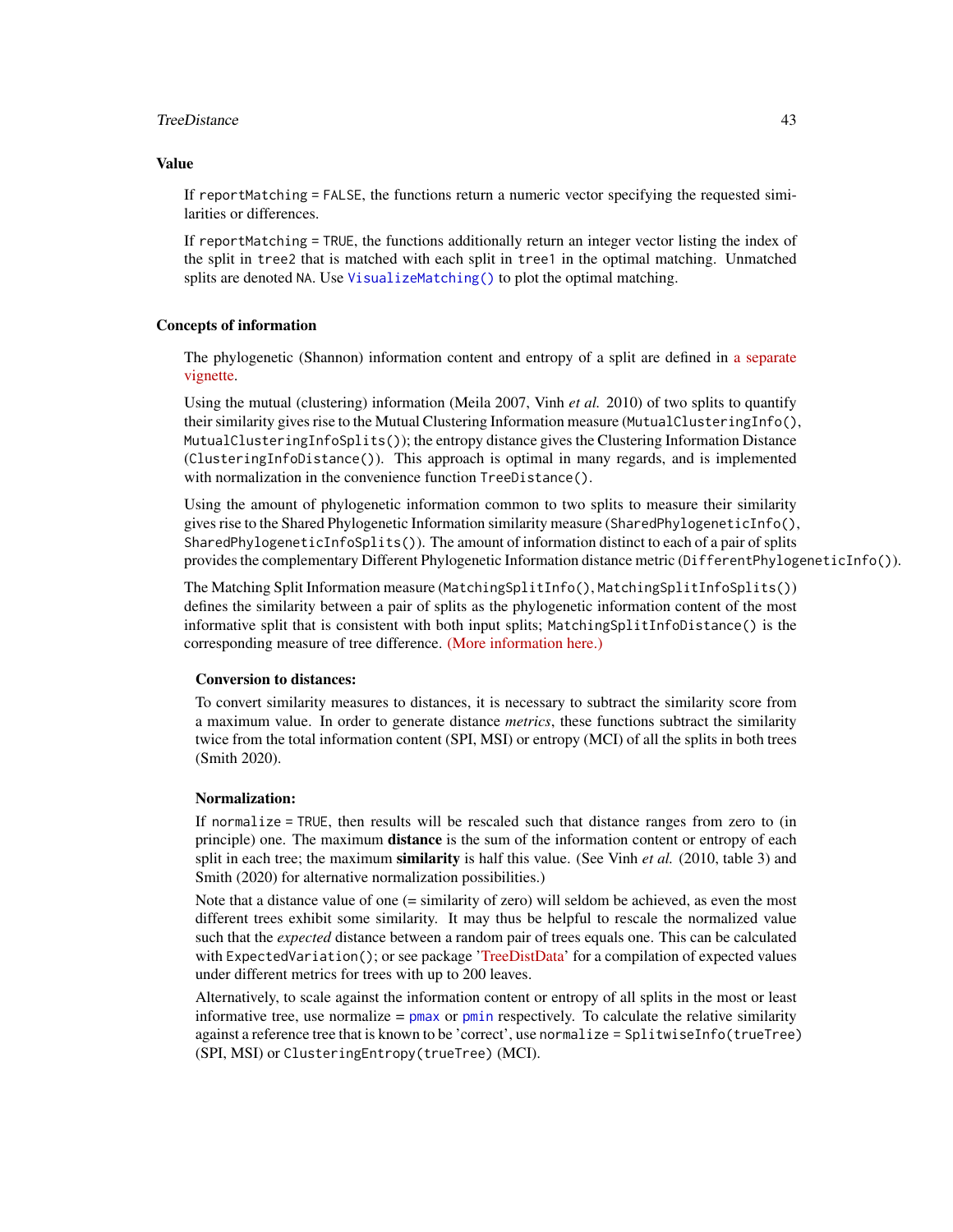#### Troubleshooting

Trees being compared must have identical tips. (If you have a use case for comparing trees with non-identical tips, do file a [GitHub issue](https://github.com/ms609/TreeDist/issues/new?title=Non-identical+tips) or drop the maintainer an e-mail.)

To determine which tips do not occur in both trees, try:

```
library('TreeTools')
setdiff(TipLabels(tree1), TipLabels(tree2)) # In tree1 but not tree2
setdiff(TipLabels(tree2), TipLabels(tree1)) # In tree2 but not tree1
```
#### Author(s)

[Martin R. Smith](https://orcid.org/0000-0001-5660-1727) [\(martin.smith@durham.ac.uk\)](mailto:martin.smith@durham.ac.uk)

#### **References**

- Day WHE (1985). "Optimal algorithms for comparing trees with labeled leaves." *Journal of Classification*, 2(1), 7–28. doi: [10.1007/BF01908061,](https://doi.org/10.1007/BF01908061) [https://doi.org/10.1007/](https://doi.org/10.1007/BF01908061) [BF01908061](https://doi.org/10.1007/BF01908061).
- MacKay DJC (2003). *Information Theory, Inference, and Learning Algorithms*. Cambridge University Press, Cambridge. <https://www.inference.org.uk/itprnn/book.pdf>.
- Meila M (2007). "Comparing clusterings—an information based distance." *Journal of Multivariate Analysis*, 98(5), 873–895. doi: [10.1016/j.jmva.2006.11.013,](https://doi.org/10.1016/j.jmva.2006.11.013) [https://doi.org/10.](https://doi.org/10.1016/j.jmva.2006.11.013) [1016/j.jmva.2006.11.013](https://doi.org/10.1016/j.jmva.2006.11.013).
- Smith MR (2020). "Information theoretic Generalized Robinson-Foulds metrics for comparing phylogenetic trees." *Bioinformatics*, 36(20), 5007–5013. doi: [10.1093/bioinformatics/](https://doi.org/10.1093/bioinformatics/btaa614) [btaa614,](https://doi.org/10.1093/bioinformatics/btaa614) <https://doi.org/10.1093/bioinformatics/btaa614>.
- Vinh NX, Epps J, Bailey J (2010). "Information theoretic measures for clusterings comparison: variants, properties, normalization and correction for chance." *Journal of Machine Learning Research*, 11, 2837–2854. doi: [10.1145/1553374.1553511,](https://doi.org/10.1145/1553374.1553511) [https://doi.org/10.](https://doi.org/10.1145/1553374.1553511) [1145/1553374.1553511](https://doi.org/10.1145/1553374.1553511).

#### See Also

Other tree distances: [JaccardRobinsonFoulds\(](#page-9-1)), [KendallColijn\(](#page-12-1)), [MASTSize\(](#page-14-1)), [MatchingSplitDistance\(](#page-16-1)), [NNIDist\(](#page-21-1)), [NyeSimilarity\(](#page-23-1)), [PathDist\(](#page-25-1)), [Robinson-Foulds](#page-30-1), [SPRDist\(](#page-38-1))

#### Examples

```
tree1 <- ape::read.tree(text='((((a, b), c), d), (e, (f, (g, h))));')
tree2 <- ape::read.tree(text='(((a, b), (c, d)), ((e, f), (g, h)));')
tree3 <- ape::read.tree(text='((((h, b), c), d), (e, (f, (g, a))));')
# Best possible score is obtained by matching a tree with itself
```
DifferentPhylogeneticInfo(tree1, tree1) # 0, by definition SharedPhylogeneticInfo(tree1, tree1) SplitwiseInfo(tree1) # Maximum shared phylogenetic information

# Best possible score is a function of tree shape; the splits within

<span id="page-43-0"></span>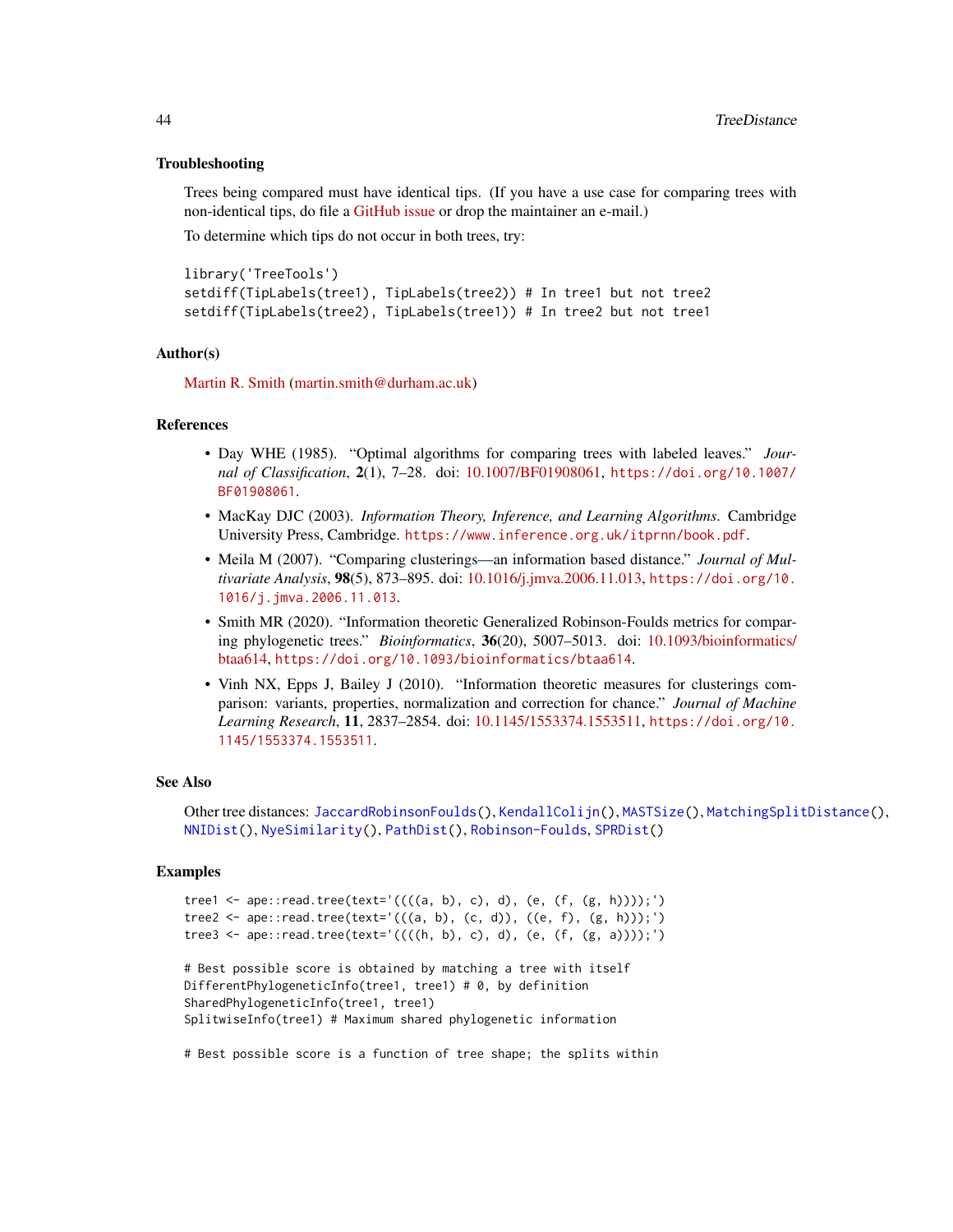# <span id="page-44-0"></span>VisualizeMatching 45

```
# balanced trees are more independent and thus contain less information
SplitwiseInfo(tree2)
# How similar are two trees?
SharedPhylogeneticInfo(tree1, tree2) # Amount of phylogenetic information in common
attr(SharedPhylogeneticInfo(tree1, tree2, reportMatching = TRUE), 'matching')
VisualizeMatching(SharedPhylogeneticInfo, tree1, tree2) # Which clades are matched?
DifferentPhylogeneticInfo(tree1, tree2) # Distance measure
DifferentPhylogeneticInfo(tree2, tree1) # The metric is symmetric
# Are they more similar than two trees of this shape would be by chance?
ExpectedVariation(tree1, tree2, sample=12)['DifferentPhylogeneticInfo', 'Estimate']
# Every split in tree1 conflicts with every split in tree3
# Pairs of conflicting splits contain clustering, but not phylogenetic,
# information
SharedPhylogeneticInfo(tree1, tree3) # = 0
MutualClusteringInfo(tree1, tree3) # > 0
# Converting trees to Splits objects can speed up multiple comparisons
splits1 <- TreeTools::as.Splits(tree1)
splits2 <- TreeTools::as.Splits(tree2)
SharedPhylogeneticInfoSplits(splits1, splits2)
MatchingSplitInfoSplits(splits1, splits2)
MutualClusteringInfoSplits(splits1, splits2)
```
<span id="page-44-1"></span>VisualizeMatching *Visualise a matching*

#### Description

Depict the splits that are matched between two trees using a specified [Generalized Robinson–Foulds](https://ms609.github.io/TreeDist/articles/Generalized-RF.html) similarity measure.

#### Usage

```
VisualizeMatching(
  Func,
  tree1,
  tree2,
  setPar = TRUE,
  precision = 3L,
  Plot = plot.phylo,
  matchZeros = TRUE,
  plainEdges = FALSE,
  edge. width = 1,edge.color = "black",
```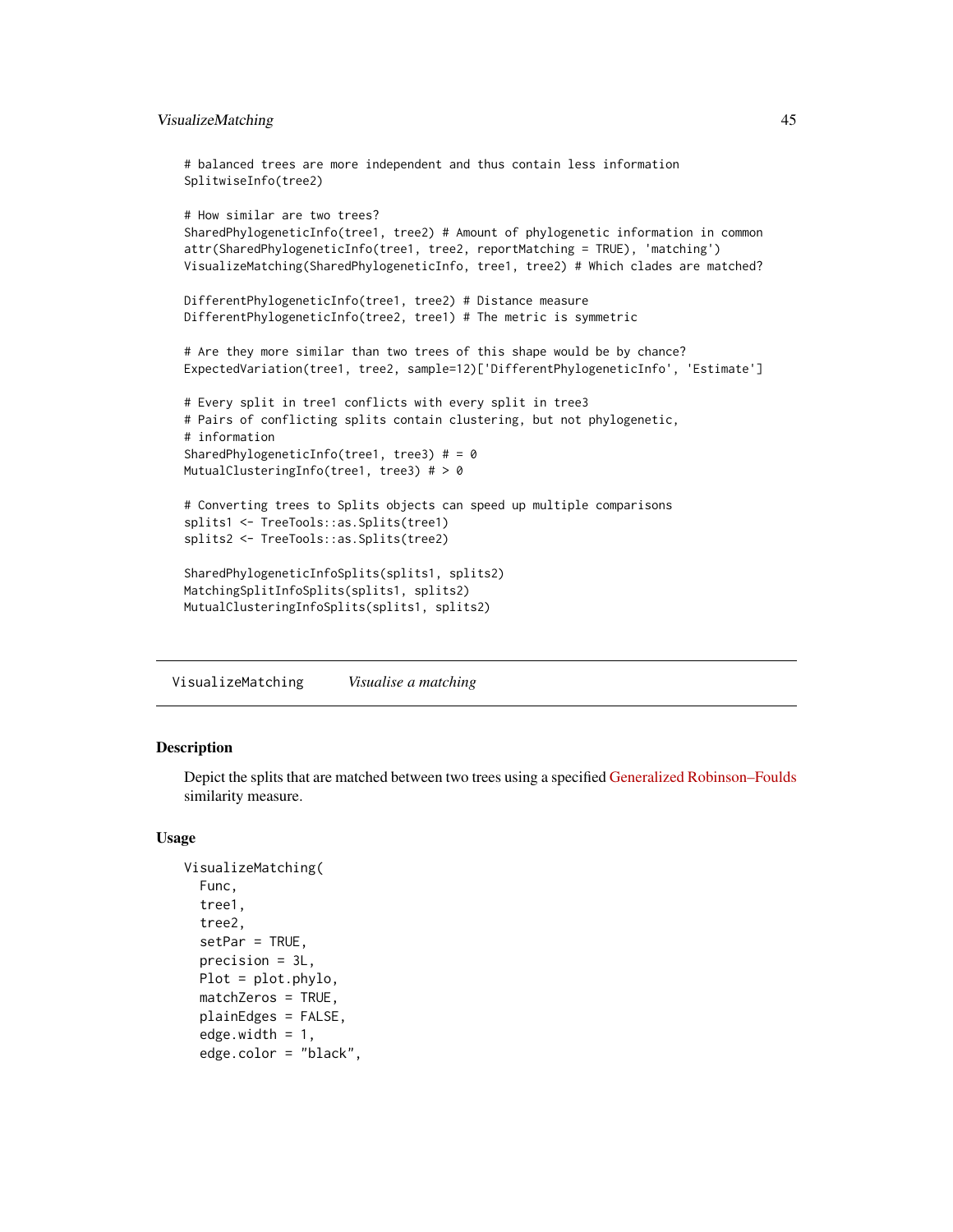... )

# Arguments

| Func                    | Function used to construct tree similarity.                                                                                                                                         |
|-------------------------|-------------------------------------------------------------------------------------------------------------------------------------------------------------------------------------|
| tree1, tree2            | Trees of class phylo, with identical leaf labels.                                                                                                                                   |
| setPar                  | Logical specifying whether graphical parameters should be set to display trees<br>side by side.                                                                                     |
| precision               | Integer specifying number of significant figures to display when reporting match-<br>ing scores.                                                                                    |
| Plot                    | Function to use to plot trees.                                                                                                                                                      |
| matchZeros              | Logical specifying whether to pair splits with zero similarity (TRUE), or leave<br>them unpaired (FALSE).                                                                           |
| plainEdges              | Logical specifying whether to plot edges with a uniform width and colour (TRUE),<br>or whether to draw edge widths according to the similarity of the associated<br>splits (FALSE). |
| edge.width, edge.color, |                                                                                                                                                                                     |
|                         | Additional parameters to send to Plot().                                                                                                                                            |

# Details

Note that when visualizing a Robinson–Foulds distance (using Func = RobinsonFouldsMatching), matched splits are assigned a *similarity* score of 1, which is deducted from the total number of splits to calculate the Robinson–Foulds *distance*. Unmatched splits thus contribute one to total tree distance.

# Author(s)

[Martin R. Smith](https://orcid.org/0000-0001-5660-1727) [\(martin.smith@durham.ac.uk\)](mailto:martin.smith@durham.ac.uk)

# Examples

```
tree1 <- TreeTools::BalancedTree(6)
tree2 <- TreeTools::PectinateTree(6)
VisualizeMatching(RobinsonFouldsMatching, tree1, tree2)
VisualizeMatching(SharedPhylogeneticInfo, tree1, tree2, matchZeros = FALSE)
```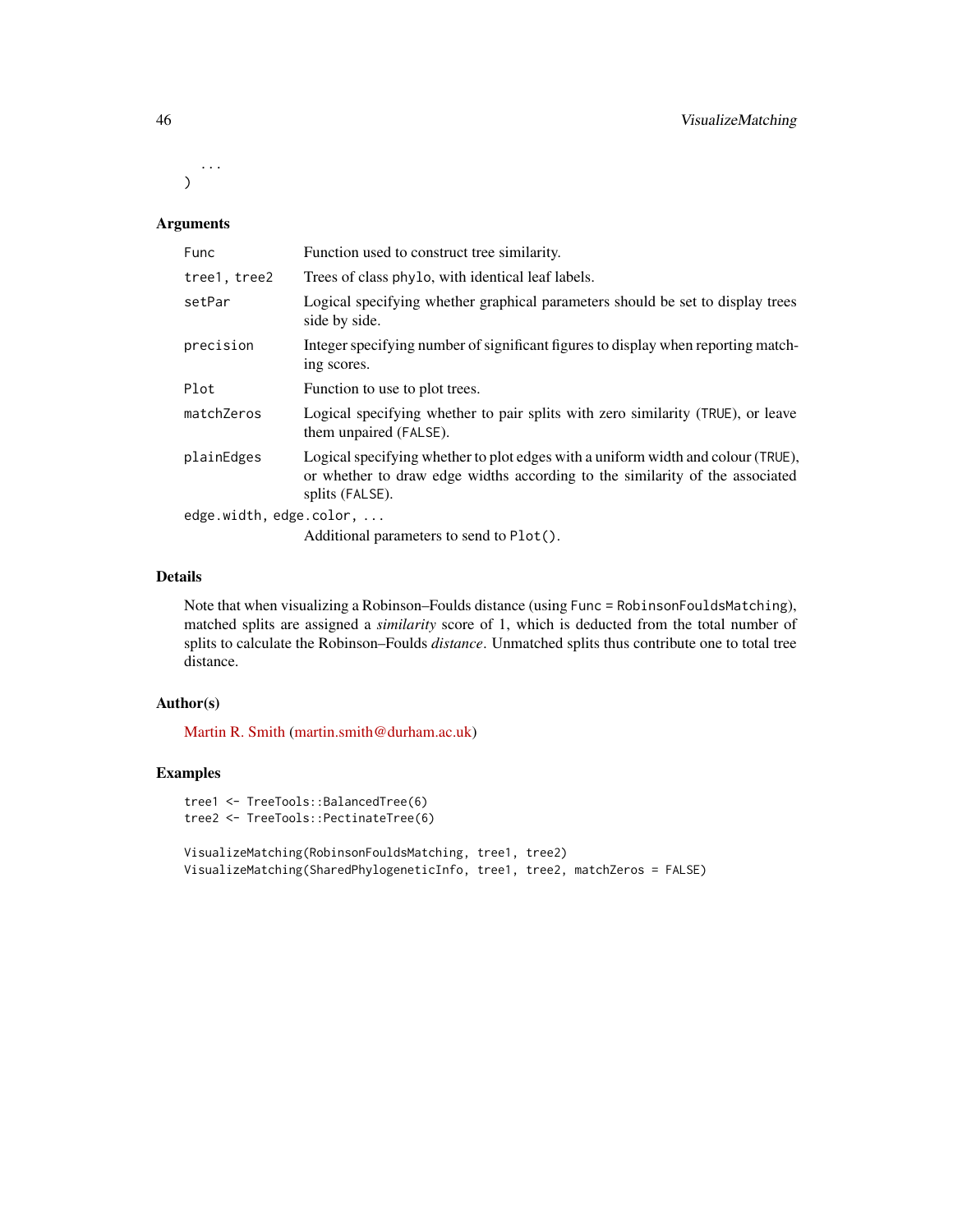# <span id="page-46-0"></span>**Index**

∗ information functions ClusteringEntropy, [4](#page-3-0) SplitEntropy, [35](#page-34-0) SplitSharedInformation, [37](#page-36-0) SplitwiseInfo, [38](#page-37-0) ∗ pairwise tree distances CompareAll, [8](#page-7-0) ∗ tree distances JaccardRobinsonFoulds, [10](#page-9-0) KendallColijn, [13](#page-12-0) MASTSize, [15](#page-14-0) MatchingSplitDistance, [17](#page-16-0) NNIDist, [22](#page-21-0) NyeSimilarity, [24](#page-23-0) PathDist, [26](#page-25-0) Robinson-Foulds, [31](#page-30-0) SPRDist, [39](#page-38-0) TreeDistance, [40](#page-39-0) ∗ tree space functions median.multiPhylo, [19](#page-18-0) Project, [28](#page-27-0) ProjectionQuality, [30](#page-29-0) SpectralClustering, [34](#page-33-0) AllSplitPairings, [3](#page-2-0) ape::consensus(), *[20](#page-19-0)* as.ClusterTable *(*ClusterTable*)*, [7](#page-6-0) as.matrix.ClusterTable, [4](#page-3-0) ClusteringEntropy, [4,](#page-3-0) *[35](#page-34-0)*, *[38,](#page-37-0) [39](#page-38-0)* ClusteringInfo *(*ClusteringEntropy*)*, [4](#page-3-0) ClusteringInfoDist *(*TreeDistance*)*, [40](#page-39-0) ClusteringInfoDistance *(*TreeDistance*)*, [40](#page-39-0) ClusteringInfoDistance(), *[19](#page-18-0)* ClusterTable, [7](#page-6-0) ClusterTable-methods *(*as.matrix.ClusterTable*)*, [4](#page-3-0) CompareAll, [8](#page-7-0)

DifferentPhylogeneticInfo *(*TreeDistance*)*, [40](#page-39-0) Entropy, [9](#page-8-0) ExpectedVariation *(*TreeDistance*)*, [40](#page-39-0) InfoRobinsonFoulds *(*Robinson-Foulds*)*, [31](#page-30-0) InfoRobinsonFouldsSplits *(*Robinson-Foulds*)*, [31](#page-30-0) JaccardRobinsonFoulds, [10,](#page-9-0) *[14](#page-13-0)*, *[16](#page-15-0)*, *[18](#page-17-0)*, *[24](#page-23-0)[–27](#page-26-0)*, *[33](#page-32-0)*, *[40](#page-39-0)*, *[44](#page-43-0)* JaccardSplitSimilarity *(*JaccardRobinsonFoulds*)*, [10](#page-9-0) KCVector *(*KendallColijn*)*, [13](#page-12-0) KendallColijn, *[12](#page-11-0)*, [13,](#page-12-0) *[16](#page-15-0)*, *[18](#page-17-0)*, *[24](#page-23-0)*, *[26,](#page-25-0) [27](#page-26-0)*, *[33](#page-32-0)*, *[40](#page-39-0)*, *[44](#page-43-0)* LAPJV, [14](#page-13-0) LnTreesConsistentWithTwoSplits *(*SplitSharedInformation*)*, [37](#page-36-0) MASTInfo *(*MASTSize*)*, [15](#page-14-0) MASTSize, *[12](#page-11-0)*, *[14](#page-13-0)*, [15,](#page-14-0) *[18](#page-17-0)*, *[24](#page-23-0)*, *[26,](#page-25-0) [27](#page-26-0)*, *[33](#page-32-0)*, *[40](#page-39-0)*, *[44](#page-43-0)* MatchingSplitDistance, *[12](#page-11-0)*, *[14](#page-13-0)*, *[16](#page-15-0)*, [17,](#page-16-0) *[24](#page-23-0)*, *[26,](#page-25-0) [27](#page-26-0)*, *[33](#page-32-0)*, *[40](#page-39-0)*, *[44](#page-43-0)* MatchingSplitDistanceSplits *(*MatchingSplitDistance*)*, [17](#page-16-0) MatchingSplitInfo *(*TreeDistance*)*, [40](#page-39-0) MatchingSplitInfoDistance *(*TreeDistance*)*, [40](#page-39-0) MatchingSplitInfoSplits *(*TreeDistance*)*, [40](#page-39-0) median.multiPhylo, [19,](#page-18-0) *[29,](#page-28-0) [30](#page-29-0)*, *[34](#page-33-0)* MeilaMutualInformation *(*MeilaVariationOfInformation*)*, [20](#page-19-0) MeilaVariationOfInformation, [20](#page-19-0) MutualClusteringInfo *(*TreeDistance*)*, [40](#page-39-0)